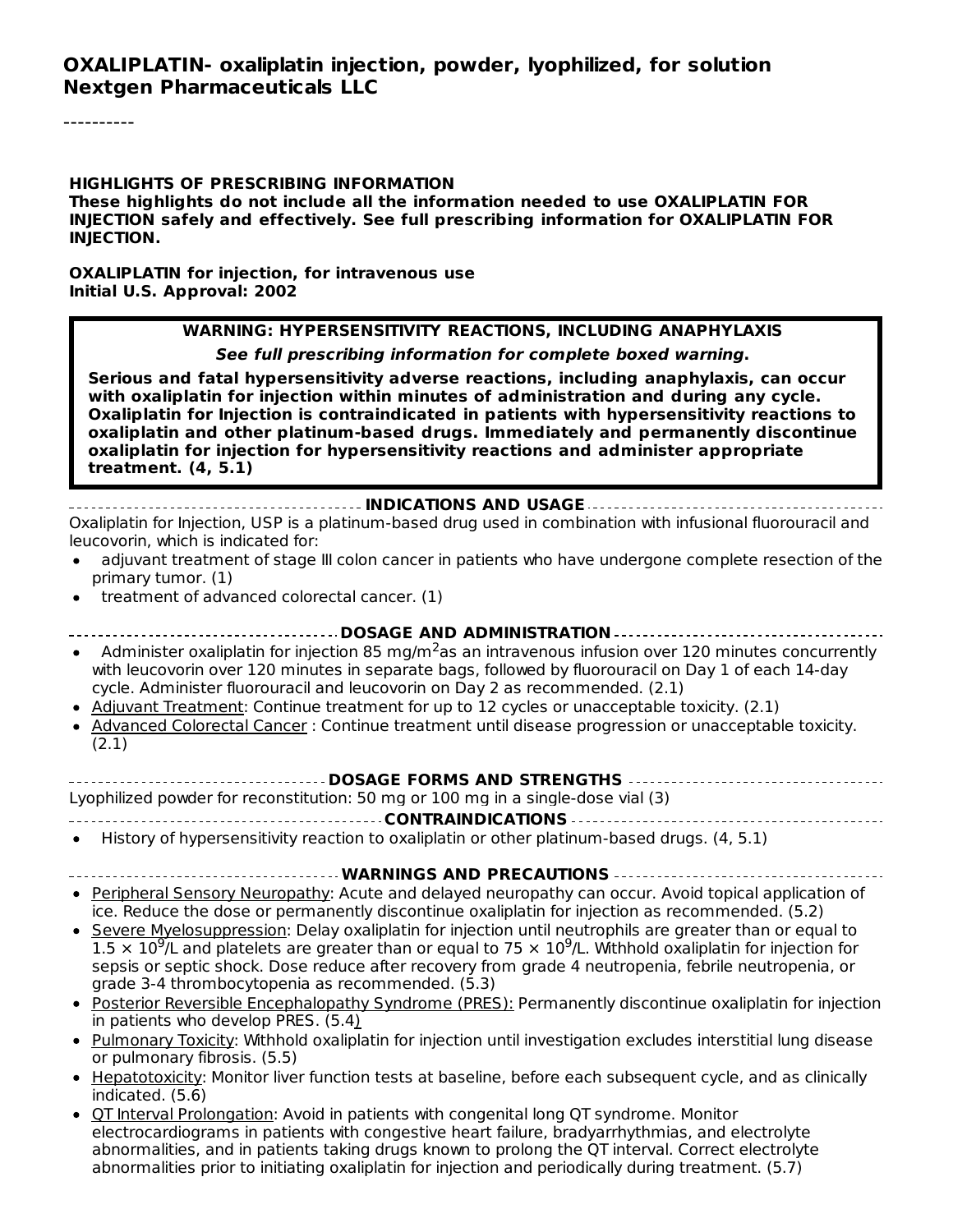- Rhabdomyolysis: Permanently discontinue oxaliplatin for injection if rhabdomyolysis occurs. (5.8)
- Hemorrhage: Increase frequency of monitoring in patients who are receiving oxaliplatin for injection with fluorouracil/leucovorin and oral anticoagulants
- $(5.9)$
- Embryo-Fetal Toxicity: Can cause fetal harm. Advise pregnant women of the potential risk to a fetus. Advise males and females of reproductive potential to use an effective method of contraception. (5.10, 8.1, 8.3)

**ADVERSE REACTIONS** Most common adverse reactions (incidence greater than or equal to 40%) were peripheral sensory neuropathy, neutropenia, thrombocytopenia, anemia, nausea, increase in transaminases and alkaline phosphatase, diarrhea, emesis, fatigue and stomatitis. (6.1)

#### **To report SUSPECTED ADVERSE REACTIONS, contact Nextgen Pharmaceuticals LLC at 800- 484-8557 or FDA at 1-800-FDA-1088 or www.fda.gov/medwatch.**

**USE IN SPECIFIC POPULATIONS** • Lactation: Advise not to breastfeed.

**See 17 for PATIENT COUNSELING INFORMATION and FDA-approved patient labeling. Revised: 4/2021**

### **FULL PRESCRIBING INFORMATION: CONTENTS\***

#### **WARNING: HYPERSENSITIVITY REACTIONS, INCLUDING ANAPHYLAXIS 1 INDICATIONS AND USAGE**

### **2 DOSAGE AND ADMINISTRATION**

- 2.1 Recommended Dosage
- 2.2 Dosage Modification for Adverse Reactions
- 2.3 Dosage Modifications for Renal Impairment
- 2.4 Preparation and Administration

# **3 DOSAGE FORMS AND STRENGTHS**

# **4 CONTRAINDICATIONS**

# **5 WARNINGS AND PRECAUTIONS**

- 5.1 Hypersensitivity Reactions
- 5.2 Peripheral Sensory Neuropathy
- 5.3 Severe Myelosuppression
- 5.4 Posterior Reversible Encephalopathy Syndrome
- 5.5 Pulmonary Toxicity
- 5.6 Hepatotoxicity
- 5.7 QT Interval Prolongation and Ventricular Arrythmias
- 5.8 Rhabdomyolysis
- 5.9 Hemorrhage
- 5.10 Embryo-Fetal Toxicity

# **6 ADVERSE REACTIONS**

- 6.1 Clinical Trials Experience
- 6.2 Postmarketing Experience

# **7 DRUG INTERACTIONS**

- 7.1 Drugs that Prolong the QT Interval
- 7.2 Use with Nephrotoxic Drugs
- 7.3 Use with Anticoagulants

# **8 USE IN SPECIFIC POPULATIONS**

8.1 Pregnancy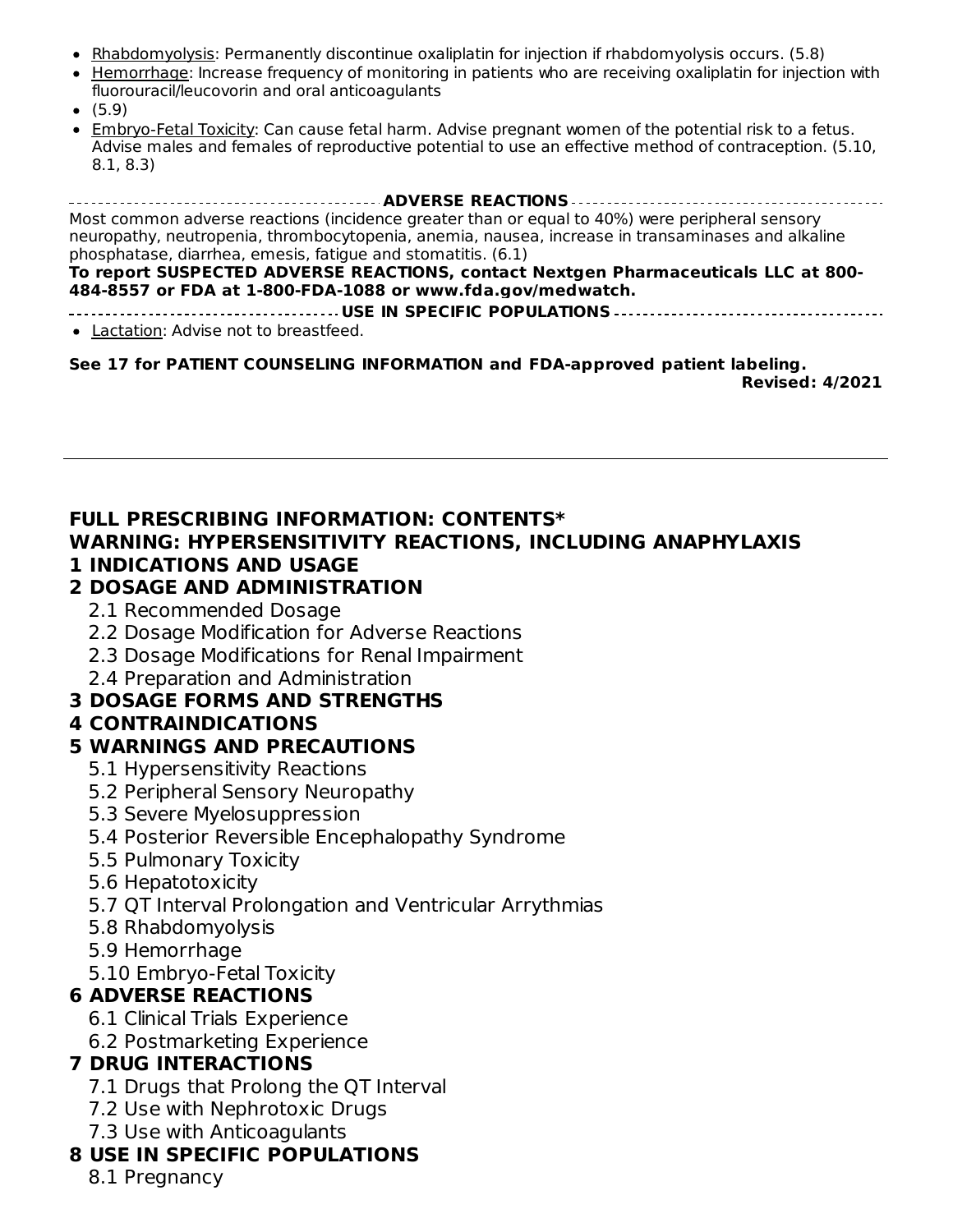- 8.2 Lactation
- 8.3 Females and Males of Reproductive Potential
- 8.4 Pediatric Use
- 8.5 Geriatric Use
- 8.6 Patients with Renal Impairment

# **10 OVERDOSAGE**

### **11 DESCRIPTION**

# **12 CLINICAL PHARMACOLOGY**

- 12.1 Mechanism of Action
- 12.2 Pharmacodynamics
- 12.3 Pharmacokinetics

# **13 NONCLINICAL TOXICOLOGY**

13.1 Carcinogenesis, Mutagenesis, Impairment of Fertility

### **14 CLINICAL STUDIES**

14.1 Adjuvant Treatment with Oxaliplatin for Injection in Combination with Fluorouracil and Leucovorin

14.2 Previously Untreated Advanced Colorectal Cancer

14.3 Previously Treated Advanced Colorectal Cancer

### **15 REFERENCES**

# **16 HOW SUPPLIED/STORAGE AND HANDLING**

### **17 PATIENT COUNSELING INFORMATION**

\* Sections or subsections omitted from the full prescribing information are not listed.

# **FULL PRESCRIBING INFORMATION**

# **WARNING: HYPERSENSITIVITY REACTIONS, INCLUDING ANAPHYLAXIS**

**Serious and fatal hypersensitivity adverse reactions, including anaphylaxis, can occur with oxaliplatin for injection within minutes of administration and during any cycle. Oxaliplatin for Injection is contraindicated in patients with hypersensitivity reactions to oxaliplatin and other platinum-based drugs [see Contraindications (4)]. Immediately and permanently discontinue oxaliplatin for injection for hypersensitivity reactions and administer appropriate treatment for management of the hypersensitivity reaction [see Warnings and Precautions (5.1)].**

# **1 INDICATIONS AND USAGE**

Oxaliplatin for Injection, USP, in combination with infusional fluorouracil and leucovorin, is indicated for:

- adjuvant treatment of stage III colon cancer in patients who have undergone complete resection of the primary tumor.
- treatment of advanced colorectal cancer.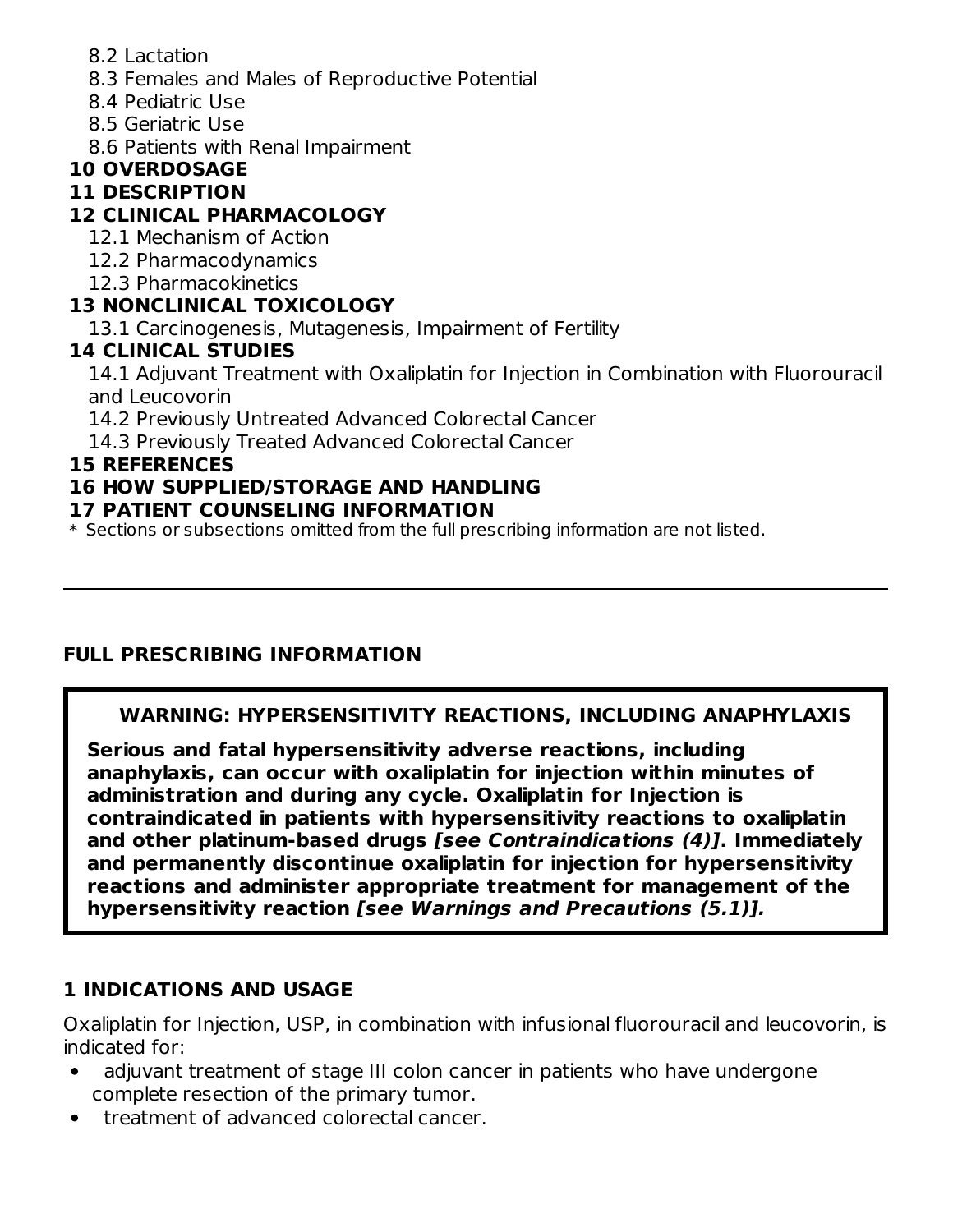# **2 DOSAGE AND ADMINISTRATION**

# **2.1 Recommended Dosage**

Administer oxaliplatin for injection in combination with fluorouracil and leucovorin every 2 weeks.

- For adjuvant treatment, continue treatment for up to 12 cycles or unacceptable  $\bullet$ toxicity.
- For advanced colorectal cancer, continue treatment until disease progression or  $\bullet$ unacceptable toxicity.

### Day 1

Administer oxaliplatin for injection 85 mg/m<sup>2</sup> as an intravenous infusion over 120 minutes and leucovorin 200 mg/m<sup>2</sup> as an intravenous infusion over 120 minutes at the same time in separate bags, followed by fluorouracil 400 mg/m $^2$  as intravenous bolus over 2-4 minutes, followed by fluorouracil 600 mg/m $^2$  as a 22-hour continuous infusion.

# Day 2

Administer leucovorin 200 mg/m $^2$  as an intravenous infusion over 120 minutes, followed by fluorouracil 400 mg/m<sup>2</sup> as intravenous bolus over 2-4 minutes, followed by fluorouracil 600 mg/m $^2$  as a 22-hour continuous infusion.

Refer to the prescribing information for fluorouracil and leucovorin for additional information.

# **2.2 Dosage Modification for Adverse Reactions**

Prolongation of infusion time for oxaliplatin for injection from 2 hours to 6 hours may mitigate acute toxicities, such as non-life threatening infusion-related reactions.

Permanently discontinue oxaliplatin for injection for any of the following:

- Hypersensitivity Reactions [see Warnings and Precautions (5.1)]
- $\bullet$ Posterior reversible encephalopathy syndrome (PRES) [see Warnings and Precautions (5.4)]
- Confirmed interstitial lung disease or pulmonary fibrosis [see Warnings and  $\bullet$ Precautions (5.5)] Rhabdomyolysis[see Warnings and Precautions (5.8)]

Refer to the fluorouracil and leucovorin prescribing information for dosage modifications for adverse reactions.

Dosage Modifications for Adjuvant Treatment

Dosage modifications for adverse reactions for adjuvant treatment are presented in Table 1.

# **Table 1: Dosage Modifications for Adjuvant Treatment in Patients with Stage III Colon Cancer**

| <b>Adverse Reactions</b>  | <b>Severity</b>           | Oxaliplatin for<br><b>Injection Dosage</b><br><b>Modifications</b> |
|---------------------------|---------------------------|--------------------------------------------------------------------|
| <b>Peripheral Sensory</b> | <b>Persistent Grade 2</b> | Consider reducing                                                  |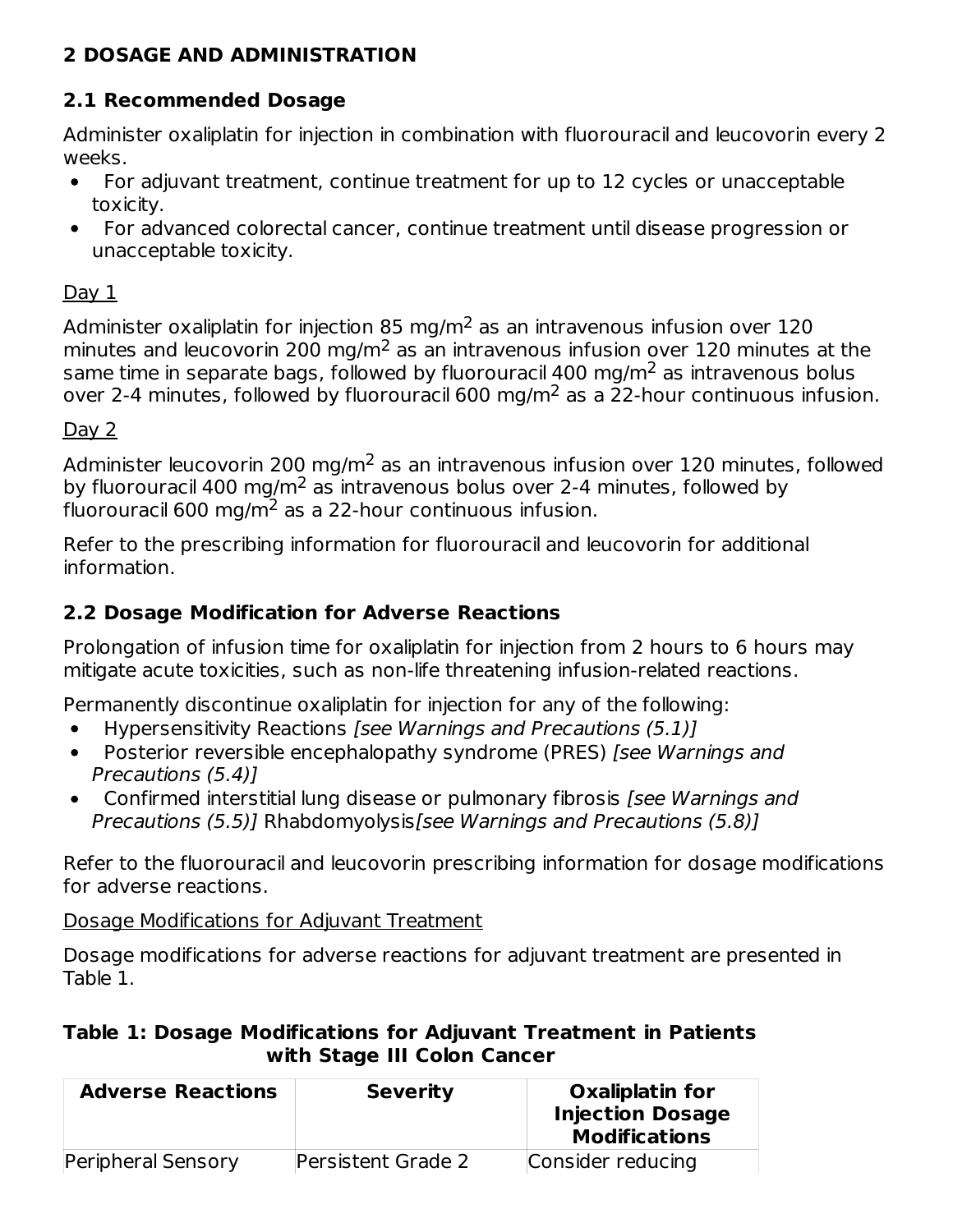| Neuropathy [see<br><b>Warnings and</b>                                                  |                                               | oxaliplatin for injection<br>dose to 75 mg/m <sup>2</sup> .                                                                                                                                                                                              |
|-----------------------------------------------------------------------------------------|-----------------------------------------------|----------------------------------------------------------------------------------------------------------------------------------------------------------------------------------------------------------------------------------------------------------|
| Precautions (5.2)]                                                                      | <b>Persistent Grade 3</b>                     | Consider discontinuing<br>oxaliplatin for injection.                                                                                                                                                                                                     |
|                                                                                         | Grade 4                                       | Discontinue oxaliplatin<br>for injection.                                                                                                                                                                                                                |
| Myelosuppression [see<br><b>Warnings and</b>                                            | Grade 4 neutropenia or<br>febrile neutropenia | Delay the next dose until<br>neutrophils greater than                                                                                                                                                                                                    |
| Precautions (5.3),<br><b>Adverse Reactions</b><br>$(6.1)$ .                             | Grade 3-4<br>thrombocytopenia                 | or equal to 1.5 $\times$ 10 <sup>9</sup> /L<br>and platelets greater<br>than or equal to 75 $\times$<br>10 <sup>9</sup> /L. Reduce oxaliplatin<br>for injection dose to 75<br>mg/m <sup>2</sup>                                                          |
| Gastrointestinal Adverse Grade 3-4<br><b>Reactions [see Adverse</b><br>Reactions (6.1)] |                                               | After recovery, reduce<br>oxaliplatin for injection<br>dose to 75 mg/m <sup>2</sup> along<br>with a dose reduction of<br>fluorouracil to 300<br>$mg/m2$ as an<br>intravenous bolus and<br>500 mg/m <sup>2</sup> as a 22-<br>hour continuous<br>infusion. |

Dosage Modifications for Advanced Colorectal Cancer

Dosage modifications for adverse reactions for advanced colorectal cancer are presented in Table 2.

| Table 2: Dosage Modifications for Advanced Colorectal Cancer |  |  |  |  |  |  |  |
|--------------------------------------------------------------|--|--|--|--|--|--|--|
|--------------------------------------------------------------|--|--|--|--|--|--|--|

| <b>Adverse Reactions</b>                                                                                                        | <b>Severity</b>                                            | <b>Oxaliplatin for</b><br><b>Injection Dosage</b><br><b>Modifications</b>                                                                                                                  |
|---------------------------------------------------------------------------------------------------------------------------------|------------------------------------------------------------|--------------------------------------------------------------------------------------------------------------------------------------------------------------------------------------------|
| Neuropathy [see<br><b>Warnings and</b><br>Precautions (5.2)]                                                                    | <b>Persistent Grade 2</b>                                  | Consider reducing<br>oxaliplatin for injection<br>dose to 65 mg/m <sup>2</sup> .                                                                                                           |
|                                                                                                                                 | <b>Persistent Grade 3</b>                                  | Consider discontinuing<br>oxaliplatin for injection.                                                                                                                                       |
|                                                                                                                                 | Grade 4                                                    | Discontinue oxaliplatin<br>for injection.                                                                                                                                                  |
| Myelosuppression [see<br><b>Warnings</b> and<br>Precautions (5.3),<br>$\vert$ A <i>dverse Reactions (6.1)]</i> thrombocytopenia | Grade 4 neutropenia or<br>febrile neutropenia<br>Grade 3-4 | Delay the next dose until<br>neutrophils greater than<br>or equal to $1.5 \times 10^9$ /L<br>and platelets greater<br>than or equal to 75 $\times$<br>$10^9$ /L.<br>Reduce oxaliplatin for |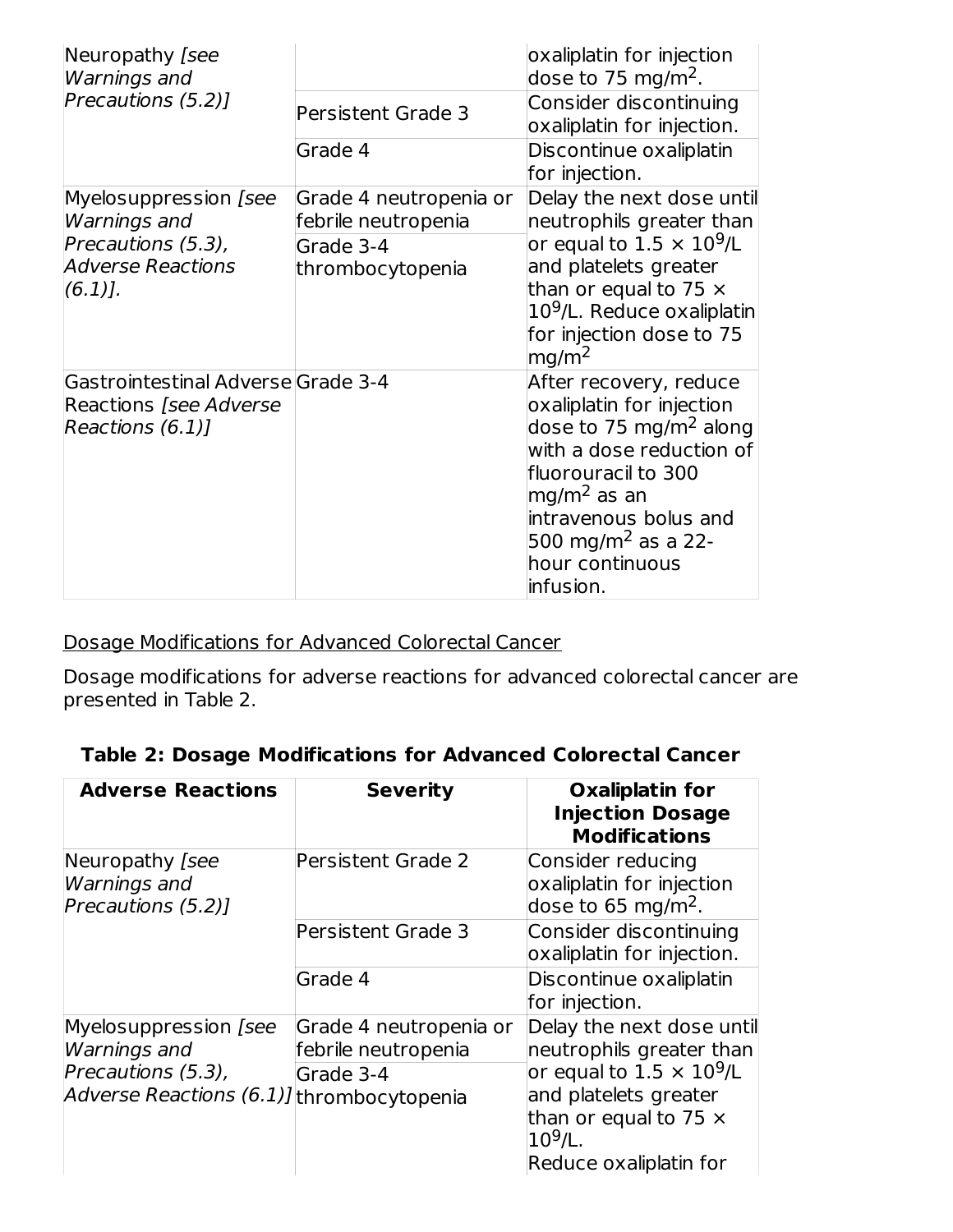|                                                                                          | injection dose to 65<br>$mg/m2$ .                                                                                                                                                                                                                         |
|------------------------------------------------------------------------------------------|-----------------------------------------------------------------------------------------------------------------------------------------------------------------------------------------------------------------------------------------------------------|
| Gastrointestinal Adverse Grade 3-4<br><b>Reactions [see Adverse</b><br>Reactions $(6.1)$ | After recovery, reduce<br>oxaliplatin for injection<br>dose to 65 mg/ $m2$<br>along with a dose<br>reduction of fluorouracil<br>to 300 mg/m <sup>2</sup> as an<br>intravenous bolus and<br>500 mg/m <sup>2</sup> as a 22-<br>hour continuous<br>infusion. |

# **2.3 Dosage Modifications for Renal Impairment**

In patients with severe renal impairment (creatinine clearance [CLcr] less than 30 mL/min, calculated by the Cockcroft-Gault equation), reduce the oxaliplatin for injection dose to 65 mg/m<sup>2</sup>[see Use in Specific Populations (8.6), Clinical Pharmacology (12.3)].

# **2.4 Preparation and Administration**

- Oxaliplatin for Injection is a cytotoxic drug. Follow applicable special handling and disposal procedures. $^{\rm 1}$
- **Reconstitution or final dilution must never be performed with a sodium chloride solution or other chloride-containing solutions.**
- The lyophilized powder is reconstituted by adding 10 mL (for the 50 mg vial) or 20 mL (for the 100 mg vial) of Water for Injection, USP or 5% Dextrose Injection, USP. **Do not administer the reconstitutted solution without further dilution.** The reconstituted solution must be further diluted in an infusion solution of 250-500 mL of 5% Dextrose Injection, USP.
- After reconstitution in the original vial, the solution may be stored up to 24 hours under refrigeration [2-8°C (36-46°F)]. After final dilution with 250-500 mL of 5% Dextrose Injection, USP, the shelf life is **6 hours at room temperature [20-25°C (68-77°F)] or up to 24 hours under refrigeration [2-8°C (36-46°F)].**
- Oxaliplatin for Injection is not light sensitive.
- Visually inspect for particulate matter and discoloration prior to administration and discard if present.
- Do not mix oxaliplatin for injection or administer oxaliplatin for injection through the same infusion line concurrently with alkaline medications or media (such as basic solutions of fluorouracil).
- Flush the infusion line with 5% Dextrose Injection, USP prior to administration of any concomitant medication.
- Do not use needles or intravenous administration sets containing aluminum parts for the preparation or mixing of oxaliplatin for injection. Aluminum has been reported to cause degradation of platinum compounds.
- Administer oxaliplatin for injection as an intravenous infusion over 120 minutes concurrently with leucovorin over 120 minutes in separate bags.

# **3 DOSAGE FORMS AND STRENGTHS**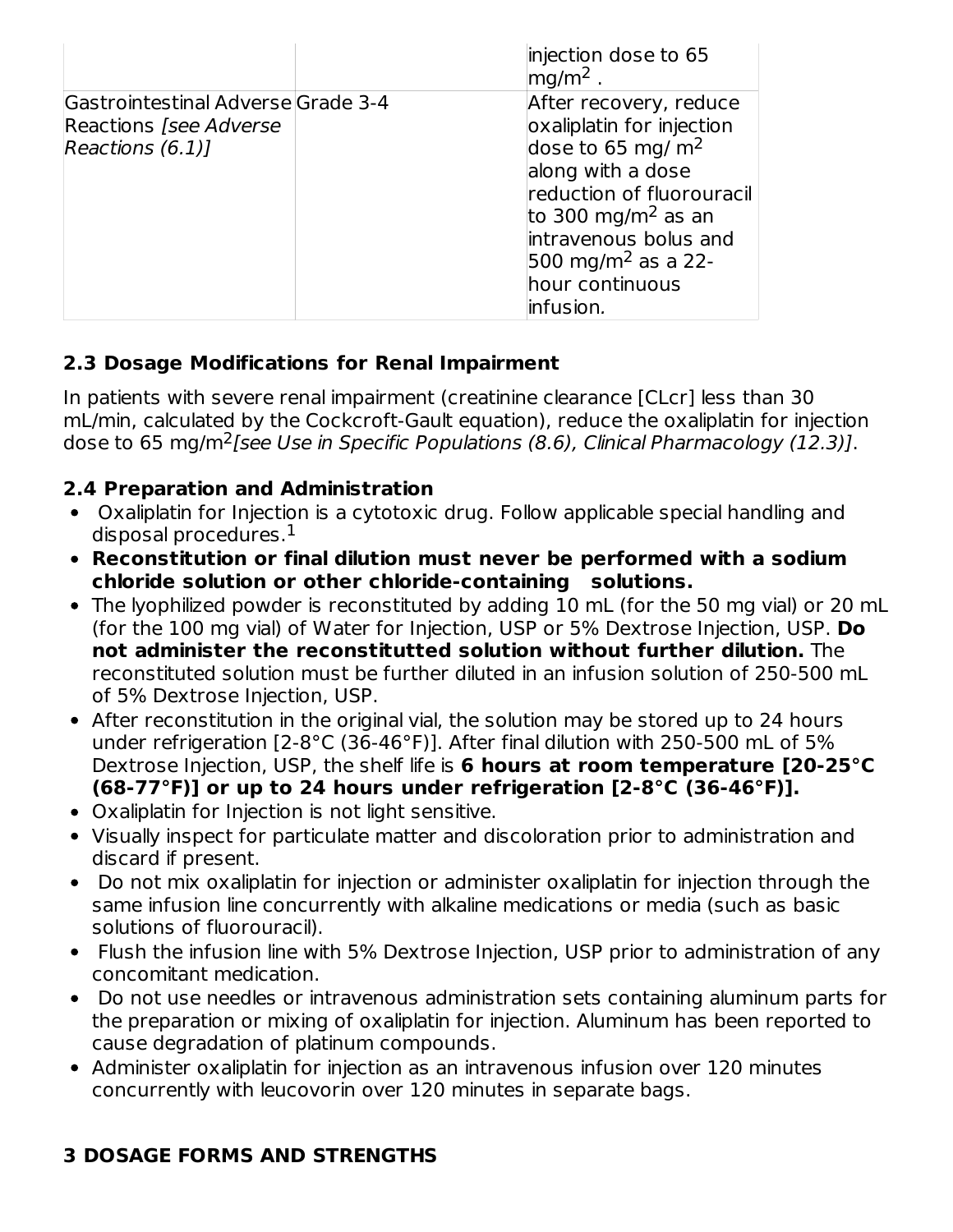Lyophilized powder for reconstitution: 50 mg or 100 mg in a single-dose vial

# **4 CONTRAINDICATIONS**

Oxaliplatin for Injection is contraindicated in patients with a history of a hypersensitivity reaction to oxaliplatin or other platinum-based drugs. Reactions have included anaphylaxis [see Warnings and Precautions (5.1)].

# **5 WARNINGS AND PRECAUTIONS**

# **5.1 Hypersensitivity Reactions**

Serious and fatal hypersensitivity reactions, including anaphylaxis, can occur with oxaliplatin for injection within minutes of administration and during any cycle. Grade 3-4 hypersensitivity reactions, including anaphylaxis, occurred in 2% to 3% of patients with colon cancer who received oxaliplatin for injection. Hypersensitivity reactions, including rash, urticaria, erythema, pruritus, and, rarely, bronchospasm and hypotension, were similar in nature and severity to those reported with other platinum-based drugs.

Oxaliplatin for Injection is contraindicated in patients with hypersensitivity reactions to platinum-based drugs [see Contraindications (4)]. Immediately and permanently discontinue oxaliplatin for injection for hypersensitivity reactions and administer appropriate treatment for management of hypersensitivity reactions.

# **5.2 Peripheral Sensory Neuropathy**

Oxaliplatin for Injection can cause acute and delayed neuropathy. Reduce the dose or permanently discontinue oxaliplatin for injection for persistent neurosensory reactions based on the severity of the adverse reaction [see Dosage and Administration (2.3)].

# Acute Neuropathy

Acute neuropathy typically presents as a reversible, primarily peripheral sensory neuropathy that occurs within hours or 2 days following a dose, resolves within 14 days, and frequently recurs with further dosing. The symptoms can be precipitated or exacerbated by exposure to cold temperature or cold objects and they usually present as transient paresthesia, dysesthesia and hypoesthesia in the hands, feet, perioral area, or throat. Jaw spasm, abnormal tongue sensation, dysarthria, eye pain, and a feeling of chest pressure have also been observed. The acute, reversible pattern of sensory neuropathy was observed in about 56% of patients who received oxaliplatin for injection ATIN with fluorouracil/leucovorin. In any individual cycle, acute neuropathy occurred in approximately 30% of patients. For grade 3 peripheral sensory neuropathy, the median time to onset was 9 cycles for adjuvant treatment and 6 cycles for previously treated advanced colorectal cancer.

An acute syndrome of pharyngolaryngeal dysesthesia occurred in 1% to 2% (grade 3-4) of patients previously untreated for advanced colorectal cancer. Subjective sensations of dysphagia or dyspnea, without any laryngospasm or bronchospasm (no stridor or wheezing) occurred in patients previously treated for advanced colorectal cancer.

Avoid topical application of ice for mucositis prophylaxis or other conditions, because cold temperature can exacerbate acute neurological symptoms.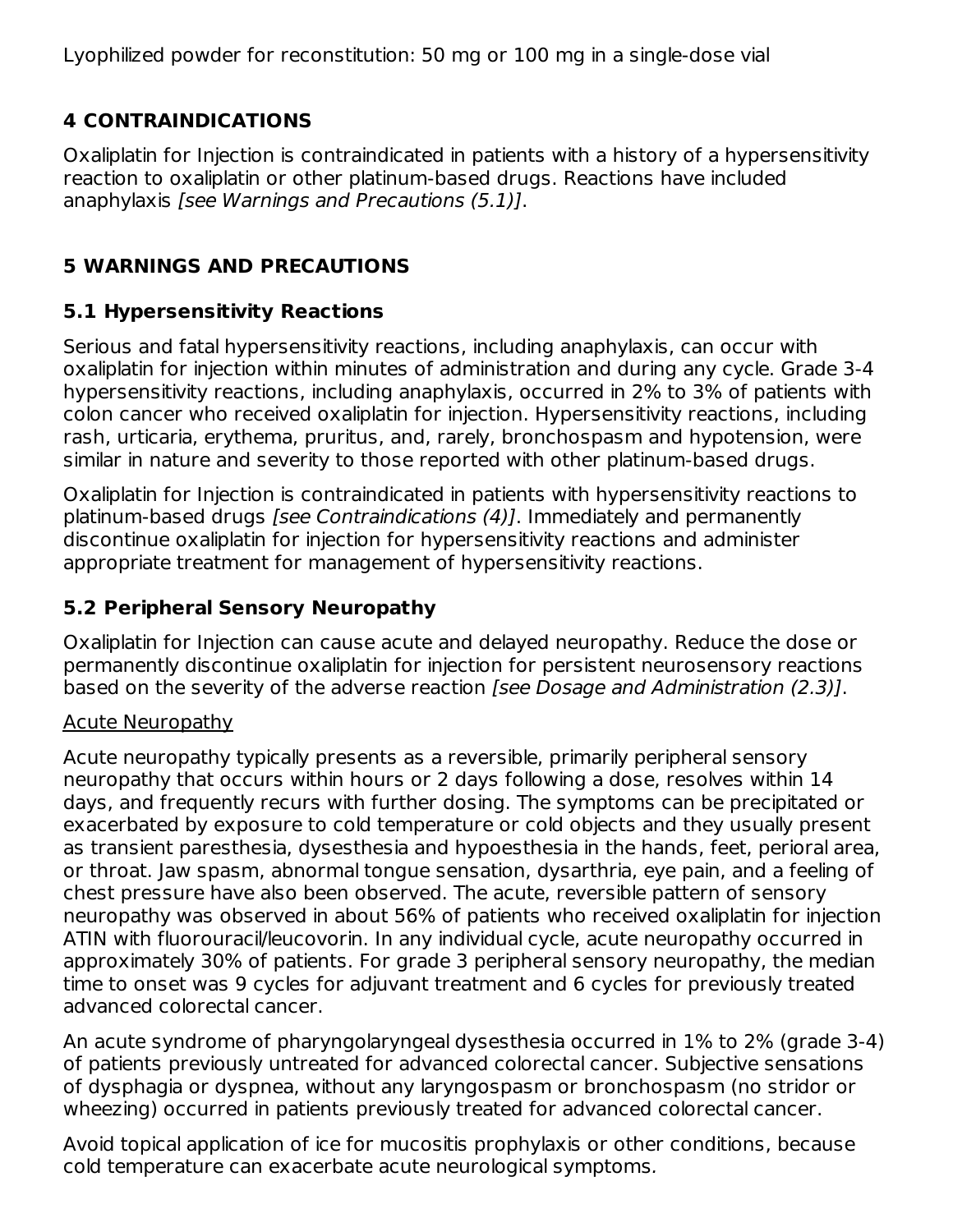### Delayed Neuropathy

Delayed neuropathy typically presents as a persistent (greater than 14 days), primarily peripheral sensory neuropathy that is usually characterized by paresthesias, dysesthesias, and hypoesthesias, but may also include deficits in proprioception that can interfere with daily activities (e.g., writing, buttoning, swallowing, and difficulty walking from impaired proprioception). These forms of neuropathy occurred in 48% of patients receiving oxaliplatin for injection. Delayed neuropathy can occur without any prior acute neuropathy. Most patients (80%) who developed grade 3 persistent neuropathy progressed from prior grade 1 or 2 reactions. These symptoms may improve in some patients upon discontinuation of oxaliplatin for injection.

Adjuvant treatment

In the adjuvant treatment trial, neuropathy was graded using NCI CTC, version 1 as summarized in Table 3.

| <b>Grade</b> | <b>Definition</b>                                                             |
|--------------|-------------------------------------------------------------------------------|
| O            | No change or none                                                             |
|              | Mild paresthesias, loss of deep tendon reflexes                               |
| 7            | Mild or moderate objective sensory loss, moderate<br>paresthesias             |
|              | Severe objective sensory loss or paresthesias that interfere<br>with function |
|              | Not applicable                                                                |

|  | Table 3: Grading for Neuropathy in Adjuvant Treatment Trial |  |
|--|-------------------------------------------------------------|--|
|  |                                                             |  |

Peripheral sensory neuropathy occurred in 92% of patients (all grades), including 13% of patients (grade 3) who received oxaliplatin for injection with fluorouracil/leucovorin. At the 28-day follow-up after the last treatment cycle, 60% of patients had any grade (grade 1=40%, grade 2=16%, grade 3=5%) peripheral sensory neuropathy, decreasing to 39% at 6 months of follow-up (grade  $1=31$ %, grade  $2=7$ %, grade  $3=1$ %) and 21% at 18 months of follow-up (grade 1=17%, grade 2=3%, grade 3=1%).

Advanced colorectal cancer

In the advanced colorectal cancer trials, neuropathy was graded using the neurotoxicity scale summarized in Table 4.

| Table 4: Grading for Neuropathy in Advanced Colorectal Cancer |
|---------------------------------------------------------------|
| <b>Trials</b>                                                 |

| Grade         | <b>Definition</b>                                                   |
|---------------|---------------------------------------------------------------------|
|               | Resolved and did not interfere with functioning                     |
| $\mathcal{P}$ | Interfered with function but not daily activities                   |
| 3             | Pain or functional impairment that interfered with daily activities |
| 4             | Persistent impairment that is disabling or life-threatening         |

Neuropathy occurred in 82% (all grades) of patients previously untreated for advanced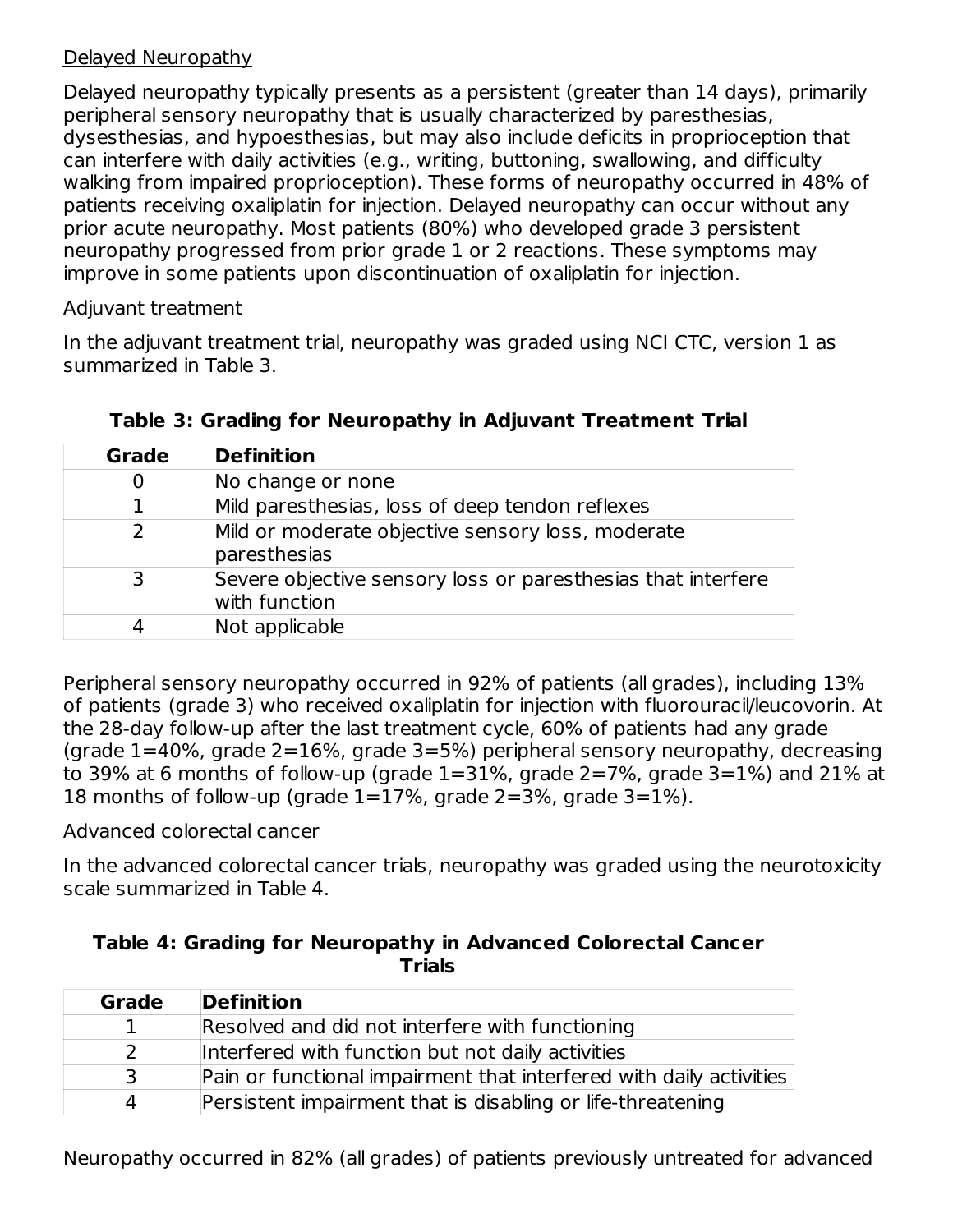colorectal cancer, including 19% grade 3-4; and in 74% (all grades) of patients previously treated for advanced colorectal cancer, including 7% grade 3-4.

# **5.3 Severe Myelosuppression**

Grade 3 or 4 neutropenia occurred in 41% to 44% of patients with colorectal cancer who received oxaliplatin for injection with fluorouracil/leucovorin. Sepsis, neutropenic sepsis and septic shock, including fatal outcomes, occurred in patients who received oxaliplatin for injection [see Adverse Reactions (6.1, 6.2)].

Grade 3 or 4 thrombocytopenia occurred in 2% to 5% of patients with colorectal cancer who received oxaliplatin for injection with fluorouracil/leucovorin.

Monitor complete blood cell count at baseline, before each subsequent cycle and as clinically indicated. Delay oxaliplatin for injection until neutrophils are greater than or equal to 1.5 x 10<sup>9</sup>/L and platelets are greater than or equal to 75  $\times$  10<sup>9</sup>/L. Withhold oxaliplatin for injection for sepsis or septic shock. Dose reduce oxaliplatin for injection after recovery from grade 4 neutropenia, febrile neutropenia or grade 3-4 thrombocytopenia as recommended [see Dosage and Administration (2.2)].

# **5.4 Posterior Reversible Encephalopathy Syndrome**

PRES occurred in less than 0.1% of patients across clinical trials [see Adverse Reactions (6.1)]. Signs and symptoms of PRES can include headache, altered mental functioning, seizures, abnormal vision from blurriness to blindness, associated or not with hypertension. Confirm the diagnosis of PRES with magnetic resonance imaging. Permanently discontinue oxaliplatin for injection in patients who develop PRES.

# **5.5 Pulmonary Toxicity**

Oxaliplatin for Injection has been associated with pulmonary fibrosis (less than 1% of patients), which may be fatal [see Adverse Reactions (6.1)].

In the adjuvant treatment trial, the combined incidence of cough and dyspnea was 7.4% (any grade), including less than 1% (grade 3) in the oxaliplatin for injection arm. One patient died from eosinophilic pneumonia in the oxaliplatin for injection arm.

In the previously untreated advanced colorectal cancer trial, the combined incidence of cough, dyspnea and hypoxia was 43% (any grade), including 7% (grade 3-4) in the oxaliplatin for injection with fluorouracil/leucovorin arm

In case of unexplained respiratory symptoms, such as non-productive cough, dyspnea, crackles, or radiological pulmonary infiltrates, withhold oxaliplatin for injection until further pulmonary investigation excludes interstitial lung disease or pulmonary fibrosis. Permanently discontinue oxaliplatin for injection for confirmed interstitial lung disease or pulmonary fibrosis.

# **5.6 Hepatotoxicity**

In the adjuvant treatment trial, increased transaminases (57% vs 34%) and alkaline phosphatase (42% vs 20%) occurred more commonly in the oxaliplatin for injection arm than in the fluorouracil/leucovorin arm [see Adverse Reactions (6.1)]. The incidence of increased bilirubin was similar on both arms. Changes noted on liver biopsies include: peliosis, nodular regenerative hyperplasia or sinusoidal alterations, perisinusoidal fibrosis,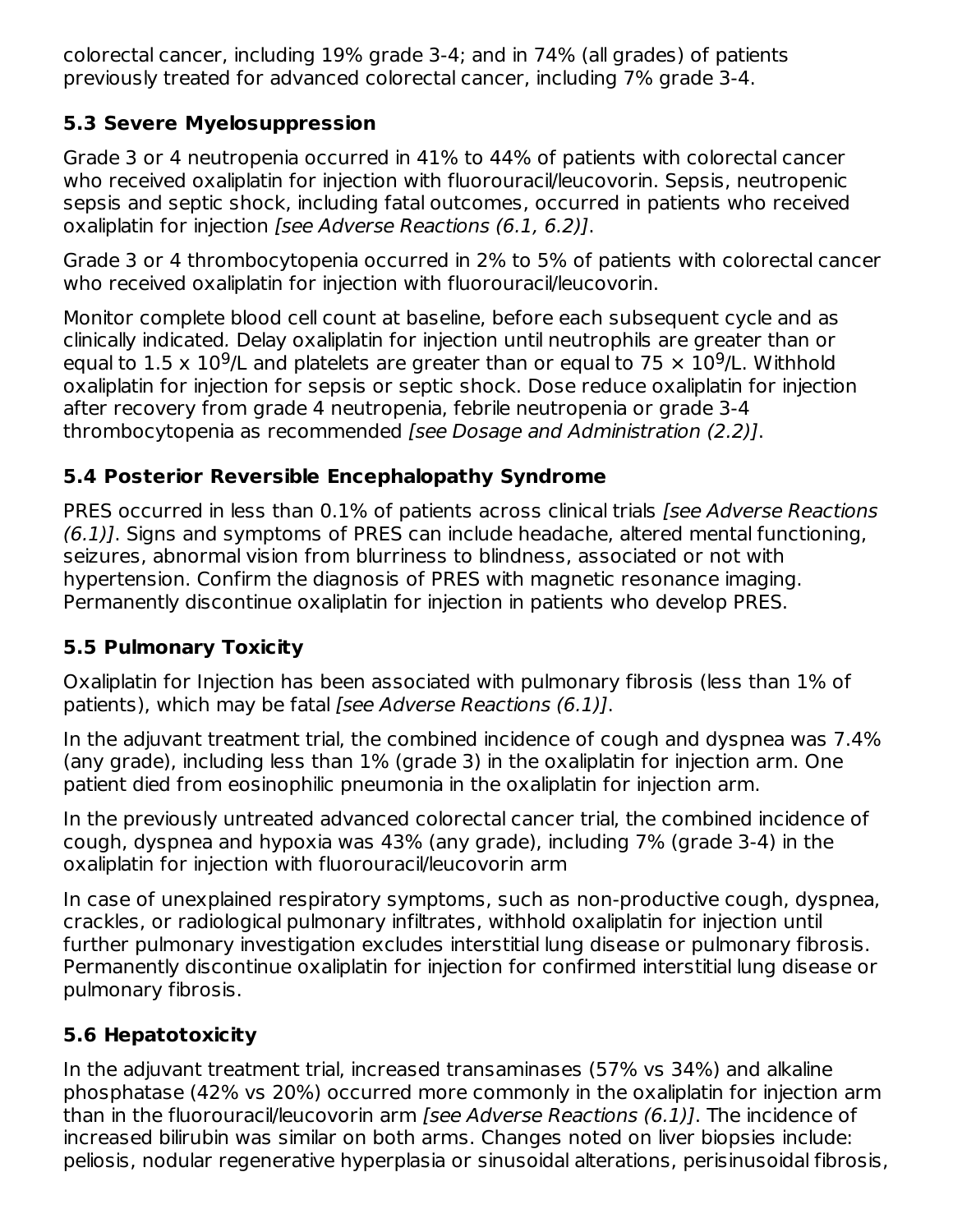and veno-occlusive lesions.

Consider evaluating patients who develop abnormal liver tests or portal hypertension which cannot be explained by liver metastases, for hepatic vascular disorders. Monitor liver function tests at baseline, before each subsequent cycle and as clinically indicated.

# **5.7 QT Interval Prolongation and Ventricular Arrythmias**

QT prolongation and ventricular arrhythmias, including fatal torsade de pointes, have been reported with oxaliplatin for injection [see Adverse Reactions (6.2)].

Avoid oxaliplatin for injection in patients with congenital long QT syndrome. Monitor electrocardiograms (ECG) in patients with congestive heart failure, bradyarrhythmias, and electrolyte abnormalities and in patients taking drugs known to prolong the QT interval, including Class Ia and III antiarrhythmics [see Drug Interactions (7.1)]. Monitor and correct electrolyte abnormalities prior to initiating oxaliplatin for injection and periodically during treatment.

# **5.8 Rhabdomyolysis**

Rhabdomyolysis, including fatal cases, has been reported with oxaliplatin for injection [see Adverse Reactions (6.2)]. Permanently discontinue oxaliplatin for injection for any signs or symptoms of rhabdomyolysis.

# **5.9 Hemorrhage**

The incidence of hemorrhage in clinical trials was higher on the oxaliplatin for injection combination arm compared to the fluorouracil/leucovorin arm. These reactions included gastrointestinal bleeding, hematuria, and epistaxis. In the adjuvant treatment trial, 2 patients died from intracerebral hemorrhage [see Adverse Reactions (6.1)].

Prolonged prothrombin time and INR occasionally associated with hemorrhage have been reported in patients who received oxaliplatin for injection with fluorouracil/leucovorin while on anticoagulants [see Adverse Reactions (6.2)]. Increase frequency of monitoring in patients who are receiving oxaliplatin for injection with fluorouracil/leucovorin and oral anticoagulants [see Drug Interactions (7.3)].

Thrombocytopenia and immune-mediated thrombocytopenia have been observed with oxaliplatin for injection. Rapid onset of thrombocytopenia and greater risk of bleeding have been observed in immune-mediated thrombocytopenia. In this case, consider discontinuing oxaliplatin for injection.

# **5.10 Embryo-Fetal Toxicity**

Based on findings from animal studies and its mechanism of action, oxaliplatin for injection can cause fetal harm when administered to a pregnant woman. The available human data do not establish the presence or absence of major birth defects or miscarriage related to the use of oxaliplatin for injection. Reproductive toxicity studies demonstrated adverse effects on embryo-fetal development in rats at maternal doses that were below the recommended human dose based on body surface area. Advise pregnant women of the potential risk to a fetus. Advise females of reproductive potential to use effective contraception during treatment with oxaliplatin for injection and for at least 9 months after the final dose. Advise males with female partners of reproductive potential to use effective contraception during treatment with oxaliplatin for injection and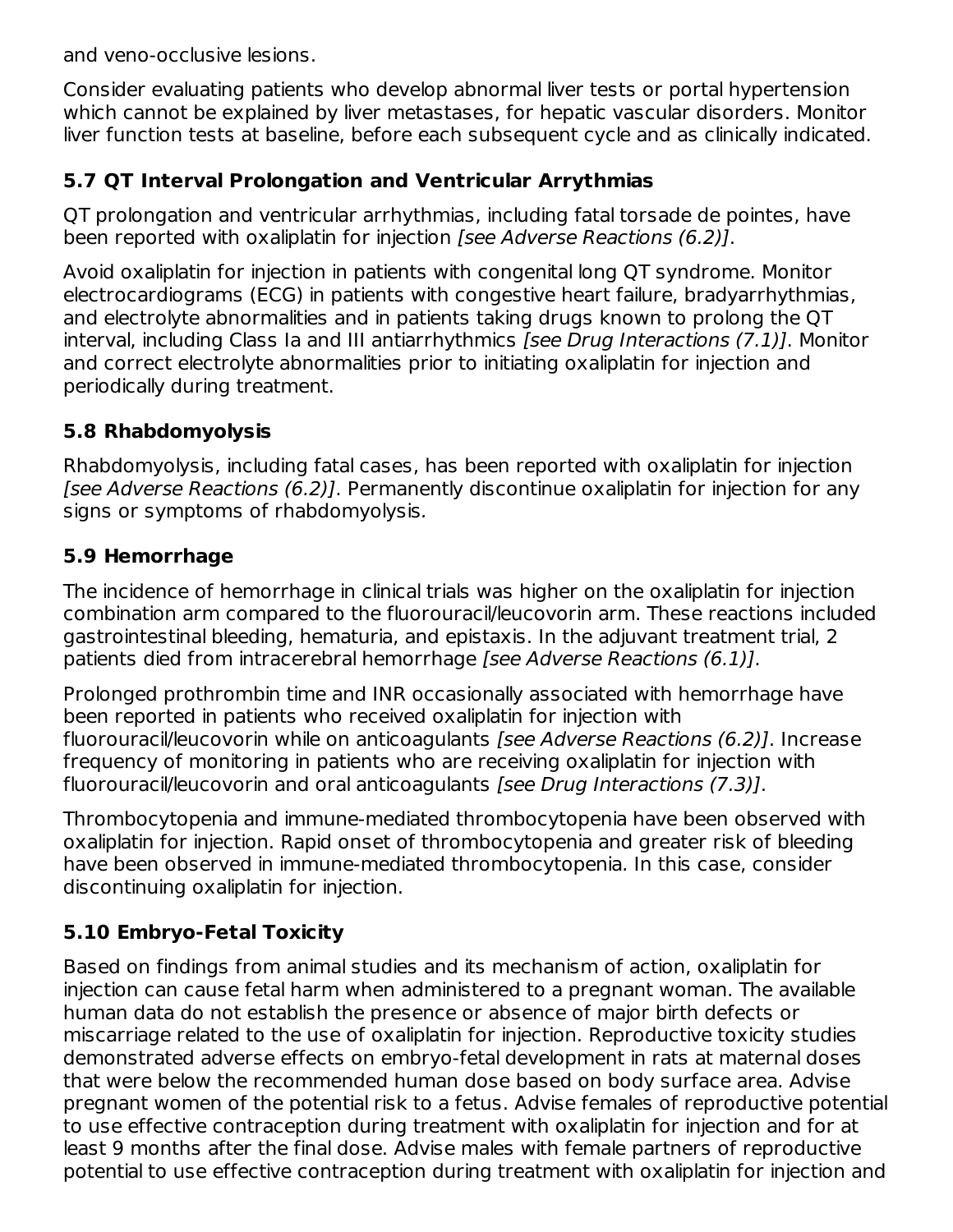for 6 months after the final dose [see Use in Specific Populations (8.1, 8.3)].

# **6 ADVERSE REACTIONS**

The following clinically significant adverse reactions are described elsewhere in labeling:

- Hypersensitivity Reactions [ seeWarnings and Precautions (5.1)]  $\bullet$
- Peripheral Sensory Neuropathy [seeWarnings and Precautions (5.2)]  $\bullet$
- Severe Myelosuppression [see Warnings and Precautions (5.3)]  $\bullet$
- Reversible Posterior Leukoencephalopathy Syndrome [see Warnings and  $\bullet$ Precautions (5.4)]
- Pulmonary Toxicity [see Warnings and Precautions (5.5)]
- Hepatotoxicity [see Warnings and Precautions (5.6)]
- QT Interval Prolongation and Ventricular Arrhythmias [see Warnings and Precautions  $\bullet$ (5.7)]
- Rhabdomyolysis [see Warnings and Precautions (5.8)]  $\bullet$
- Hemorrhage[see Warnings and Precautions (5.9)]

# **6.1 Clinical Trials Experience**

Because clinical trials are conducted under widely varying conditions, adverse reaction rates observed in the clinical trials of a drug cannot be directly compared to rates in the clinical trials of another drug and may not reflect the rates observed in practice.

More than 1100 patients with stage II or III colon cancer and more than 4,000 patients with advanced colorectal cancer were treated in trials with oxaliplatin for injection. The most common adverse reactions in patients with stage II or III colon cancer receiving adjuvant treatment were peripheral sensory neuropathy, neutropenia, thrombocytopenia, anemia, nausea, increase in transaminases and alkaline phosphatase, diarrhea, emesis, fatigue and stomatitis. The most common adverse reactions in previously untreated and treated patients with advanced colorectal cancer were peripheral sensory neuropathies, fatigue, neutropenia, nausea, emesis, and diarrhea.

# Adjuvant Treatment

The safety of oxaliplatin for injection in combination with fluorouracil (FU)/leucovorin (LV) was evaluated in patients with stage II or III colon cancer, who had undergone complete resection of the primary tumor in the adjuvant treatment trial (see Clinical Studies  $(14.1)$ ].

Fatal adverse reactions in patients who received oxaliplatin for injection in the combination arm included sepsis/neutropenic sepsis (n=3), intracerebral hemorrhage  $(n=2)$  and eosinophilic pneumonia  $(n=1)$ .

Thromboembolic events occurred in 6% (grade 3-4, 1.2%) of patients in the oxaliplatin for injection arm.

Grade 3 or 4 adverse reactions occurred in 70% of patients in the oxaliplatin for injection arm. Grade 3-4 gastrointestinal bleeding occurred in 0.2% of patients. Febrile neutropenia occurred in 0.7% and documented infection with concomitant grade 3-4 neutropenia occurred in 1.1%.

Discontinuation due to an adverse reaction occurred in 15% of the patients in the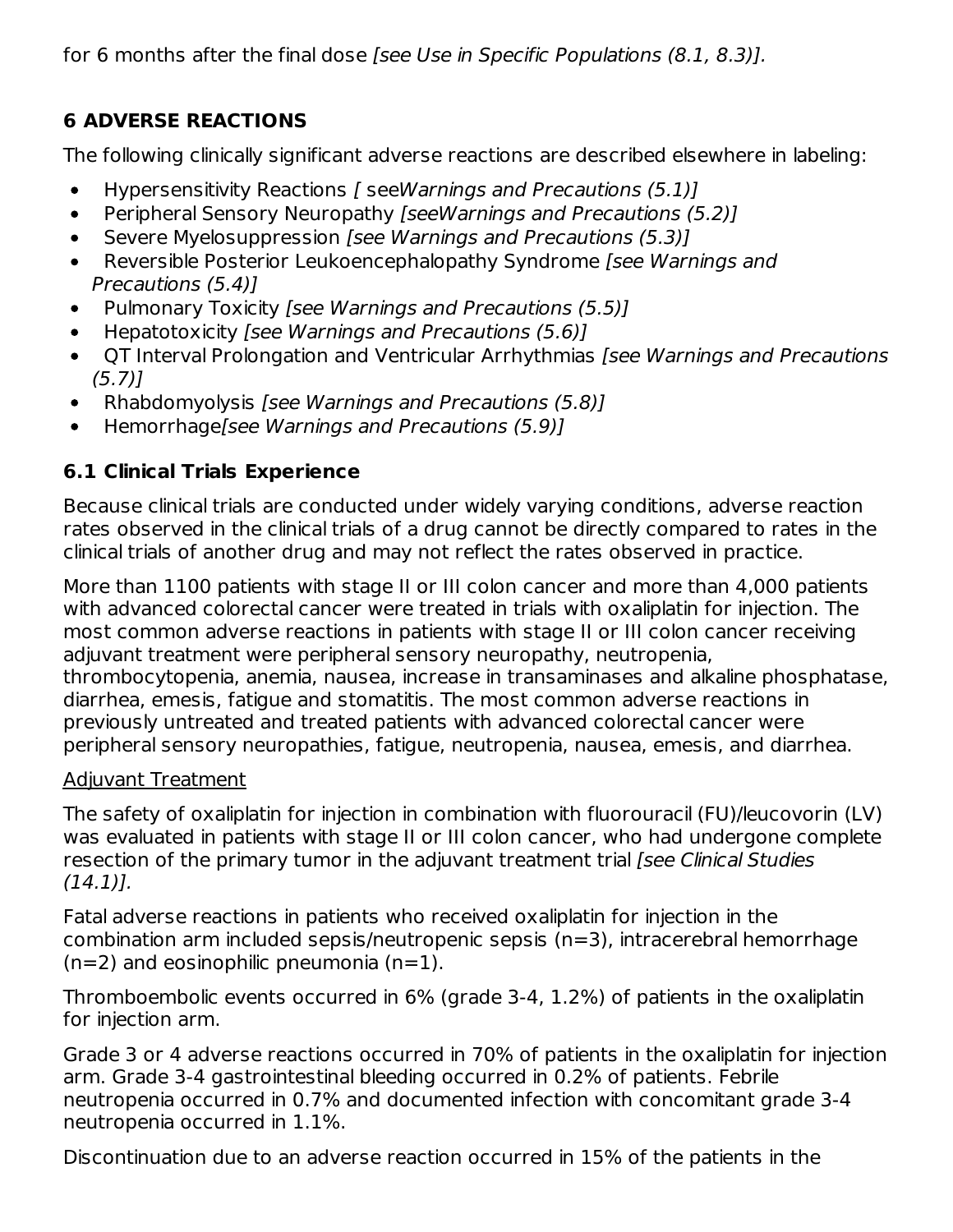oxaliplatin for injection arm.

Tables 5, 6, and 7 summarize the adverse reactions reported in patients with colon cancer receiving adjuvant treatment.

#### **Table 5: Adverse Reactions Reported in Patients with Colon Cancer Receiving Adjuvant Treatment (greater than or equal to 5% of all patients and with greater than or equal to 1% grade 3–4)**

|                                                                    | <b>Oxaliplatin for</b><br>Injection + FU/LV<br>$N = 1108$ |                | <b>FU/LV</b><br>$N = 1111$ |                |
|--------------------------------------------------------------------|-----------------------------------------------------------|----------------|----------------------------|----------------|
| Adverse Reaction   All Grades   Grade 3-4   All Grades   Grade 3-4 | (% )                                                      | (% )           | (% )                       | (%)            |
| Neurology                                                          |                                                           |                |                            |                |
| Peripheral Sensory<br>Neuropathy                                   | 92                                                        | 12             | 16                         | $<$ 1          |
| Gastrointestinal                                                   |                                                           |                |                            |                |
| Nausea                                                             | 74                                                        | 5              | 61                         | $\overline{2}$ |
| Diarrhea                                                           | 56                                                        | 11             | 48                         | $\overline{7}$ |
| Vomiting                                                           | 47                                                        | 6              | 24                         | $\mathbf{1}$   |
| Stomatitis                                                         | 42                                                        | 3              | 40                         | $\overline{2}$ |
| Anorexia                                                           | 13                                                        | $\overline{1}$ | 8                          | <1             |
| <b>Constitutional Symptoms/Pain</b>                                |                                                           |                |                            |                |
| Fatigue                                                            | 44                                                        | 4              | 38                         | $\mathbf{1}$   |
| <b>Abdominal Pain</b>                                              | 18                                                        | 1              | 17                         | $\overline{2}$ |
| Dermatology/Skin                                                   |                                                           |                |                            |                |
| <b>Skin Disorder</b>                                               | 32                                                        | 2              | 36                         | 2              |
| <b>Injection Site</b><br>Reaction <sup>†</sup>                     | 11                                                        | 3              | 10                         | 3              |
| <b>Fever/Infection</b>                                             |                                                           |                |                            |                |
| Fever                                                              | 27                                                        | $\mathbf 1$    | 12                         | $\mathbf{1}$   |
| Infection                                                          | 25                                                        | 4              | 25                         | 3              |
| Allergy/Immunology                                                 |                                                           |                |                            |                |
| Allergic Reaction                                                  | 10                                                        | 3              | $\overline{2}$             | $<$ 1          |

\* Event coded in WHO-ART dictionary

† Includes thrombosis related to the catheter

**Table 6: Adverse Reactions Reported in Patients with Colon Cancer Receiving Adjuvant Treatment (greater than or equal to 5% of all patients but with less than 1% grade 3-4)**

| <b>Adverse Reaction *</b> | <b>Oxaliplatin for</b><br>Injection + FU/LV<br>$N = 1108$ | $FU/LV$ N=1111 |
|---------------------------|-----------------------------------------------------------|----------------|
|                           | All Grades (%)                                            | All Grades (%) |
| Dermatology/Skin          |                                                           |                |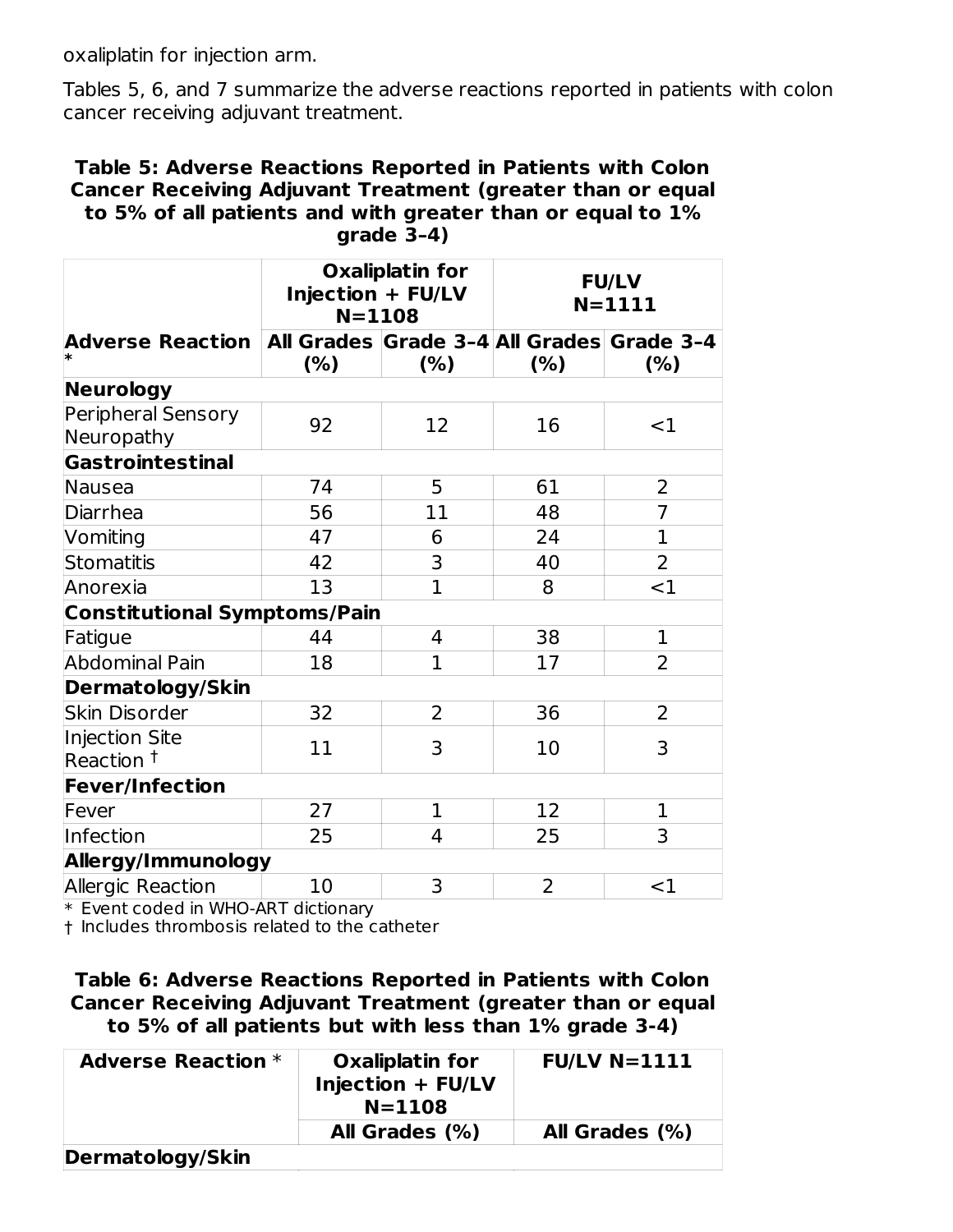| Alopeciat                                         | 30 | 28 |  |  |
|---------------------------------------------------|----|----|--|--|
| <b>Gastrointestinal</b>                           |    |    |  |  |
| Constipation                                      | 22 | 19 |  |  |
| <b>Taste Perversion</b>                           | 12 | 8  |  |  |
| Dyspepsia                                         | 8  | 5  |  |  |
| <b>Constitutional Symptoms/Pain/Ocular/Visual</b> |    |    |  |  |
| Epistaxis                                         | 16 | 12 |  |  |
| Weight Increase                                   | 10 | 10 |  |  |
| Conjunctivitis                                    | 9  | 15 |  |  |
| Headache                                          | 7  | 5  |  |  |
| Dyspnea                                           | 5  | 3  |  |  |
| Pain                                              | 5  | 5  |  |  |
| <b>Abnormal Lacrimation</b>                       | 4  | 12 |  |  |
| <b>Neurology</b>                                  |    |    |  |  |
| <b>Sensory Disturbance</b>                        | 8  | 1  |  |  |
| Allergy/Immunology                                |    |    |  |  |
| Rhinitis                                          | 6  | 8  |  |  |
| * Event coded in WHO-ART dictionary               |    |    |  |  |
| t No complete alopecia was reported.              |    |    |  |  |

In females, the following grade 3-4 adverse reactions were more frequent: diarrhea, fatigue, neutropenia, nausea, and vomiting.

In patients greater than or equal to 65 years old, the incidence of grade 3-4 diarrhea and neutropenia was higher than in younger adults.

Clinically relevant adverse reactions were reported in greater than or equal to 2% and less than 5% of the patients in the oxaliplatin for injection arm (listed in decreasing order of frequency) were pain, leukopenia, weight loss, and cough.

# **Table 7: Laboratory-Related Adverse Reactions Occurring in ≥5% of Patients with Colon Cancer Receiving Adjuvant Treatment**

| Laboratory-<br><b>Related Adverse</b><br><b>Reaction</b> |                                                 | <b>Oxaliplatin for</b><br><b>Injection with FU/LV</b><br>$N = 1108$ | <b>FU/LV N=1111</b>      |                   |  |
|----------------------------------------------------------|-------------------------------------------------|---------------------------------------------------------------------|--------------------------|-------------------|--|
|                                                          | <b>All Grades</b><br>Grades 3-4<br>(% )<br>(% ) |                                                                     | <b>All Grades</b><br>(%) | Grades 3-4<br>(%) |  |
| Hematology                                               |                                                 |                                                                     |                          |                   |  |
| Neutropenia                                              | 79                                              | 41                                                                  | 40                       | 5                 |  |
| Thrombocytopenia <sup>77</sup>                           |                                                 | 2                                                                   | 19                       | $<$ 1             |  |
| Anemia                                                   | 76                                              |                                                                     | 67                       | $<$ 1             |  |
| <b>Hepatic</b>                                           |                                                 |                                                                     |                          |                   |  |
| <b>Increased</b>                                         | 57                                              | $\overline{2}$                                                      | 34                       |                   |  |
| <b>Transaminases</b>                                     |                                                 |                                                                     |                          |                   |  |
| Increased Alkaline 42<br>Phosphatase                     |                                                 | ${<}1$                                                              | 20                       | ${<}1$            |  |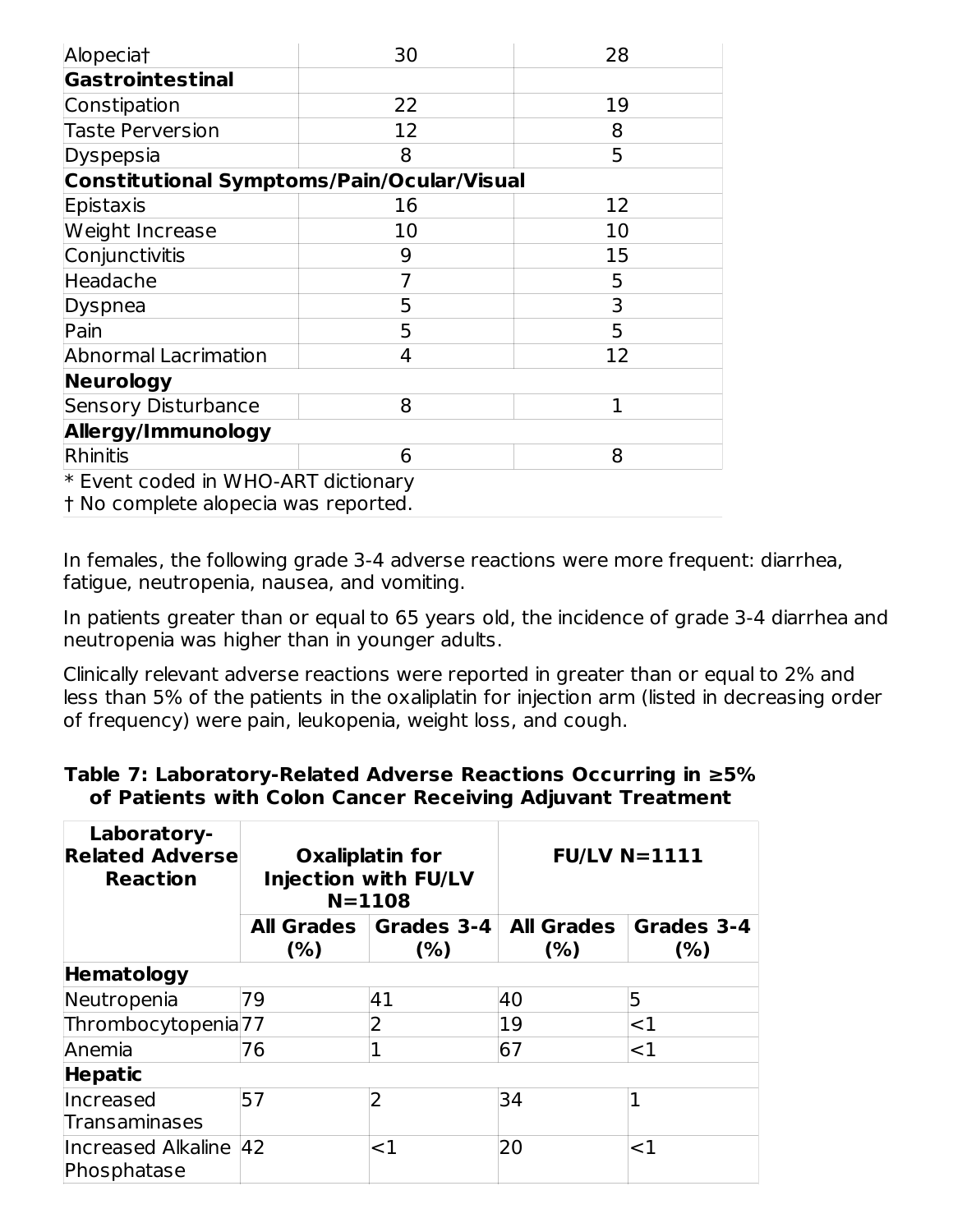| Hyperbilirubinemia 20 |  |  |  |  |
|-----------------------|--|--|--|--|
|-----------------------|--|--|--|--|

Previously Untreated Advanced Colorectal Cancer

The safety of oxaliplatin for injection in combination with fluorouracil (FU)/leucovorin (LV) was evaluated in a randomized trial of patients with previously untreated advanced colorectal cancer [see Clinical Studies (14.2)]. The adverse reaction profile in this trial was similar to that seen in other trials.

Tables 8, 9, and 10 summarize the adverse reactions reported in the previously untreated advanced colorectal cancer trial.

#### **Table 8: Adverse Reactions Reported in Patients in the Previously Untreated Advanced Colorectal Cancer Clinical Trial (greater than or equal to 5% of all patients and with greater than or equal to 1% grade 3-4)**

| <b>Adverse Reaction*</b>                             | <b>Oxaliplatin for</b><br>Injection +<br><b>FU/LV</b><br>$N = 259$ |                                  | Irinotecan +<br><b>FU/LV</b><br>$N = 256$ |                                 | <b>Oxaliplatin for</b><br>Injection +<br><b>Irinotecan</b><br>$N = 258$ |                                 |  |
|------------------------------------------------------|--------------------------------------------------------------------|----------------------------------|-------------------------------------------|---------------------------------|-------------------------------------------------------------------------|---------------------------------|--|
|                                                      | <b>All</b><br><b>Grades</b><br>(%)                                 | <b>Grades</b><br>$3 - 4$<br>(% ) | <b>All</b><br><b>Grades</b><br>(%)        | <b>Grades</b><br>$3 - 4$<br>(%) | <b>All</b><br><b>Grades</b><br>(%)                                      | <b>Grades</b><br>$3 - 4$<br>(%) |  |
| Neurology                                            |                                                                    |                                  |                                           |                                 |                                                                         |                                 |  |
| Neuropathy                                           | 82                                                                 | 19                               | 18                                        | 2                               | 69                                                                      | $\overline{7}$                  |  |
| Paresthesias                                         | 77                                                                 | 18                               | 16                                        | $\overline{2}$                  | 62                                                                      | 6                               |  |
| Pharyngo-laryngeal<br><b>Dysesthesias</b>            | 38                                                                 | 2                                | 1                                         | $\overline{0}$                  | 28                                                                      | 1                               |  |
| Neuro-sensory                                        | 12                                                                 | $\mathbf{1}$                     | $\overline{2}$                            | $\overline{0}$                  | 9                                                                       | $\mathbf{1}$                    |  |
| Neuro NOS <sup>t</sup>                               | $\mathbf{1}$                                                       | $\overline{0}$                   | $\overline{1}$                            | $\overline{0}$                  | $\mathbf{1}$                                                            | $\overline{0}$                  |  |
| Gastrointestinal                                     |                                                                    |                                  |                                           |                                 |                                                                         |                                 |  |
| Nausea                                               | 71                                                                 | 6                                | 67                                        | 15                              | 83                                                                      | 19                              |  |
| Diarrhea                                             | 56                                                                 | 12                               | 65                                        | 29                              | 76                                                                      | 25                              |  |
| Vomiting                                             | 41                                                                 | 4                                | 43                                        | 13                              | 64                                                                      | 23                              |  |
| Stomatitis                                           | 38                                                                 | $\overline{0}$                   | 25                                        | $\mathbf{1}$                    | 19                                                                      | $\mathbf 1$                     |  |
| Anorexia                                             | 35                                                                 | $\overline{2}$                   | 25                                        | $\overline{4}$                  | 27                                                                      | 5                               |  |
| Constipation                                         | 32                                                                 | 4                                | 27                                        | $\overline{2}$                  | 21                                                                      | $\overline{2}$                  |  |
| Diarrhea-colostomy                                   | 13                                                                 | $\overline{2}$                   | 16                                        | $\overline{7}$                  | 16                                                                      | $\overline{3}$                  |  |
| Gastrointestinal NOS <sup>t</sup>                    | 5                                                                  | $\overline{2}$                   | $\overline{4}$                            | $\overline{2}$                  | 3                                                                       | $\overline{2}$                  |  |
| <b>Constitutional</b><br>Symptoms/Pain/Ocular/Visual |                                                                    |                                  |                                           |                                 |                                                                         |                                 |  |
| Fatigue                                              | 70                                                                 | $\overline{7}$                   | 58                                        | 11                              | 66                                                                      | 16                              |  |
| <b>Abdominal Pain</b>                                | 29                                                                 | 8                                | 31                                        | $\overline{7}$                  | 39                                                                      | 10                              |  |
| Myalgia                                              | 14                                                                 | $\overline{2}$                   | 6                                         | $\mathbf 0$                     | 9                                                                       | $\overline{2}$                  |  |
| Pain                                                 | $\overline{7}$                                                     | $\mathbf{1}$                     | 5                                         | $\mathbf{1}$                    | 6                                                                       | $\mathbf{1}$                    |  |
| <b>Abnormal Vision</b>                               | 5                                                                  | $\mathbf 0$                      | $\overline{2}$                            | 1                               | 6                                                                       | $\overline{1}$                  |  |
| Neuralgia                                            | $\overline{5}$                                                     | $\overline{0}$                   | $\overline{0}$                            | $\overline{0}$                  | $\overline{2}$                                                          | $\overline{1}$                  |  |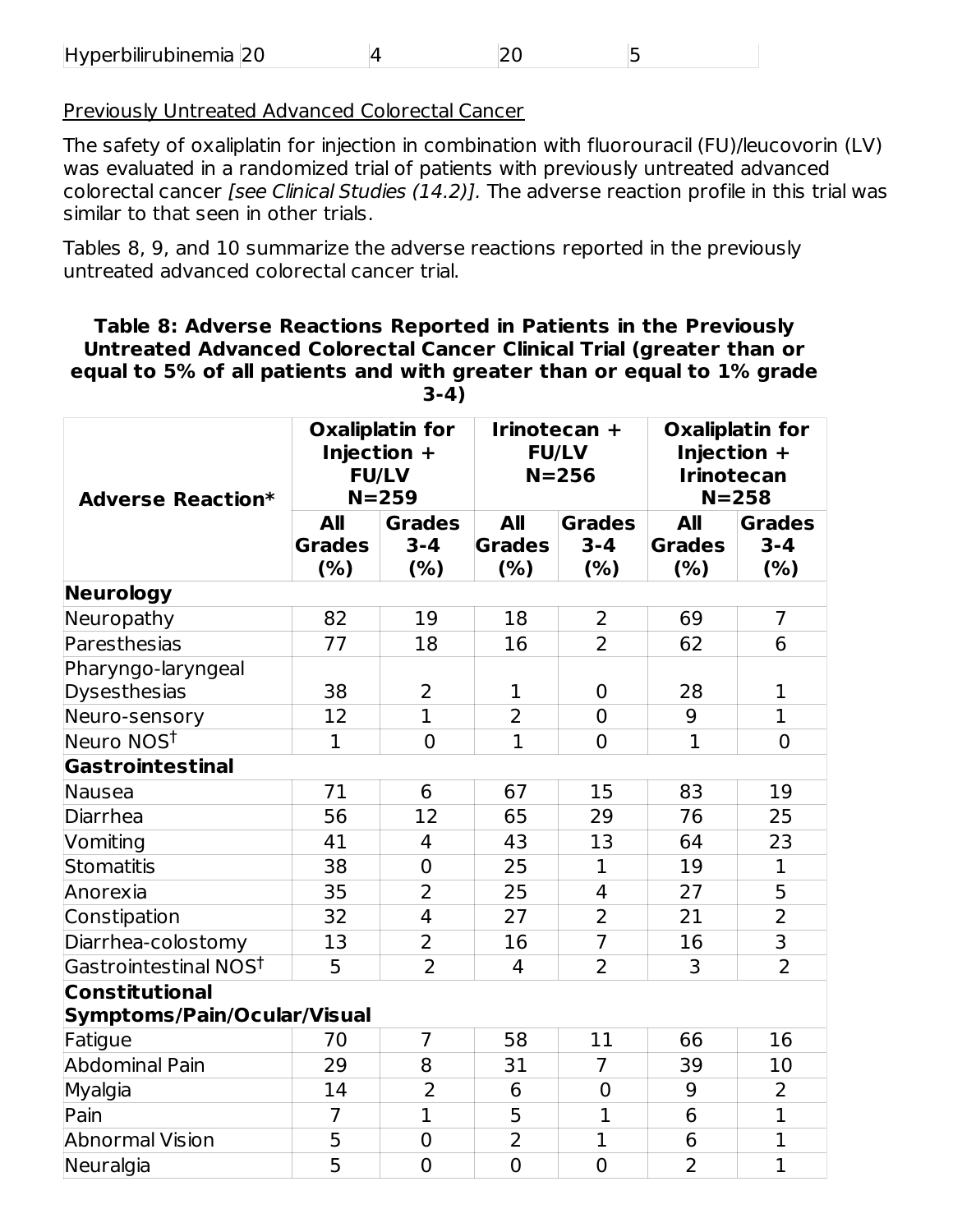| Pulmonary                           |                |                |                |                |                |                |
|-------------------------------------|----------------|----------------|----------------|----------------|----------------|----------------|
| Cough                               | 35             | $\mathbf 1$    | 25             | $\overline{2}$ | 17             | $\mathbf 1$    |
| <b>Dyspnea</b>                      | 18             | $\overline{7}$ | 14             | 3              | 11             | $\overline{2}$ |
| <b>Hiccups</b>                      | 5              | 1              | 2              | $\mathbf 0$    | 3              | $\overline{2}$ |
| Hepatic/Metabolic/Laboratory/Renal  |                |                |                |                |                |                |
| Hyperglycemia                       | 14             | 2              | 11             | 3              | 12             | 3              |
| Hypokalemia                         | 11             | 3              | 7              | $\overline{4}$ | 6              | $\overline{2}$ |
| Dehydration                         | 9              | 5              | 16             | 11             | 14             | $\overline{7}$ |
| Hypoalbuminemia                     | 8              | $\mathbf 0$    | 5              | 2              | 9              | $\mathbf 1$    |
| Hyponatremia                        | 8              | $\overline{2}$ | $\overline{7}$ | 4              | $\overline{4}$ | $\mathbf{1}$   |
| <b>Urinary Frequency</b>            | 5              | $\mathbf 1$    | $\overline{2}$ | $\mathbf{1}$   | 3              | $\mathbf{1}$   |
| <b>Hematology/Infection</b>         |                |                |                |                |                |                |
| Infection Normal ANC <sup>‡</sup>   | 10             | 4              | 5              | $\mathbf{1}$   | $\overline{7}$ | $\overline{2}$ |
| Infection Low ANC <sup>‡</sup>      | 8              | 8              | 12             | 11             | 9              | 8              |
| Lymphopenia                         | 6              | $\overline{2}$ | 4              | $\mathbf{1}$   | 5              | $\overline{2}$ |
| Febrile Neutropenia                 | 4              | 4              | 15             | 14             | 12             | 11             |
| <b>Dermatology/Skin</b>             |                |                |                |                |                |                |
| Hand/Foot Syndrome                  | $\overline{7}$ | $\mathbf{1}$   | 2              | $\mathbf{1}$   | $\mathbf{1}$   | $\mathbf 0$    |
| Injection Site Reaction             | 6              | $\overline{0}$ | $\overline{1}$ | $\overline{0}$ | 4              | $\mathbf{1}$   |
| <b>Cardiovascular</b>               |                |                |                |                |                |                |
| Thrombosis                          | 6              | 5              | 6              | 6              | 3              | 3              |
| Hypotension                         | 5              | 3              | 6              | 3              | $\overline{4}$ | 3              |
| * Event coded in WHO-ART dictionary |                |                |                |                |                |                |

Event coded in WHO-ART dictionary

† Not otherwise specified

‡ Absolute neutrophil count

**Table 9: Adverse Reactions Reported in Patients in the Previously Untreated Advanced Colorectal Cancer Clinical Trial (greater than or equal to 5% of all patients but with less than 1% grade 3-4)**

| <b>Adverse Reaction*</b>      | Injection $+$<br>5-FU/LV<br>$N = 259$ | Oxaliplatin for Irinotecan + 5-<br><b>FU/LV</b><br>$N = 256$ | <b>Oxaliplatin for</b><br>Injection $+$<br><b>Irinotecan</b><br>$N = 258$ |  |
|-------------------------------|---------------------------------------|--------------------------------------------------------------|---------------------------------------------------------------------------|--|
|                               |                                       | All Grades $(\%)$ All Grades $(\%)$                          | All Grades (%)                                                            |  |
| <b>Dermatology/Skin</b>       |                                       |                                                              |                                                                           |  |
| Alopecia <sup>†</sup>         | 38                                    | 44                                                           | 67                                                                        |  |
| Flushing                      |                                       | $\overline{2}$                                               | 5                                                                         |  |
| Pruritus                      | 6                                     | 4                                                            | $\overline{2}$                                                            |  |
| Dry Skin                      | 6                                     | 2                                                            | 5                                                                         |  |
| <b>Hematology/Infection</b>   |                                       |                                                              |                                                                           |  |
| Fever Normal ANC <sup>#</sup> | 16                                    | 9                                                            | $\overline{9}$                                                            |  |
| <b>Cardiovascular</b>         |                                       |                                                              |                                                                           |  |
| Edema                         | 15                                    | 13                                                           | 10                                                                        |  |
| Gastrointestinal              |                                       |                                                              |                                                                           |  |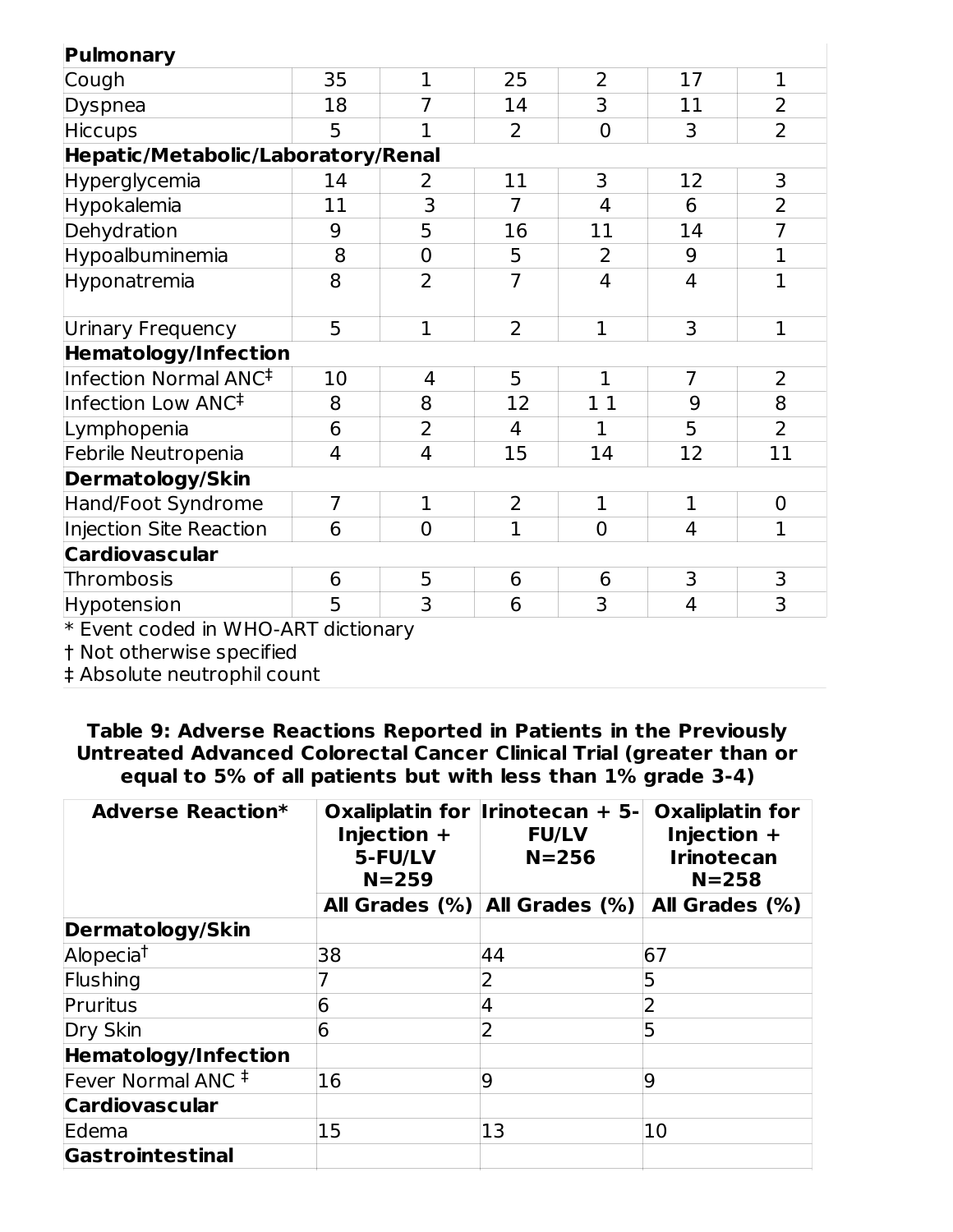| <b>Taste Perversion</b>            | 14 | 6              | 8               |
|------------------------------------|----|----------------|-----------------|
| Dyspepsia                          | 12 | 7              | 5               |
| Flatulence                         | 9  | 6              | 5               |
| Mouth Dryness                      | 5  | 2              | 3               |
| <b>Constitutional</b>              |    |                |                 |
| Symptoms/Pain/Ocular/Visual        |    |                |                 |
| Headache                           | 13 | 6              | 9               |
| <b>Weight Loss</b>                 | 11 | 9              | 11              |
| Epistaxis                          | 10 | $\overline{2}$ | 2               |
| Tearing                            | 9  | 1              | $\overline{2}$  |
| Rigors                             | 8  | $\overline{2}$ |                 |
| Dysphasia                          | 5  | 3              | 3               |
| Sweating                           | 5  | 6              | 12              |
| Arthralgia                         | 5  | 5              | 8               |
| Neurology                          |    |                |                 |
| Insomnia                           | 13 | 9              | 11              |
| Depression                         | 9  | 5              | 7               |
| <b>Dizziness</b>                   | 8  | 6              | 10              |
| Anxiety                            | 5  | 2              | $6\overline{6}$ |
| Allergy/Immunology                 |    |                |                 |
| Rash                               | 11 | 4              | $\overline{7}$  |
| Rhinitis Allergic                  | 10 | 6              | 6               |
| Hepatic/Metabolic/Laboratory/Renal |    |                |                 |
| Hypocalcemia                       |    | 5              | $\overline{4}$  |
| <b>Elevated Creatinine</b>         | 4  | 4              | 5               |

\* Event coded in WHO-ART dictionary

 $\dagger$  No complete alopecia was reported.

Absolute neutrophil count ‡

Clinically relevant adverse reactions that occurred in greater than or equal to 2% and less than 5% of the patients in the oxaliplatin for injection and fluorouracil/leucovorin combination arm (listed in decreasing order of frequency) were: metabolic, pneumonitis, catheter infection, vertigo, prothrombin time, pulmonary, rectal bleeding, dysuria, nail changes, chest pain, rectal pain, syncope, hypertension, hypoxia, unknown infection, bone pain, pigmentation changes, and urticaria.

#### **Table 10: Laboratory-Related Adverse Reactions Occurring in ≥5% of Patients in the Previously Untreated Advanced Colorectal Cancer Trial**

| Laboratory-<br><b>Related Adverse</b> | <b>Oxaliplatin for</b><br><b>Injection and</b><br><b>FU/LV</b><br>$N = 259$ |                                 | <b>Irinotecan and</b><br><b>FU/LV</b><br>$N = 256$ |                                 | <b>Oxaliplatin for</b><br><b>Injection and</b><br><b>Irinotecan</b><br>$N = 258$ |                                 |
|---------------------------------------|-----------------------------------------------------------------------------|---------------------------------|----------------------------------------------------|---------------------------------|----------------------------------------------------------------------------------|---------------------------------|
| <b>Reaction</b>                       | All<br><b>Grades</b><br>(%)                                                 | <b>Grades</b><br>$3 - 4$<br>(%) | <b>All</b><br><b>Grades</b><br>(% )                | <b>Grades</b><br>$3 - 4$<br>(%) | <b>All</b><br><b>Grades</b><br>(%)                                               | <b>Grades</b><br>$3 - 4$<br>(%) |
| Hematology                            |                                                                             |                                 |                                                    |                                 |                                                                                  |                                 |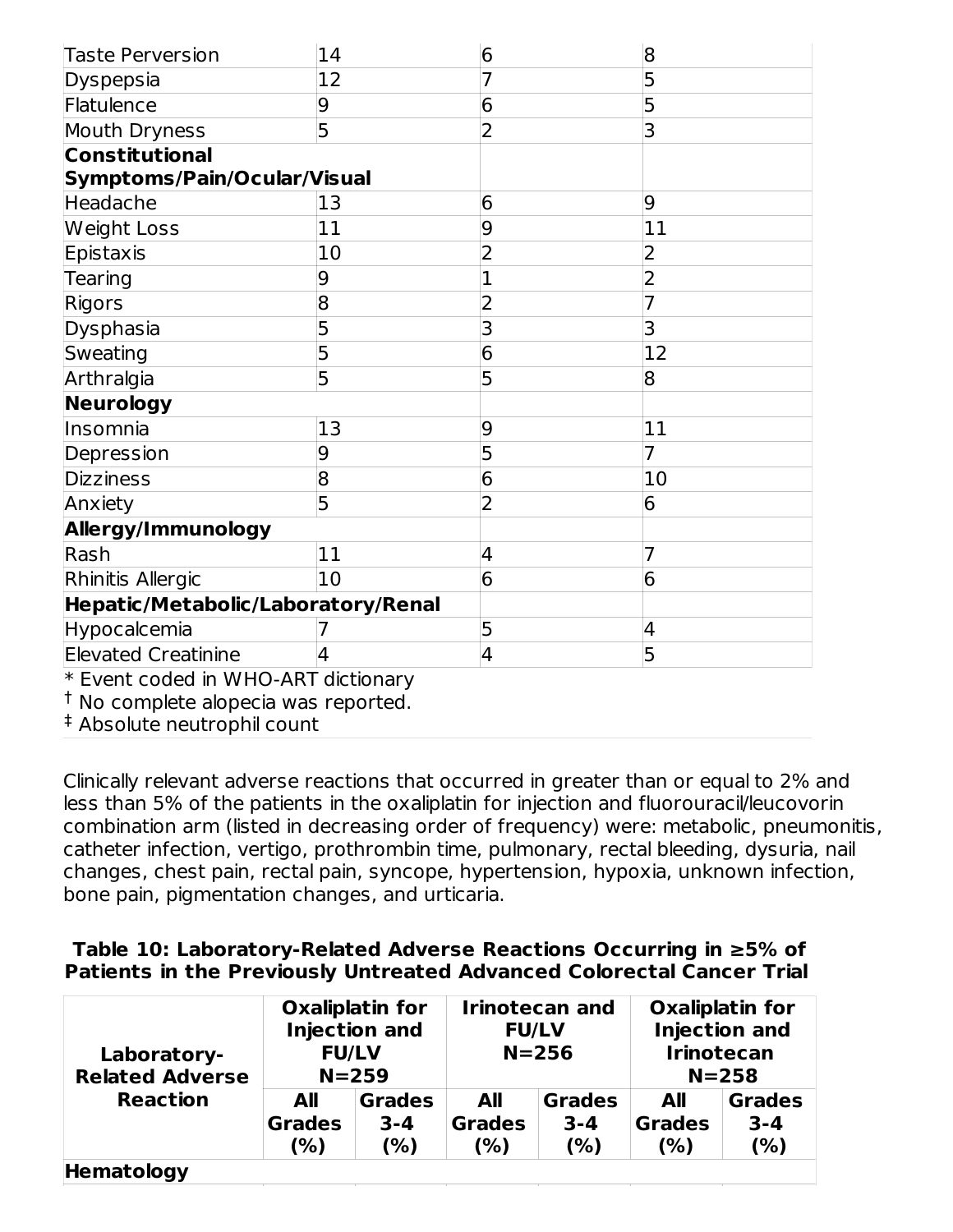| Leukopenia                | 85 | 20 | 84 | 23 | 76 | 24 |
|---------------------------|----|----|----|----|----|----|
| Neutropenia               | 81 | 53 | 77 | 44 |    | 36 |
| Thrombocytopenia          | 71 | 5  | 26 |    | 44 | 4  |
| Anemia                    | 27 | 3  | 28 |    | 25 |    |
| <b>Hepatic</b>            |    |    |    |    |    |    |
| Increased AST*            | 17 |    |    |    | 11 |    |
| <b>Increased Alkaline</b> |    |    |    |    |    |    |
| Phosphatase               | 16 |    | 8  |    | 14 |    |
| Hyperbilirubinemia        | 6  |    | 3  |    |    |    |
| Increased ALTT            | 6  |    | 2  |    | 5  |    |
| * Aspartate transaminase  |    |    |    |    |    |    |

Alanine transaminase †

# Previously Treated Advanced Colorectal Cancer

The safety of oxaliplatin for injection in combination with fluorouracil (FU)/leucovorin (LV) was evaluated in a randomized trial in patients with refractory and relapsed colorectal cancer [see Clinical Studies (14.3)]. The adverse reaction profile in this trial was similar to that seen in other trials.

Three patients who received oxaliplatin for injection in the combination arm experienced fatal adverse reactions: gastrointestinal bleeding and dehydration.

Grade 3 and 4 neutropenia were reported in 27% and 17% of patients, respectively, in the oxaliplatin for injection with fluorouracil/leucovorin combination arm. Grade 3-4 increased serum creatinine occurred in 1% of patients in the oxaliplatin for injection with combination fluorouracil/leucovorin arm.

Thirteen percent of patients in the oxaliplatin for injection with fluorouracil/leucovorin combination arm discontinued treatment; the most frequent reasons were gastrointestinal adverse reactions, hematologic adverse reactions and neuropathies.

Tables 11, 12, and 13 summarize the adverse reactions reported in the previously treated advanced colorectal cancer trial.

**Table 11: Adverse Reactions Reported in Patients in the Previously Treated Advanced Colorectal Cancer Trial (greater than or equal to 5% of all patients and with greater than or equal to 1% grade 3-4)**

| <b>Adverse Reaction*</b> | <b>Oxaliplatin for</b><br>Injection $+$<br><b>FU/LV</b><br>$N = 150$ |                                  |                              | <b>Oxaliplatin for</b><br><b>Injection N=153</b> | <b>FU/LV</b><br>$N = 142$    |                                 |
|--------------------------|----------------------------------------------------------------------|----------------------------------|------------------------------|--------------------------------------------------|------------------------------|---------------------------------|
|                          | All<br><b>Grades</b><br>(% )                                         | <b>Grades</b><br>$3 - 4$<br>(% ) | All<br><b>Grades</b><br>(% ) | <b>Grades</b><br>$3 - 4$<br>(%)                  | All<br><b>Grades</b><br>(% ) | <b>Grades</b><br>$3 - 4$<br>(%) |
| <b>Neurology</b>         |                                                                      |                                  |                              |                                                  |                              |                                 |
| Neuropathy               | 74                                                                   | 7                                | 76                           | 7                                                | 17                           | $\overline{0}$                  |
| Acute                    | 56                                                                   | 2                                | 65                           | 5                                                | 10                           | $\overline{0}$                  |
| Persistent               | 48                                                                   | 6                                | 43                           | 3                                                | 9                            | 0                               |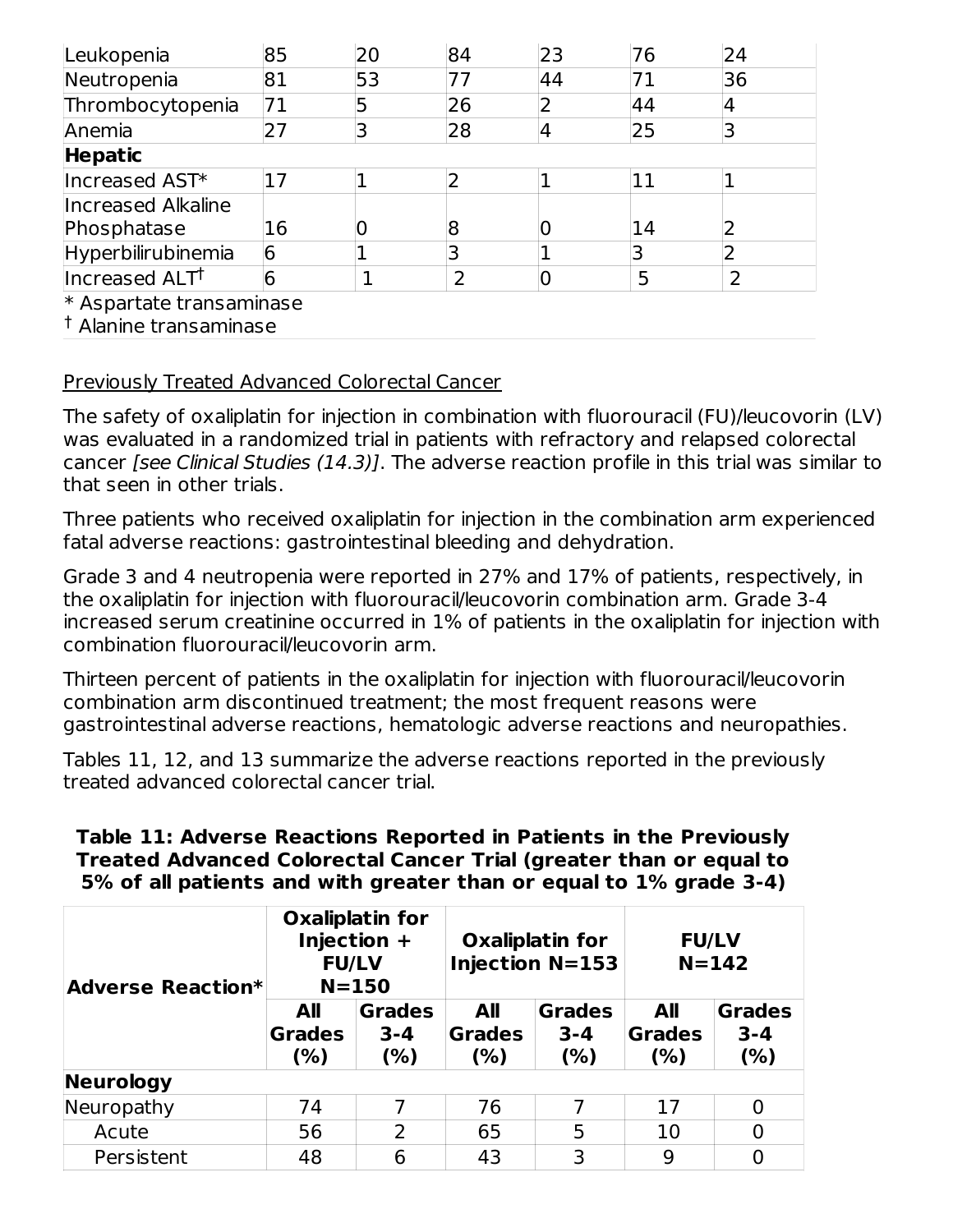#### **Constitutional Symptoms/Pain**

| <b>Constitutional Symptoms/Pain</b> |                |                |                |                |                |                         |
|-------------------------------------|----------------|----------------|----------------|----------------|----------------|-------------------------|
| Fatigue                             | 68             | $\overline{7}$ | 61             | 9              | 52             | 6                       |
| <b>Back Pain</b>                    | 19             | 3              | 11             | $\overline{0}$ | 16             | 4                       |
| Pain                                | 15             | $\overline{2}$ | 14             | 3              | 9              | 3                       |
| <b>Gastrointestinal</b>             |                |                |                |                |                |                         |
| Diarrhea                            | 67             | 11             | 46             | 4              | 44             | 3                       |
| Nausea                              | 65             | 11             | 64             | 4              | 59             | $\overline{4}$          |
| Vomiting                            | 40             | 9              | 37             | 4              | 27             | $\overline{4}$          |
| <b>Stomatitis</b>                   | 37             | $\overline{3}$ | 14             | $\overline{0}$ | 32             | $\overline{\mathbf{3}}$ |
| <b>Abdominal Pain</b>               | 33             | $\overline{4}$ | 31             | $\overline{7}$ | 31             | 5                       |
| Anorexia                            | 29             | 3              | 20             | $\overline{2}$ | 20             | $\mathbf{1}$            |
| Gastroesophageal<br>Reflux          | $\overline{5}$ | $\overline{2}$ | $\mathbf{1}$   | $\overline{0}$ | $\overline{3}$ | $\overline{0}$          |
| <b>Hematology/Infection</b>         |                |                |                |                |                |                         |
| Fever                               | 29             | $\mathbf{1}$   | 25             | $\mathbf{1}$   | 23             | $\mathbf{1}$            |
| Febrile Neutropenia                 | 6              | 6              | $\overline{0}$ | $\overline{0}$ | $\mathbf{1}$   | $\mathbf{1}$            |
| <b>Cardiovascular</b>               |                |                |                |                |                |                         |
| Dyspnea                             | 20             | 4              | 13             | 7              | 11             | 2                       |
| Coughing                            | 19             | $\mathbf{1}$   | 11             | $\overline{0}$ | 9              | $\overline{0}$          |
| Edema                               | 15             | $\overline{1}$ | 10             | $\mathbf{1}$   | 13             | $\overline{1}$          |
| Thromboembolism                     | 9              | 8              | 2              | $\overline{1}$ | $\overline{4}$ | 2                       |
| <b>Chest Pain</b>                   | 8              | $\overline{1}$ | 5              | $\mathbf{1}$   | 4              | $\mathbf{1}$            |
| <b>Dermatology/Skin</b>             |                |                |                |                |                |                         |
| <b>Injection Site</b>               | 10             | 3              | 9              | $\overline{0}$ | 5              | $\mathbf{1}$            |
| Reaction                            |                |                |                |                |                |                         |
| Hepatic/Metabolic/Laboratory/Renal  |                |                |                |                |                |                         |
| Hypokalemia                         | 9              | 4              | 3              | $\overline{2}$ | 3              | $\mathbf{1}$            |
| Dehydration                         | 8              | 3              | 5              | 3              | 6              | $\overline{4}$          |
| *Event coded in WHO-ART dictionary  |                |                |                |                |                |                         |

**Table 12: Adverse Reactions Reported in Patients in the Previously Treated Advanced Colorectal Cancer Clinical Trial (greater than or equal to 5% of all patients but with less than 1% grade 3-4)**

| <b>Adverse</b><br>Reaction*                          | <b>Oxaliplatin for</b><br>Injection + FU/LV<br>$N = 150$ | <b>Oxaliplatin for</b><br><b>Injection</b><br>$N = 153$ | 5-FU/LV<br>$N = 142$ |  |  |  |
|------------------------------------------------------|----------------------------------------------------------|---------------------------------------------------------|----------------------|--|--|--|
|                                                      | All Grades (%)                                           | All Grades (%)                                          | All Grades (%)       |  |  |  |
| Gastrointestinal                                     |                                                          |                                                         |                      |  |  |  |
| Constipation                                         | 32                                                       | 31                                                      | 23                   |  |  |  |
| Dyspepsia                                            | 14                                                       |                                                         | 10                   |  |  |  |
| <b>Taste Perversion</b>                              | 13                                                       | 5                                                       |                      |  |  |  |
| <b>Mucositis</b>                                     | 7                                                        | $\overline{2}$                                          | 10                   |  |  |  |
| Flatulence                                           | 5                                                        | 3                                                       | 6                    |  |  |  |
| <b>Constitutional</b><br>Symptoms/Pain/Ocular/Visual |                                                          |                                                         |                      |  |  |  |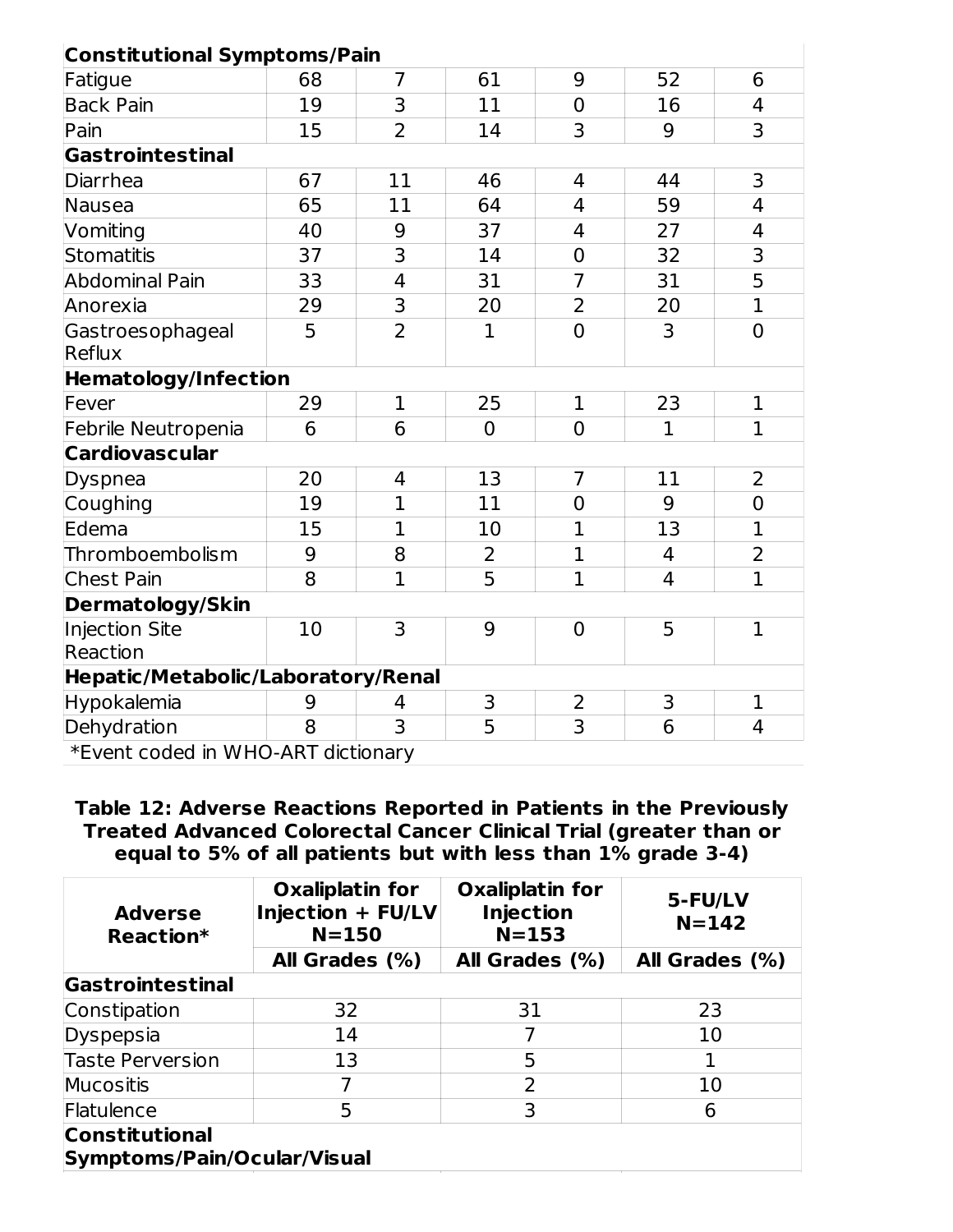| Headache                           | 17             | 13             | 8              |
|------------------------------------|----------------|----------------|----------------|
| Arthralgia                         | 10             | 7              | 10             |
| Epistaxis                          | 9              | $\overline{2}$ | $\mathbf{1}$   |
| Abnormal<br>Lacrimation            | $\overline{7}$ | $\overline{1}$ | 6              |
| Rigors                             | $\overline{7}$ | 9              | 6              |
| Allergy/Immunology                 |                |                |                |
| Rhinitis                           | 15             | 6              | 4              |
| Allergic Reaction                  | 10             | $\overline{3}$ | $\overline{1}$ |
| Rash                               | 9              | 5              | 5              |
| Neurology                          |                |                |                |
| <b>Dizziness</b>                   | 13             | $\overline{7}$ | 8              |
| Insomnia                           | 9              | 11             | 4              |
| <b>Dermatology/Skin</b>            |                |                |                |
| Hand-Foot                          | 11             | $\overline{1}$ | 13             |
| Syndrome                           |                |                |                |
| Flushing                           | 10             | 3              | $\overline{2}$ |
| Alopecia <sup>t</sup>              | 7              | 3              | 3              |
| Pulmonary                          |                |                |                |
| <b>Upper Respiratory</b>           |                |                |                |
| <b>Tract Infection</b>             | 10             | 7              | 4              |
| Pharyngitis                        | 9              | $\overline{2}$ | 10             |
| <b>Cardiovascular</b>              |                |                |                |
| Peripheral Edema                   | 10             | 5              | 11             |
| Hepatic/Metabolic/Laboratory/Renal |                |                |                |
| Hematuria                          | 6              | $\mathbf 0$    | 4              |
| Dysuria                            | 6              | $\overline{1}$ | $\overline{1}$ |
| *Event coded in WHO-ART dictionary |                |                |                |

† No complete alopecia was reported.

Clinically relevant adverse reactions in greater than or equal to 2% and less than 5% of the patients in the oxaliplatin for injection and fluorouracil/leucovorin combination arm (listed in decreasing order of frequency) were: anxiety, myalgia, erythematous rash, increased sweating, conjunctivitis, weight decrease, dry mouth, rectal hemorrhage, depression, ataxia, ascites, hemorrhoids, muscle weakness, nervousness, tachycardia, abnormal micturition frequency, dry skin, pruritus, hemoptysis, purpura, vaginal hemorrhage, melena, somnolence, pneumonia, proctitis, involuntary muscle contractions, intestinal obstruction, gingivitis, tenesmus, hot flashes, enlarged abdomen, and urinary incontinence.

### **Table 13: Laboratory-Related Adverse Reactions Occurring in ≥5% of Patients with Previously Treated Advanced Colorectal Cancer**

| Laboratory-<br><b>Related</b> |     | <b>Oxaliplatin for</b><br><b>Injection and</b><br>$FUVN=150$ |     | <b>Oxaliplatin for</b><br><b>Injection</b><br>$N = 153$ |     | $FUVN=142$ |
|-------------------------------|-----|--------------------------------------------------------------|-----|---------------------------------------------------------|-----|------------|
| <b>Adverse</b>                | All | <b>Grades</b>                                                | All | <b>Grades</b>                                           | All | Grades     |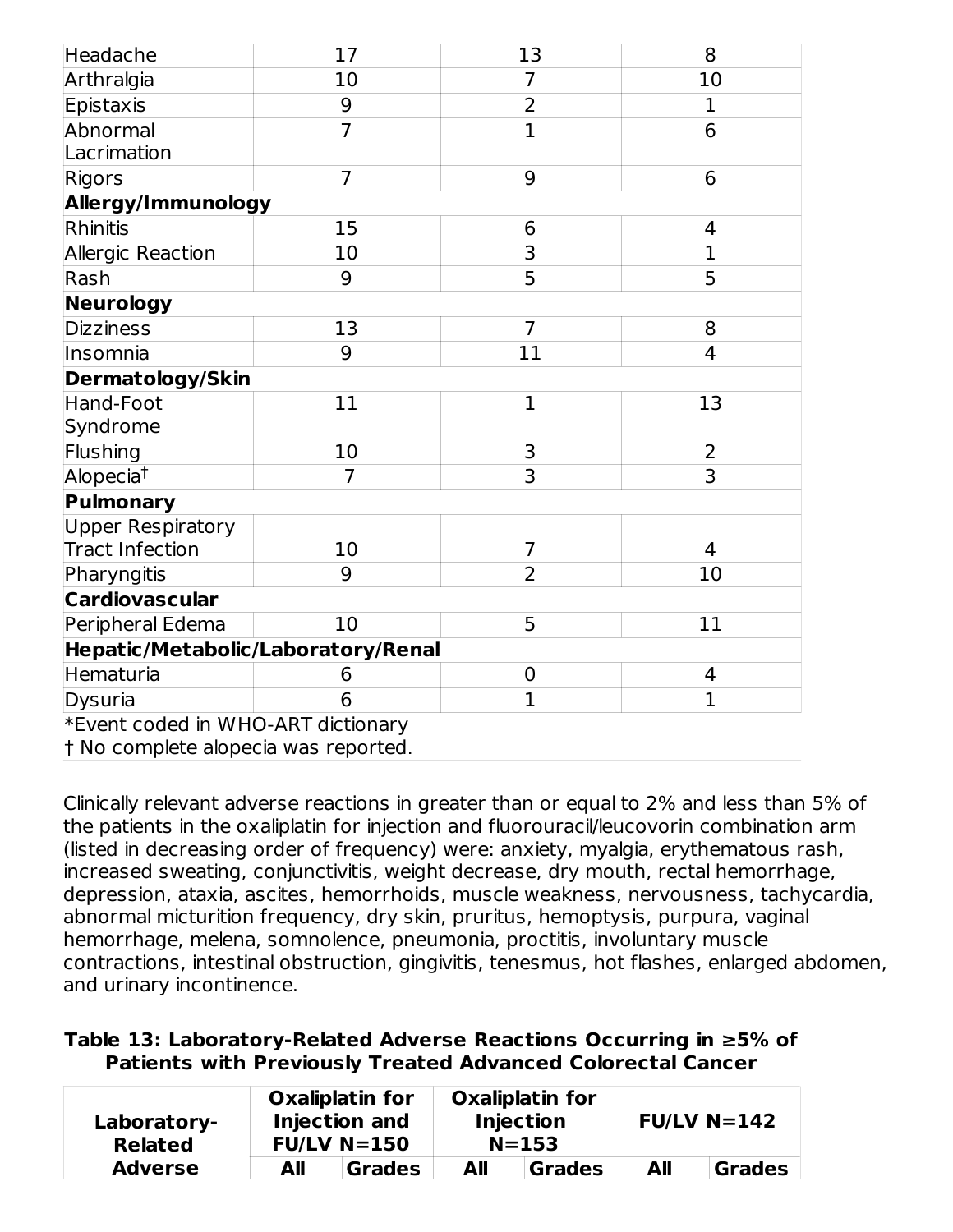| <b>Reaction</b>            | <b>Grades</b><br>(%) | $3 - 4$<br>(% ) | <b>Grades</b><br>$(\%)$ | $3 - 4$<br>(% ) | <b>Grades</b><br>(%) | $3 - 4$<br>(%) |
|----------------------------|----------------------|-----------------|-------------------------|-----------------|----------------------|----------------|
| Hematology                 |                      |                 |                         |                 |                      |                |
| Anemia                     | 81                   | $\overline{2}$  | 64                      |                 | 68                   | 2              |
| Leukopenia                 | 76                   | 19              | 13                      | ი               | 34                   | $\mathbf{1}$   |
| Neutropenia                | 73                   | 44              | 7                       | O               | 25                   | 5              |
| Thrombocytopenia           | 64                   | 4               | 30                      | 3               | 20                   | 0              |
| <b>Hepatic</b>             |                      |                 |                         |                 |                      |                |
| Increased ALT*             | 31                   | $\Omega$        | 36                      |                 | 28                   | 3              |
| Increased AST <sup>†</sup> | 47                   | 0               | 54                      | 4               | 39                   | $\overline{2}$ |
| Increased Bilirubin        | 13                   |                 | 13                      | 5               | 22                   | 6              |
| * Alanine transaminase     |                      |                 |                         |                 |                      |                |
| † Aspartate transaminase   |                      |                 |                         |                 |                      |                |

### Additional Adverse Reactions

The following adverse reactions were observed across clinical trials.

Intravenous site reactions

Injection site reaction, including redness, swelling, and pain, can occur with oxaliplatin for injection. In some cases, skin necrosis has occurred with extravasation.

### PRES

PRES occurred in less than 0.1% of patients.

Pulmonary fibrosis and interstitial lung disease

Pulmonary fibrosis, which may be fatal, occurred in less than 1% of patients.

# **6.2 Postmarketing Experience**

The following adverse reactions have been identified during postapproval use of oxaliplatin for injection. Because these reactions are reported voluntarily from a population of uncertain size, it is not always possible to reliably estimate their frequency or establish a causal relationship to drug exposure.

- General: angioedema, anaphylactic shock
- Cardiovascular: QT prolongation leading to ventricular arrhythmias, including fatal torsade de pointes; bradyarrhythmia
- Neurological: loss of deep tendon reflexes, dysarthria, Lhermitte's sign, cranial nerve palsies, fasciculations, convulsion
- Hearing and vestibular system: deafness
- Infections: septic shock, including fatal outcomes
- Infusion-related reactions and hypersensitivity reactions: laryngospasm
- Hepatic and gastrointestinal: severe diarrhea/vomiting resulting in hypokalemia, colitis (including Clostridium difficile diarrhea), metabolic acidosis, ileus, intestinal obstruction, pancreatitis, sinusoidal obstruction syndrome, perisinusoidal fibrosis which rarely may progress, esophagitis
- Musculoskeletal and connective tissue: rhabdomyolysis, including fatal outcomes
- Platelet, bleeding, and clotting disorders: immuno-allergic thrombocytopenia, prolonged prothrombin time and INR in patients receiving anticoagulants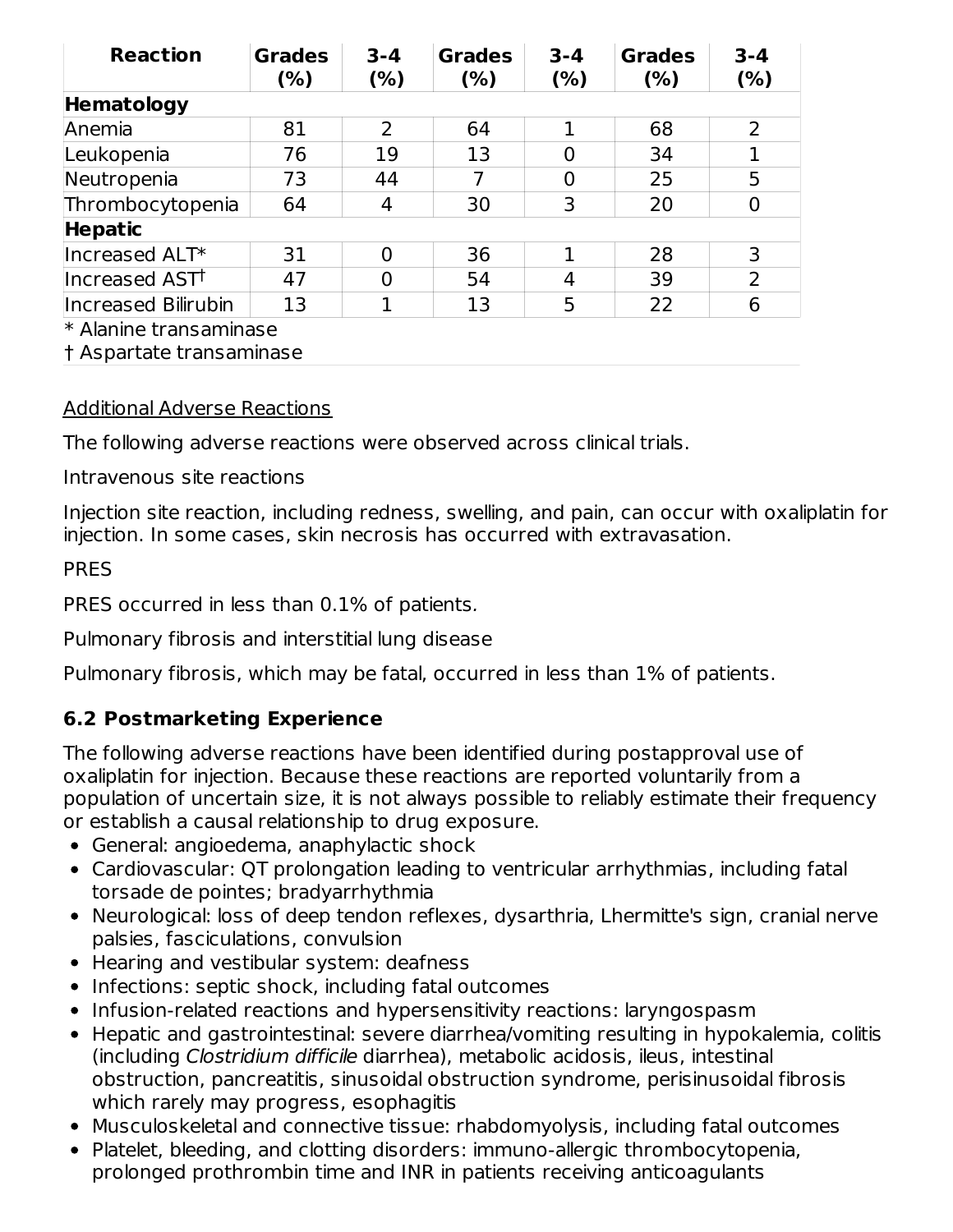- Blood disorders: secondary leukemia
- Red blood cell: hemolytic uremic syndrome, immuno-allergic hemolytic anemia
- Renal: acute tubular necrosis, acute interstitial nephritis, acute renal failure.
- Respiratory: interstitial lung diseases (sometimes fatal) and pneumonia (including fatal outcomes)
- Vision: decrease of visual acuity, visual field disturbance, optic neuritis and transient vision loss (reversible following treatment discontinuation)
- Injury, poisoning, and procedural complications: fall-related injuries

# **7 DRUG INTERACTIONS**

# **7.1 Drugs that Prolong the QT Interval**

QT interval prolongation and ventricular arrhythmias can occur with oxaliplatin for injection [see Warnings and Precautions (5.7)]. Avoid coadministration of oxaliplatin for injection with medicinal products with a known potential to prolong the QT interval.

# **7.2 Use with Nephrotoxic Drugs**

Because platinum-containing species are eliminated primarily through the kidney, clearance of these products may be decreased by coadministration of potentially nephrotoxic compounds [see Clinical Pharmacology (12.3)]. Avoid coadministration of oxaliplatin for injection with medicinal products known to cause nephrotoxicity.

# **7.3 Use with Anticoagulants**

Prolonged prothrombin time and INR occasionally associated with hemorrhage have been reported in patients who received oxaliplatin for injection with fluorouracil/leucovorin while on anticoagulants [see Warnings and Precautions (5.10), Adverse Reactions (6.2)]. Increase frequency of monitoring in patients who are receiving oxaliplatin for injection with fluorouracil/leucovorin and oral anticoagulants.

# **8 USE IN SPECIFIC POPULATIONS**

# **8.1 Pregnancy**

# Risk Summary

Based on its direct interaction with DNA, oxaliplatin for injection can cause fetal harm when administered to a pregnant woman. The available human data do not establish the presence or absence of major birth defects or miscarriage related to the use of oxaliplatin for injection. Reproductive toxicity studies demonstrated adverse effects on embryo-fetal development in rats at maternal doses that were below the recommended human dose based on body surface area (see Data). Advise a pregnant woman of the potential risk to a fetus.

In the U.S. general population, the estimated background risk of major birth defects and miscarriage in clinically recognized pregnancies is 2% to 4% and 15% to 20%, respectively.

Data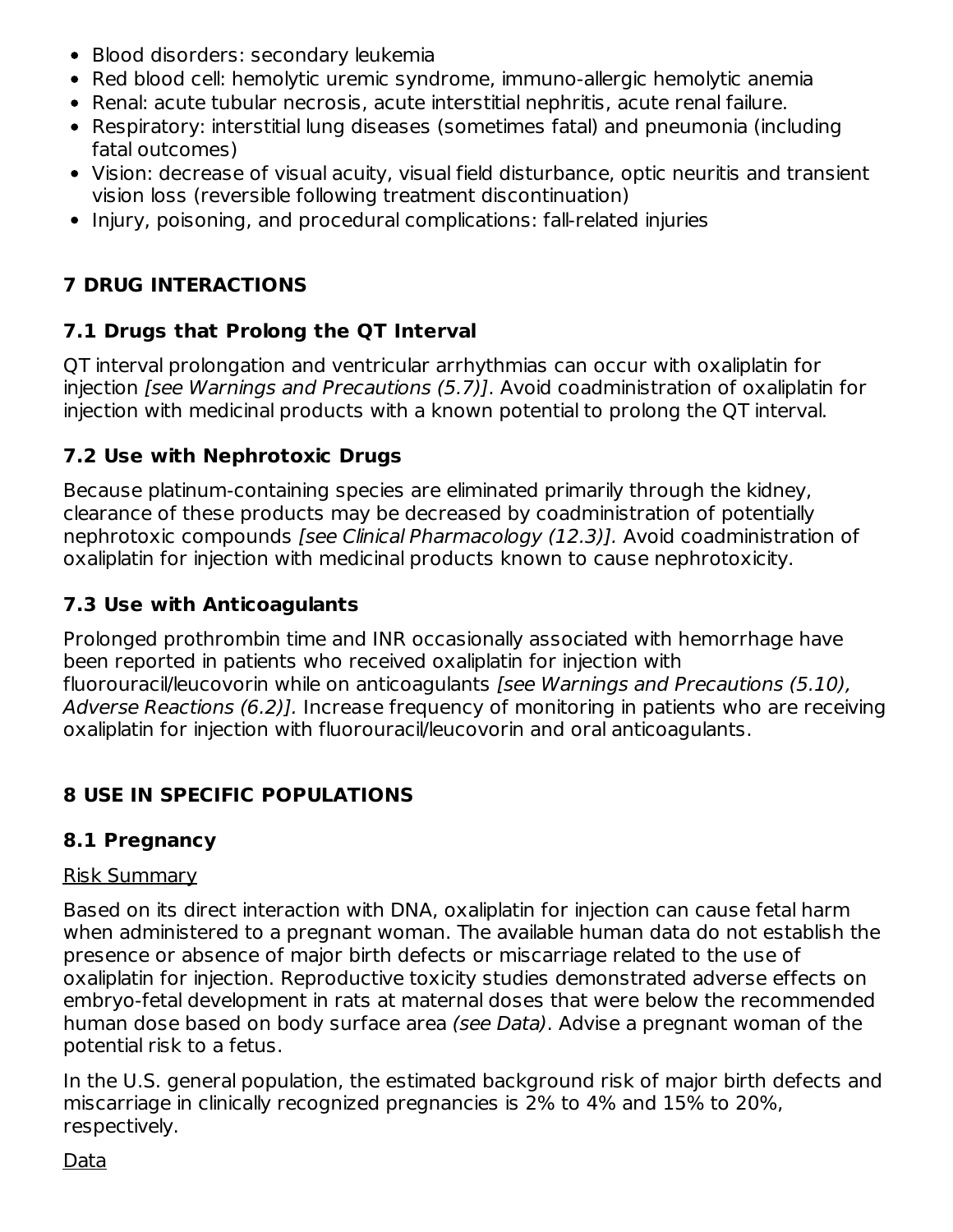# Animal data

Pregnant rats were administered oxaliplatin at less than one-tenth the recommended human dose based on body surface area during gestation days (GD)1-5 (preimplantation), GD 6-10, or GD 11-16 (during organogenesis). Oxaliplatin caused developmental mortality (increased early resorptions) when administered on days GD 6- 10 and GD 11-16 and adversely affected fetal growth (decreased fetal weight, delayed ossification) when administered on days GD 6-10.

# **8.2 Lactation**

#### Risk Summary

There are no data on the presence of oxaliplatin or its metabolites in human or animal milk or its effects on the breastfed infant or on milk production. Because of the potential for serious adverse reactions in breastfed infants, advise women not to breastfeed during treatment with oxaliplatin for injection and for 3 months after the final dose.

# **8.3 Females and Males of Reproductive Potential**

### Pregnancy Testing

Verify pregnancy status in females of reproductive potential prior to initiating oxaliplatin for injection [see Use in Specific Populations (8.1)].

#### Contraception

Oxaliplatin for Injection can cause embryo-fetal harm when administered to a pregnant woman [see Use in Specific Populations (8.1)].

### Females

Advise female patients of reproductive potential to use effective contraception while receiving oxaliplatin for injection and for 9 months after the final dose.

Males

Based on its mechanism action as a genotoxic drug, advise males with female partners of reproductive potential to use effective contraception while receiving oxaliplatin for injection and for 6 months after the final dose [see Nonclinical Toxicology (13.1)].

### **Infertility**

Based on animal studies, oxaliplatin for injection may impair fertility in males and females [see Nonclinical Toxicology (13.1)].

# **8.4 Pediatric Use**

The safety and effectiveness of oxaliplatin in pediatrics have not been established. Safety and effectiveness were assessed across 4 open-label studies in 235 patients aged 7 months to 22 years with solid tumors.

In a multicenter, open-label, non-comparative, non-randomized study (ARD5531), oxaliplatin was administered to 43 patients with refractory or relapsed malignant solid tumors, mainly neuroblastoma and osteosarcoma. The dose limiting toxicity (DLT) was sensory neuropathy at a dose of  $110 \text{ mg/m}^2$ . The main adverse reactions were: paresthesia (60%, grade 3-4: 7%), fever (40%, grade 3-4: 7%), and thrombocytopenia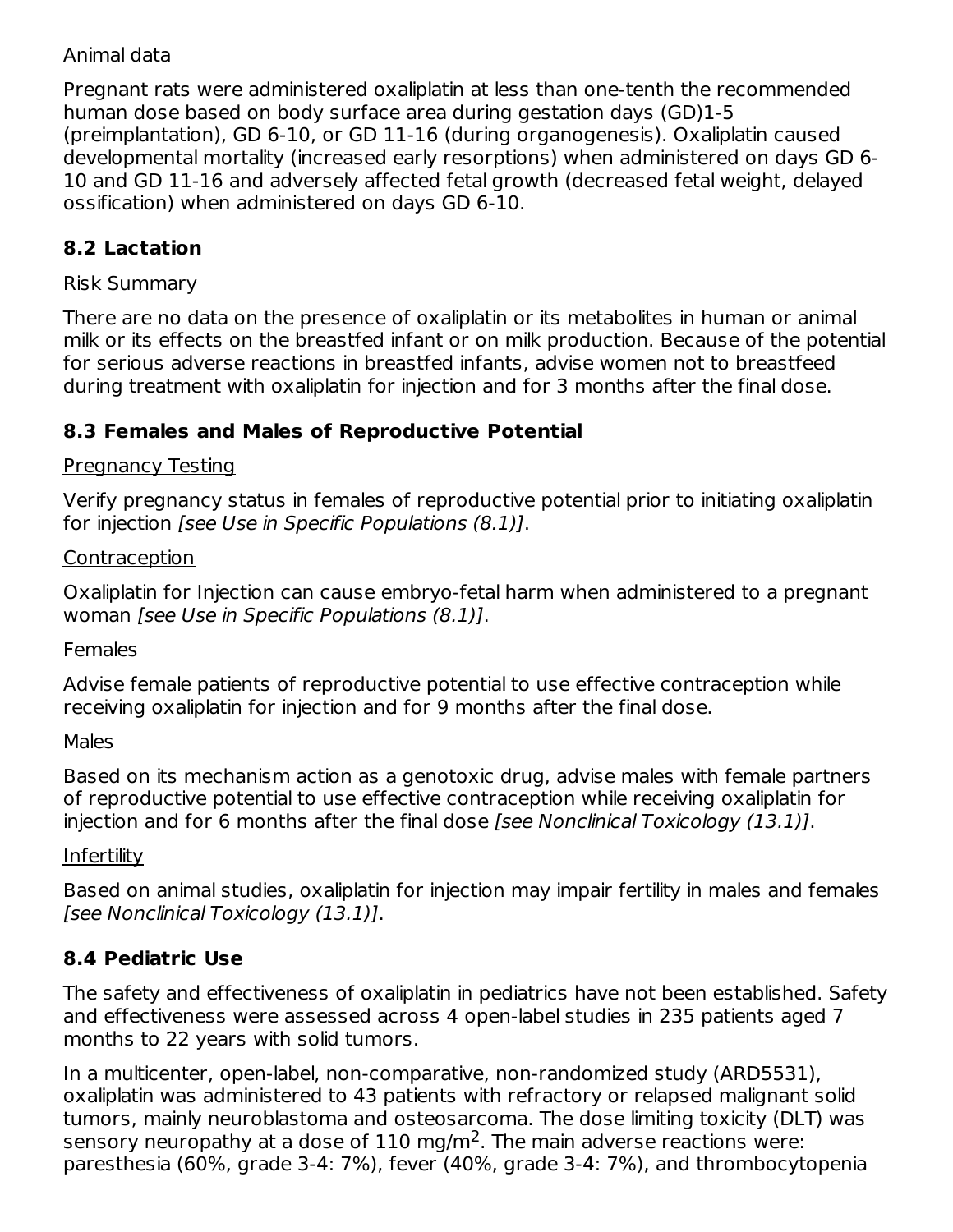(40%, grade 3-4: 27%). No responses were observed.

In an open-label non-randomized study (DFI7434), oxaliplatin was administered to 26 pediatric patients with metastatic or unresectable solid tumors, mainly neuroblastoma and ganglioneuroblastoma. The DLT was sensory neuropathy at a dose of  $160 \text{ mg/m}^2$ . No responses were observed.

In an open-label, single-agent study (ARD5021), oxaliplatin was administered to 43 pediatric patients with recurrent or refractory embryonal CNS tumors. The most common adverse reactions reported were: leukopenia (67%, grade 3-4: 12%), anemia (65%, grade 3-4: 5%), thrombocytopenia (65%, grade 3-4: 26%), vomiting (65%, grade 3-4: 7%), neutropenia (58%, grade 3-4: 16%), and sensory neuropathy (40%, grade 3- 4: 5%).

In an open-label single-agent study (ARD5530), oxaliplatin was administered to 123 pediatric patients with recurrent solid tumors, including neuroblastoma, osteosarcoma, Ewing sarcoma or peripheral PNET, ependymoma, rhabdomyosarcoma, hepatoblastoma, high grade astrocytoma, Brain stem glioma, low grade astrocytoma, malignant germ cell tumor and other tumors. The most common adverse reactions reported were: sensory neuropathy (52%, grade 3-4: 12%), thrombocytopenia (37%, grade 3-4: 17%), anemia (37%, grade 3-4: 9%), vomiting (26%, grade 3-4: 4%), increased ALT (24%, grade 3-4: 6%), increased AST (24%, grade 3-4: 2%), and nausea (23%, grade 3-4: 3%).

The pharmacokinetic parameters of ultrafiltrable platinum were evaluated in 105 pediatric patients during the first cycle. The mean clearance in pediatric patients estimated by the population pharmacokinetic analysis was 4.7 L/h (%CV, 41%). Mean platinum pharmacokinetic parameters in ultrafiltrate were C<sub>max</sub> of 0.75  $\pm$  0.24 mcg/mL, AUC<sub>0-48h</sub> of 7.52  $\pm$  5.07 mcg•h/mL and AUC<sub>inf</sub> of 8.83  $\pm$  1.57 mcg•h/mL at 85 mg/m<sup>2</sup> of oxaliplatin and C<sub>max</sub> of  $1.10 \pm 0.43$  mcg/mL, AUC $_{0\text{-}48\text{h}}$  of 9.74  $\pm$  2.52 mcg•h/mL and AUC<sub>inf</sub> of 17.3  $\pm$  5.34 mcg•h/mL at 130 mg/m<sup>2</sup> of oxaliplatin.

# **8.5 Geriatric Use**

In the adjuvant treatment trial *[see Clinical Studies (14.1)]*, 400 patients who received oxaliplatin for injection with fluorouracil/leucovorin were greater than or equal to 65 years. The effect of oxaliplatin for injection in patients greater than or equal to 65 years was not conclusive. Patients greater than or equal to 65 years receiving oxaliplatin for injection experienced more diarrhea and grade 3-4 neutropenia (45% vs 39%) compared to patients less than 65 years.

In the previously untreated advanced colorectal cancer trial (see Clinical Studies (14.2)], 99 patients who received oxaliplatin for injection with fluorouracil and leucovorin were greater than or equal to 65 years. The same efficacy improvements in response rate, time to tumor progression, and overall survival were observed in the greater than or equal to 65 years patients as in the overall study population. Adverse reactions were similar in patients less than 65 and greater than or equal to 65 years, but older patients may have been more susceptible to diarrhea, dehydration, hypokalemia, leukopenia, fatigue, and syncope.

In the previously treated advanced colorectal cancer trial (see Clinical Studies (14.3)], 55 patients who received oxaliplatin for injection with fluorouracil and leucovorin were greater than or equal to 65 years. No overall differences in effectiveness were observed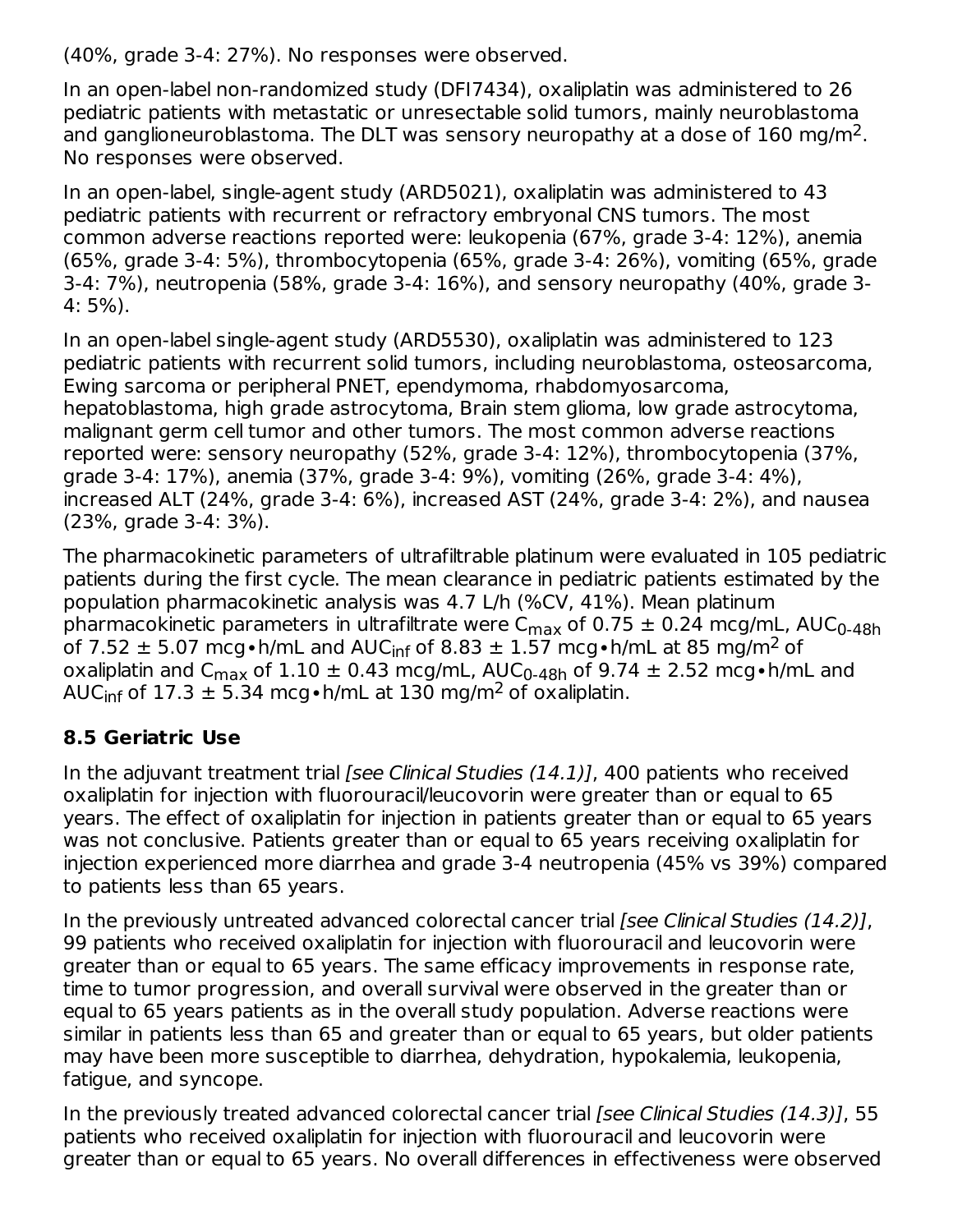between these patients and younger adults. Adverse reactions were similar in patients less than 65 and greater than or equal to 65 years, but older patients may have been more susceptible to diarrhea, dehydration, hypokalemia, and fatigue.

No significant effect of age on the clearance of ultrafiltrable platinum has been observed [see Clinical Pharmacology (12.3)].

# **8.6 Patients with Renal Impairment**

The AUC of unbound platinum in plasma ultrafiltrate was increased in patients with renal impairment [see Clinical Pharmacology (12.3)]. No dose reduction is recommended for patients with mild (creatinine clearance 50 to 79 mL/min) or moderate (creatinine clearance 30 to 49 mL/min) renal impairment, calculated by Cockcroft-Gault equation. Reduce the dose of oxaliplatin for injection in patients with severe renal impairment (creatinine clearance less than 30 mL/min) [see Dosage and Administration (2.3)].

# **10 OVERDOSAGE**

The maximum dose of oxaliplatin that has been administered in a single infusion is 825 mg. Several cases of overdoses have been reported with oxaliplatin for injection. Adverse reactions observed following an overdosage were grade 4 thrombocytopenia (less than  $25,000/\text{mm}^3$ ) without bleeding, anemia, sensory neuropathy (including paresthesia, dysesthesia, laryngospasm and facial muscle spasms), gastrointestinal disorders (including nausea, vomiting, stomatitis, flatulence, abdomen enlarged and grade 4 intestinal obstruction), grade 4 dehydration, dyspnea, wheezing, chest pain, respiratory failure, severe bradycardia and death.

Closely monitor patients suspected of receiving an overdose, including for the adverse reactions described above and administer appropriate supportive treatment.

# **11 DESCRIPTION**

Oxaliplatin is a platinum-based drug with the molecular formula  $\mathsf{C}_8\mathsf{H}_{14}\mathsf{N}_2\mathsf{O}_4$ Pt and the chemical name of  $cis$ - $[(1 R, 2 R)-1, 2-cyclohexanediamine-N,N']$  [oxalato  $(2)-O,O']$ ] platinum. Oxaliplatin is an organoplatinum complex in which the platinum atom is complexed with 1,2-diaminocyclohaxane (DACH) and with an oxalate ligand as a leaving group.



The molecular weight is 397.3. Oxaliplatin is slightly soluble in water at 6 mg/mL, very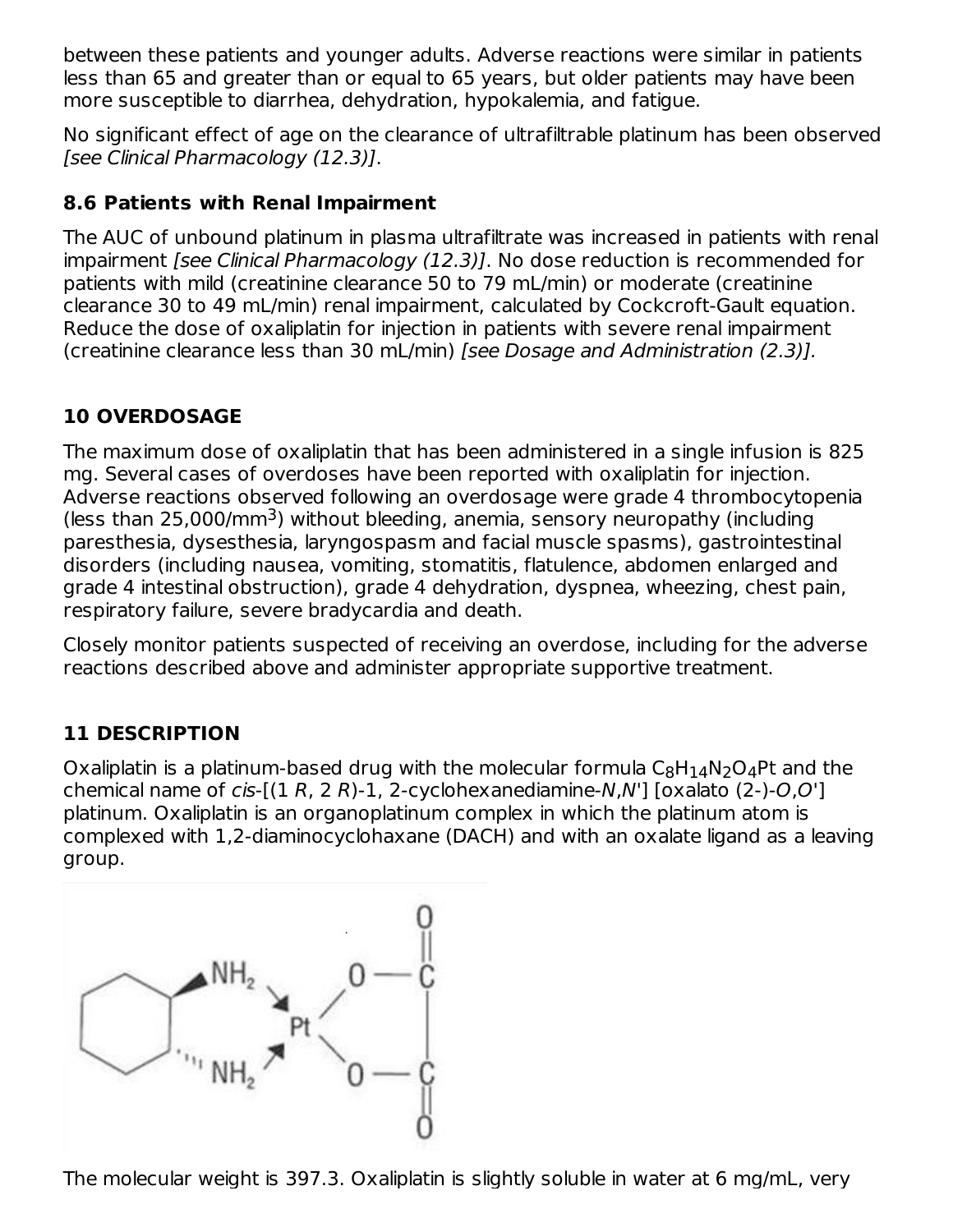The molecular weight is 397.3. Oxaliplatin is slightly soluble in water at 6 mg/mL, very slightly soluble in methanol, and practically insoluble in ethanol and acetone.

Oxaliplatin for Injection, USP is for intravenous use. It is supplied in vials containing 50 mg or 100 mg of oxaliplatin as a sterile, preservative-free lyophilized powder for reconstitution. Lactose monohydrate is present as an inactive ingredient at 450 mg and 900 mg in the 50 mg and 100 mg dosage strengths, respectively.

# **12 CLINICAL PHARMACOLOGY**

# **12.1 Mechanism of Action**

Oxaliplatin undergoes nonenzymatic conversion in physiologic solutions to active derivatives via displacement of the labile oxalate ligand. Several transient reactive species are formed, including monoaquo and diaquo DACH platinum, which covalently bind with macromolecules. Both inter- and intrastrand Pt-DNA crosslinks are formed. Crosslinks are formed between the N7 positions of two adjacent guanines (GG), adjacent adenineguanines (AG), and guanines separated by an intervening nucleotide (GNG). These crosslinks inhibit DNA replication and transcription. Cytotoxicity is cell-cycle nonspecific.

In vivo studies have shown antitumor activity of oxaliplatin against colon carcinoma. In combination with fluorouracil, oxaliplatin exhibits in vitro and in vivo antiproliferative activity greater than either compound alone in several tumor models (HT29 [colon], GR [mammary], and L1210 [leukemia]).

# **12.2 Pharmacodynamics**

A pharmacodynamic relationship between platinum ultrafiltrate levels and clinical safety and effectiveness has not been established.

# **12.3 Pharmacokinetics**

The reactive oxaliplatin derivatives are present as a fraction of the unbound platinum in plasma ultrafiltrate. After a single 2-hour intravenous infusion of oxaliplatin for injection at a dose of 85 mg/m<sup>2</sup>, pharmacokinetic parameters expressed as ultrafiltrable platinum were C $_{\sf max}$  of 0.814 mcg/mL and volume of distribution of 440 L.

Interpatient and intrapatient variability in ultrafiltrable platinum exposure (AUC $_{\rm 0\text{-}48hr}$ ) assessed over 3 cycles was 23% and 6%, respectively.

### **Distribution**

At the end of a 2-hour infusion of oxaliplatin for injection, approximately 15% of the administered platinum is present in the systemic circulation. The remaining 85% is rapidly distributed into tissues or eliminated in the urine. The decline of ultrafiltrable platinum levels following oxaliplatin for injection administration is triphasic, including two distribution phases (t $_{\rm 1/20}$ ; 0.43 hours and t $_{\rm 1/20}$ ; 16.8 hours).

In patients, plasma protein binding of platinum is irreversible and is greater than 90%. The main binding proteins are albumin and gamma-globulins.

Platinum also binds irreversibly and accumulates (approximately 2-fold) in erythrocytes, where it appears to have no relevant activity. No platinum accumulation was observed in plasma ultrafiltrate following 85 mg/m<sup>2</sup>every two weeks.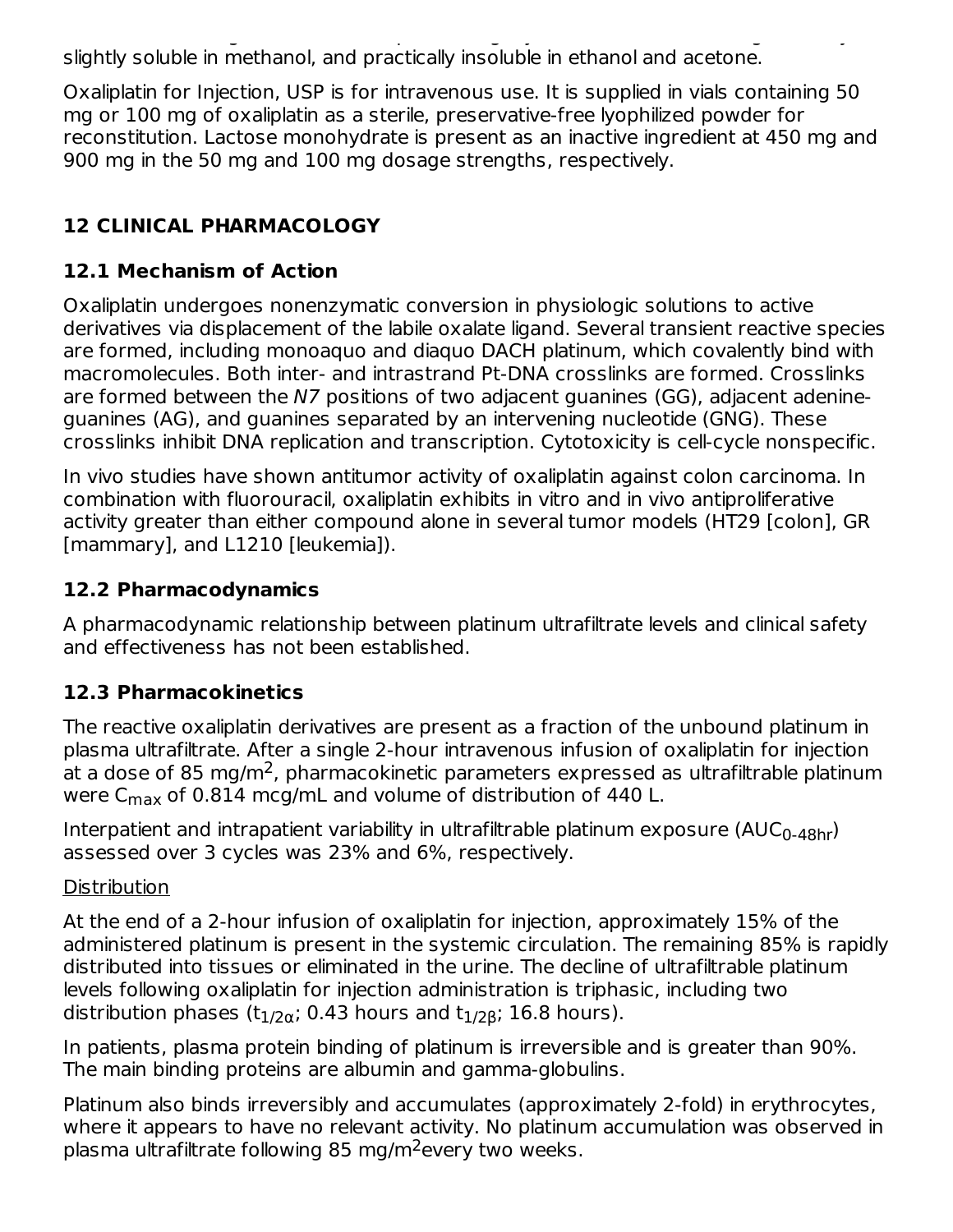### **Elimination**

The decline of ultrafiltrable platinum concentrations from plasma is characterized by a long terminal elimination phase (t $_{\rm 1/2}$ γ; 392 hours).

### **Metabolism**

Oxaliplatin undergoes rapid and extensive nonenzymatic biotransformation. There is no evidence of cytochrome P450-mediated metabolism in vitro.

Up to 17 platinum-containing derivatives have been observed in plasma ultrafiltrate samples from patients, including several cytotoxic species (monochloro DACH platinum, dichloro DACH platinum, and monoaquo and diaquo DACH platinum) and a number of noncytotoxic, conjugated species.

### Excretion

The major route of platinum elimination is renal excretion. At five days after a single 2 hour infusion of oxaliplatin, urinary elimination accounted for about 54% of the platinum eliminated, with fecal excretion accounting for only about 2%. Platinum was cleared from plasma at a rate (10-17 L/h) that was similar to or exceeded the average human glomerular filtration rate (GFR; 7.5 L/h). The renal clearance of ultrafiltrable platinum is significantly correlated with GFR.

# Special Populations

# Sex

There was no significant effect of sex on the clearance of ultrafiltrable platinum.

Patients with renal impairment

Patients with normal function (CLcr greater than 80 mL/min) and patients with mild (CLcr=50-80 mL/min) and moderate (CLcr equal to 30-49 mL/min) renal impairment received oxaliplatin for injection 85 mg/m $^2$ and those with severe (CLcr less than 30 mL/min) renal impairment received oxaliplatin for injection 65 mg/m<sup>2</sup>. Mean dose adjusted AUC of unbound platinum was 40%, 95%, and 342% higher for patients with mild, moderate, and severe renal impairment, respectively, compared to patients with normal renal function. Mean dose adjusted C<sub>max</sub> of unbound platinum appeared to be similar among the normal, mild and moderate renal function groups, but was 38% higher in the severe group than in the normal group [see Dosage and Administration (2.3)].

# Drug Interaction Studies

No pharmacokinetic interaction between oxaliplatin for injection 85 mg/m<sup>2</sup> and infusional fluorouracil has been observed in patients treated every 2 weeks, but increases of fluorouracil plasma concentrations by approximately 20% have been observed with doses of  $130 \text{ mg/m}^2$  of oxaliplatin for injection administered every 3 weeks.

In vitro platinum was not displaced from plasma proteins by the following medications: erythromycin, salicylate, sodium valproate, granisetron, and paclitaxel.

In vitro oxaliplatin does not inhibit human cytochrome P450 isoenzymes.

# **13 NONCLINICAL TOXICOLOGY**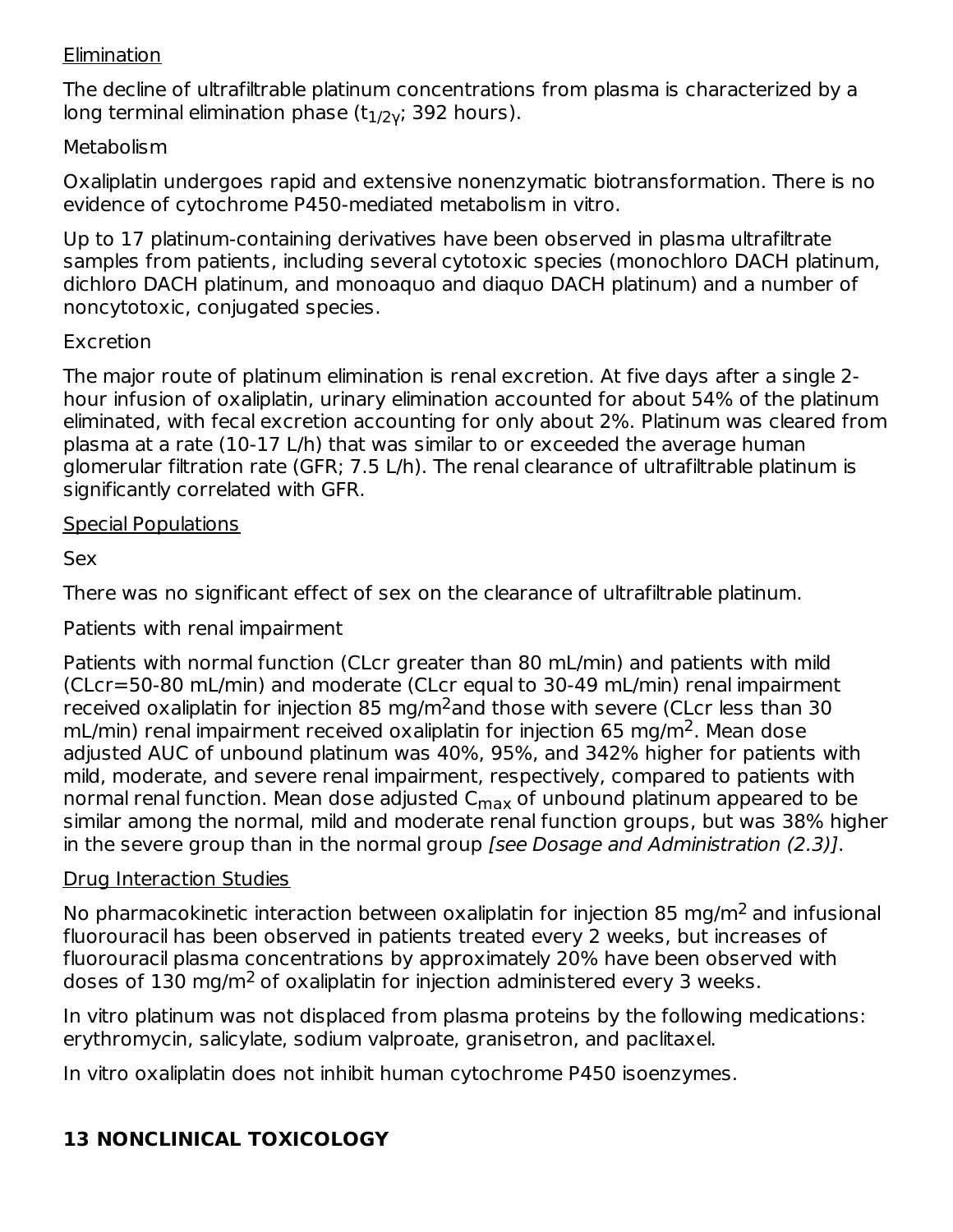# **13.1 Carcinogenesis, Mutagenesis, Impairment of Fertility**

Long-term animal studies have not been performed to evaluate the carcinogenic potential of oxaliplatin. Oxaliplatin was not mutagenic to bacteria (Ames test) but was mutagenic to mammalian cells in vitro(L5178Y mouse lymphoma assay). Oxaliplatin was clastogenic both in vitro(chromosome aberration in human lymphocytes) and in vivo (mouse bone marrow micronucleus assay).

In a fertility study, male rats were given oxaliplatin at 0, 0.5, 1, or 2 mg/kg/day for five days every 21 days for a total of three cycles prior to mating with females that received two cycles of oxaliplatin on the same schedule. A dose of 2 mg/kg/day (less than oneseventh the recommended human dose on a body surface area basis) did not affect pregnancy rate, but resulted in 97% postimplantation loss (increased early resorptions, decreased live fetuses, decreased live births) and delayed growth (decreased fetal weight).

Testicular damage, characterized by degeneration, hypoplasia, and atrophy, was observed in dogs administered oxaliplatin at 0.75 mg/kg/day (approximately one-sixth of the recommended human dose on a body surface area basis)x 5 days every 28 days for three cycles. A no effect level was not identified.

# **14 CLINICAL STUDIES**

### **14.1 Adjuvant Treatment with Oxaliplatin for Injection in Combination with Fluorouracil and Leucovorin**

The efficacy of oxaliplatin for injection in combination with fluorouracil (FU)/leucovorin (LV) was evaluated in an international, multicenter, randomized (1:1) trial (The Multicenter International Study of Oxaliplatin/5-Fluorouracil/Leucovorin in the Adjuvant Treatment of Colon Cancer [MOSAIC], NCT00275210) in patients with stage II (Dukes' B2) or III (Dukes' C) colon cancer who had undergone complete resection of the primary tumor. Patients were randomized to receive oxaliplatin for injection with fluorouracil/leucovorin or fluorouracil/leucovorin alone for a total of 6 months (i.e., 12 cycles). Table 14 shows the dosing regimens for the two arms.

Eligible patients were between 18 and 75 years of age, had histologically proven stage II  $(T_3-T_4$  N0 M0; Dukes' B2) or III (any T N<sub>1-2</sub> M0; Dukes' C) colon carcinoma (with the inferior pole of the tumor above the peritoneal reflection, i.e., greater than or equal to 15 cm from the anal margin) and had undergone (within 7 weeks prior to randomization) complete resection of the primary tumor without gross or microscopic evidence of residual disease and carcino-embyrogenic antigen (CEA) less than 10 ng/mL. Additional eligibility criteria were no prior chemotherapy, immunotherapy or radiotherapy; Eastern Cooperative Oncology Group performance status of 0, 1, or 2 (Karnofsky Performance Status greater than or equal to 60%); no pre-existing neuropathy; and absolute neutrophil count (ANC) greater than or equal to  $1.5 \times 10^9$ /L, platelets greater than or equal to  $100 \times 10^9$ /L, serum creatinine less than or equal to  $1.25$  x upper limit normal (ULN), total bilirubin less than 2 x ULN, and aspartate transaminase (AST)/alanine transaminase (ALT) less than 2 x ULN. The major efficacy outcome was 3-year diseasefree survival (DFS).

# **Table 14: Dosing Regimens in Adjuvant Treatment Study**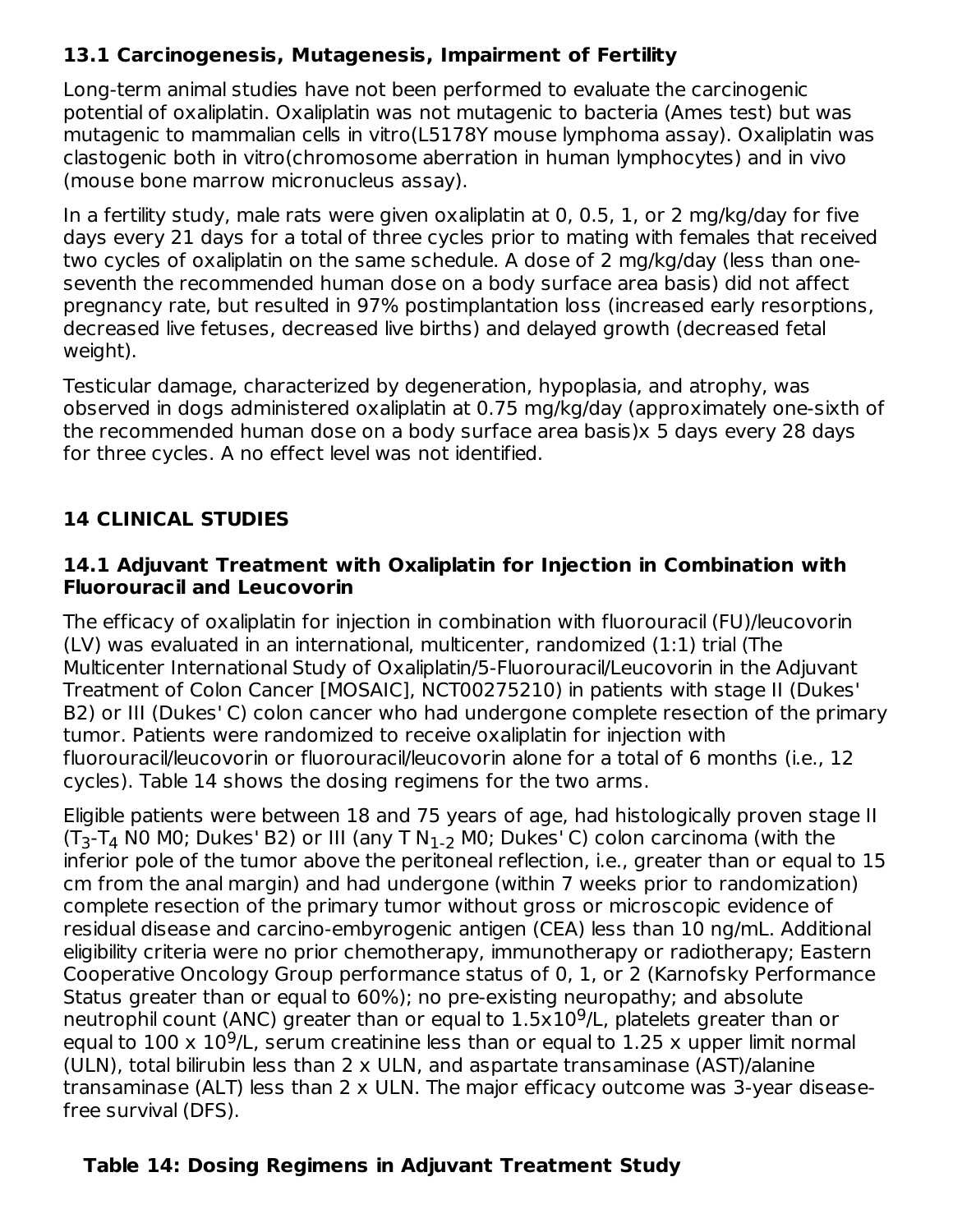| <b>Treatment Arm</b>                                            | Dose                                                                                                                                                                                                                                                                                                                                                                | Regimen                       |
|-----------------------------------------------------------------|---------------------------------------------------------------------------------------------------------------------------------------------------------------------------------------------------------------------------------------------------------------------------------------------------------------------------------------------------------------------|-------------------------------|
| Oxaliplatin for<br>Injection + FU/LV<br>(FOLFOX4) (N<br>$=1123$ | Day 1: Oxaliplatin for Injection: 85<br>$\rm [mg/m^2$ (2-hour infusion) + LV: 200<br>$\rm [mg/m^2$ (2-hour infusion), followed<br>by FU: 400 mg/m <sup>2</sup> (bolus), 600<br>$mq/m^2$ (22-hour infusion)<br>Day 2: LV: 200 mg/m <sup>2</sup> (2-hour<br>infusion), followed by FU: 400<br>mg/m <sup>2</sup> (bolus), 600 mg/m <sup>2</sup> (22-<br>hour infusion) | every 2<br>weeks 12<br>cycles |
| $FU/LV (N=1123)$                                                | Day 1: LV: 200 mg/m <sup>2</sup> (2-hour<br>infusion), followed by FU: 400<br>$mg/m2$ (bolus), 600 mg/m <sup>2</sup> (22-<br>hour infusion)<br>Day 2: LV: 200 mg/m <sup>2</sup> (2-hour<br>infusion), followed by FU: 400<br>$mg/m2$ (bolus), 600 mg/m <sup>2</sup> (22-<br>hour infusion)                                                                          | every 2<br>weeks 12<br>cycles |

There were 2246 patients enrolled, of whom 1347 (60%) had Stage III disease. Tables 15 and 16 show the baseline characteristics and exposure to oxaliplatin for injection.

| + Infusional FU/LV<br>$N = 1123$ | <b>Infusional</b><br><b>FU/LV</b><br>$N = 1123$ |
|----------------------------------|-------------------------------------------------|
| 56.1                             | 52.4                                            |
| 43.9                             | 47.6                                            |
| 61.0                             | 60.0                                            |
| 64.4                             | 66.2                                            |
| 35.6                             | 33.8                                            |
|                                  |                                                 |
| 29.7                             | 30.5                                            |
| 52.2                             | 53.9                                            |
| 4.4                              | 3.3                                             |
| 13.2                             | 11.9                                            |
| 0.6                              | 0.4                                             |
|                                  |                                                 |
| 54.6                             | 54.4                                            |
| 31.9                             | 33.8                                            |
| 12.9                             | 10.9                                            |
| 0.6                              | 0.9                                             |
|                                  |                                                 |
| 17.9                             | 19.3                                            |
|                                  |                                                 |
| 6.9                              | 6.9                                             |
|                                  | Oxaliplatin for Injection                       |

**Table 15: Baseline Characteristics in Adjuvant Treatment Study**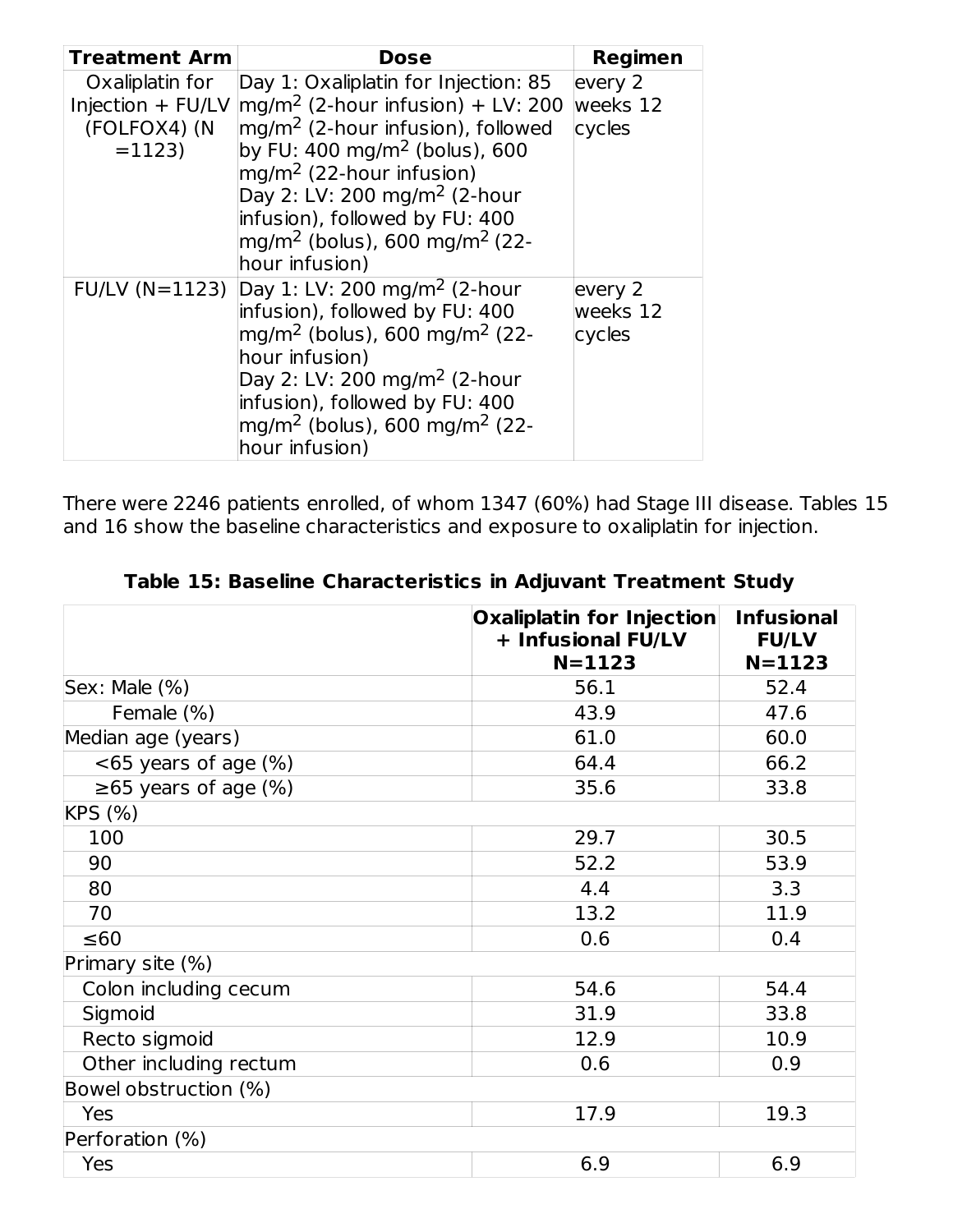| Stage at Randomization (%)    |      |      |
|-------------------------------|------|------|
| $II(T=3,4 N=0, M=0)$          | 40.1 | 39.9 |
| III (T=any, $N=1,2$ , $M=0$ ) | 59.6 | 59.3 |
| IV (T=any, $N=$ any, $M=1$ )  | 0.4  | 0.8  |
| Staging $- T$ (%)             |      |      |
| Τ1                            | 0.5  | 0.7  |
| T <sub>2</sub>                | 4.5  | 4.8  |
| T <sub>3</sub>                | 76.0 | 75.9 |
| T <sub>4</sub>                | 19.0 | 18.5 |
| Staging - $N$ (%)             |      |      |
| N <sub>0</sub>                | 40.2 | 39.9 |
| N1                            | 39.4 | 39.4 |
| N <sub>2</sub>                | 20.4 | 20.7 |
| Staging - $M$ (%)             |      |      |
| M1                            | 0.4  | 0.8  |

### **Table 16: Exposure to Oxaliplatin for Injection in Adjuvant Treatment Study**

|                                                           | <b>Oxaliplatin for</b><br>Injection +<br><b>Infusional</b><br><b>FU/LV N=1108</b> | <b>Infusional FU/LV</b><br>$N = 1111$ |
|-----------------------------------------------------------|-----------------------------------------------------------------------------------|---------------------------------------|
| Median Relative Dose Intensity (%)                        |                                                                                   |                                       |
| FU                                                        | 84.4                                                                              | 97.7                                  |
| Oxaliplatin for Injection                                 | 80.5                                                                              | N/A                                   |
| Median Number of Cycles                                   | 12                                                                                | 12                                    |
| Median Number of Cycles with oxaliplatin for<br>injection | 11                                                                                | N/A                                   |

The median duration of follow-up was approximately 77 months. In the overall and the stage III colon cancer populations, DFS was statistically significantly improved in the oxaliplatin for injection-containing arm compared to fluorouracil/leucovorin alone; however, a statistically significant improvement in DFS was not observed in Stage II patients. No significant differences in overall survival (OS) were detected in the overall population or those with Stage III disease. Table 17 and Figures 1 and 2 summarize the 5-year DFS rates in the overall randomized population and in patients with stage II and III disease based on an intention-to-treat (ITT) analysis.

#### **Table 17: Summary of DFS Analysis in Adjuvant Treatment Study – ITT Population**

| <b>Parameter</b>   | Oxaliplatin for<br>Injection + Infusional<br><b>FU/LV</b> | <b>Infusional FU/LV</b> |  |
|--------------------|-----------------------------------------------------------|-------------------------|--|
| <b>Overall</b>     |                                                           |                         |  |
| Number of patients | 1123                                                      | 1123                    |  |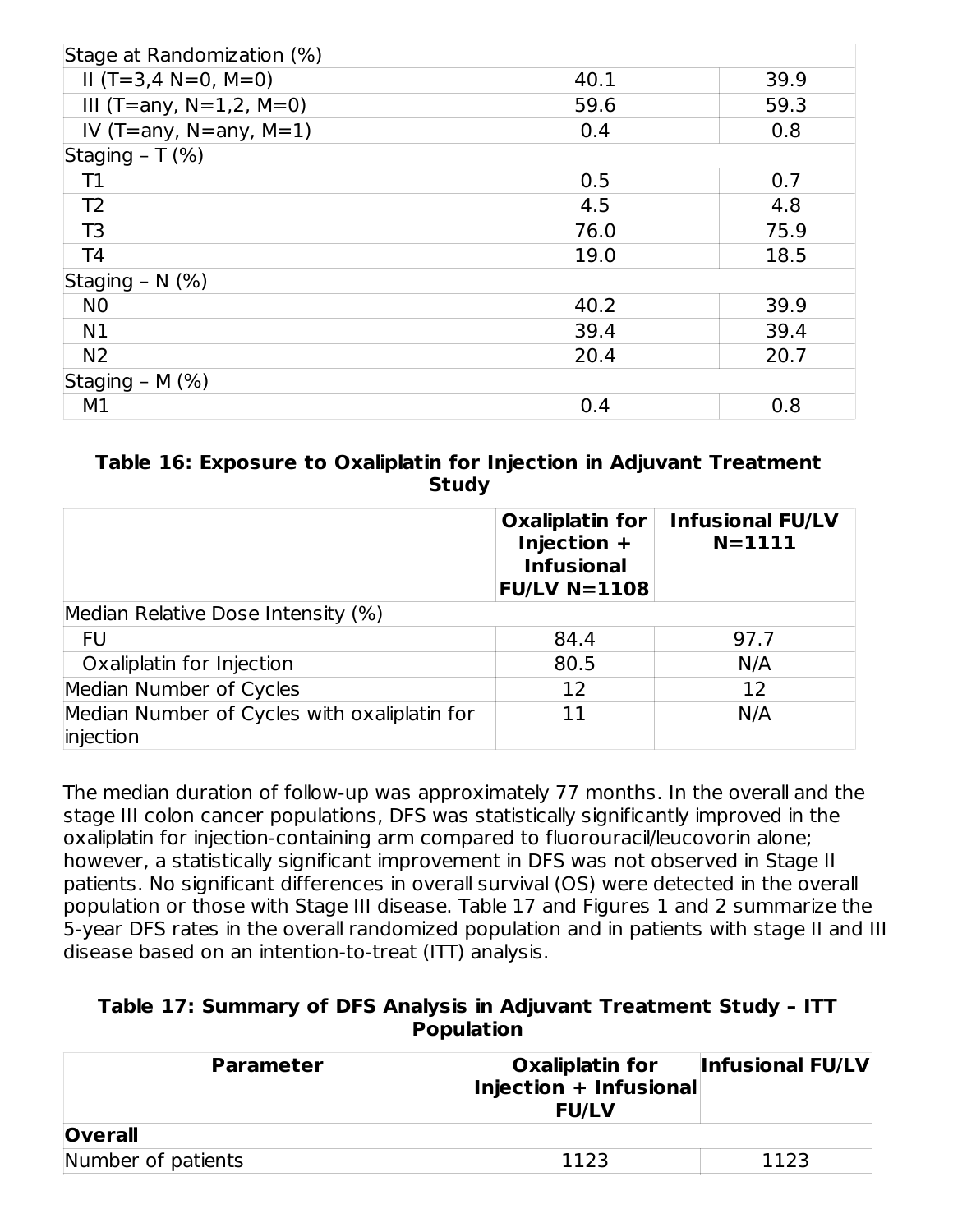| Number of events - relapse or death (%) | 304(27.1)                                                                         | 360(32.1)         |  |  |
|-----------------------------------------|-----------------------------------------------------------------------------------|-------------------|--|--|
| 5-yr Disease-free survival % (95% CI)   | 73.3 (70.7, 76.0)                                                                 | 67.4 (64.6, 70.2) |  |  |
| Hazard ratio (95% CI)                   | 0.80(0.68, 0.93)                                                                  |                   |  |  |
| Stratified Log rank test                | $p=0.003$                                                                         |                   |  |  |
| Stage III (Dukes' C)                    |                                                                                   |                   |  |  |
| Number of patients                      | 672                                                                               | 675               |  |  |
| Number of events -relapse or death (%)  | 226 (33.6)                                                                        | 271(40.1)         |  |  |
| 5-yr Disease-free survival % (95% CI)   | 66.4 (62.7, 70.0)                                                                 | 58.9 (55.2, 62.7) |  |  |
| Hazard ratio (95% CI)                   | 0.78(0.65, 0.93)                                                                  |                   |  |  |
| Log rank test                           | $p=0.005$                                                                         |                   |  |  |
| <b>Stage II (Dukes' B2)</b>             |                                                                                   |                   |  |  |
| Number of patients                      | 451                                                                               | 448               |  |  |
| Number of events - relapse or death (%) | 78 (17.3)                                                                         | 89 (19.9)         |  |  |
| 5-yr Disease-free survival % (95% CI)   | 83.7 (80.2, 87.1)                                                                 | 79.9 (76.2, 83.7) |  |  |
| Hazard ratio (95% CI)                   | 0.84(0.62, 1.14)                                                                  |                   |  |  |
| Log rank test                           | $p=0.258$                                                                         |                   |  |  |
|                                         | A hazard ratio of less than 1 favors Oxaliplatin for Injection + Infusional FU/LV |                   |  |  |

Data cut off for disease-free survival June 1, 2006





**Figure 2: Kaplan-Meier Curves of Disease-Free Survival in Stage III Patients (cutoff: 1 June 2006) in Adjuvant Treatment Trial – ITT Population**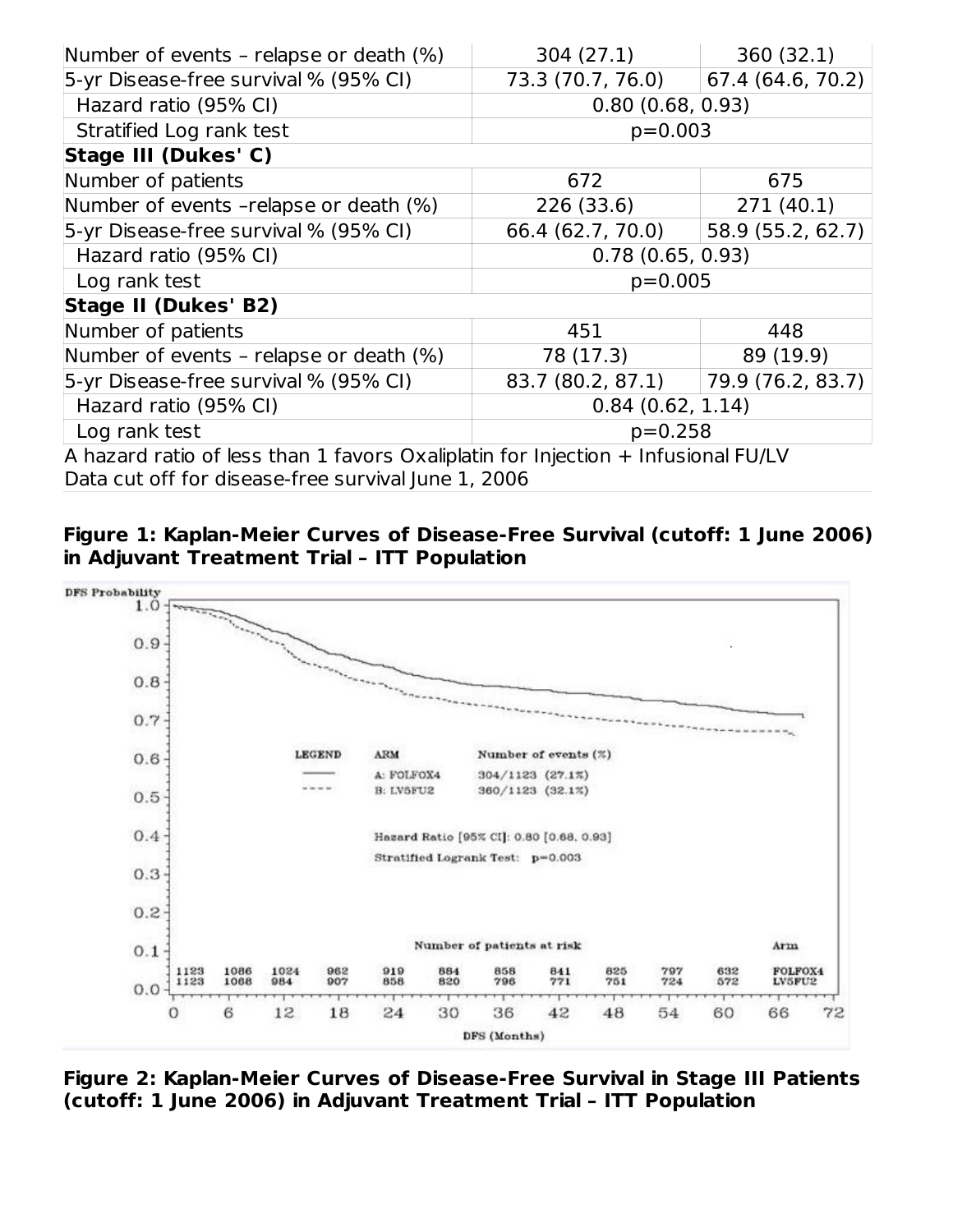

Table 18 summarizes the OS results in the overall randomized population and in patients with stage II and III disease, based on the ITT analysis.

| Table 18: Summary of OS Analysis in Adjuvant Treatment - ITT |  |
|--------------------------------------------------------------|--|
| <b>Population</b>                                            |  |

| <b>Parameter</b>               | <b>Oxaliplatin for</b><br>Injection +<br><b>Infusional FU/LV</b> | <b>Infusional FU/LV</b> |  |
|--------------------------------|------------------------------------------------------------------|-------------------------|--|
| <b>Overall</b>                 |                                                                  |                         |  |
| Number of patients             | 1123                                                             | 1123                    |  |
| Number of death events         | 245 (21.8)                                                       | 283 (25.2)              |  |
| (%)                            |                                                                  |                         |  |
| Hazard ratio (95% CI)          | 0.84(0.71, 1.00)                                                 |                         |  |
| Stage III (Dukes' C)           |                                                                  |                         |  |
| Number of patients             | 672                                                              | 675                     |  |
| Number of death events<br>(% ) | 182 (27.1)                                                       | 220 (32.6)              |  |
| Hazard ratio (95% CI)          | 0.80(0.65, 0.97)                                                 |                         |  |
| <b>Stage II (Dukes' B2)</b>    |                                                                  |                         |  |
| Number of patients             | 451                                                              | 448                     |  |
| Number of death events<br>(% ) | 63 (14.0)                                                        | 63 (14.1)               |  |
| Hazard ratio (95% CI)          |                                                                  | 1.00(0.70, 1.41)        |  |

A hazard ratio of less than 1 favors Oxaliplatin for Injection + Infusional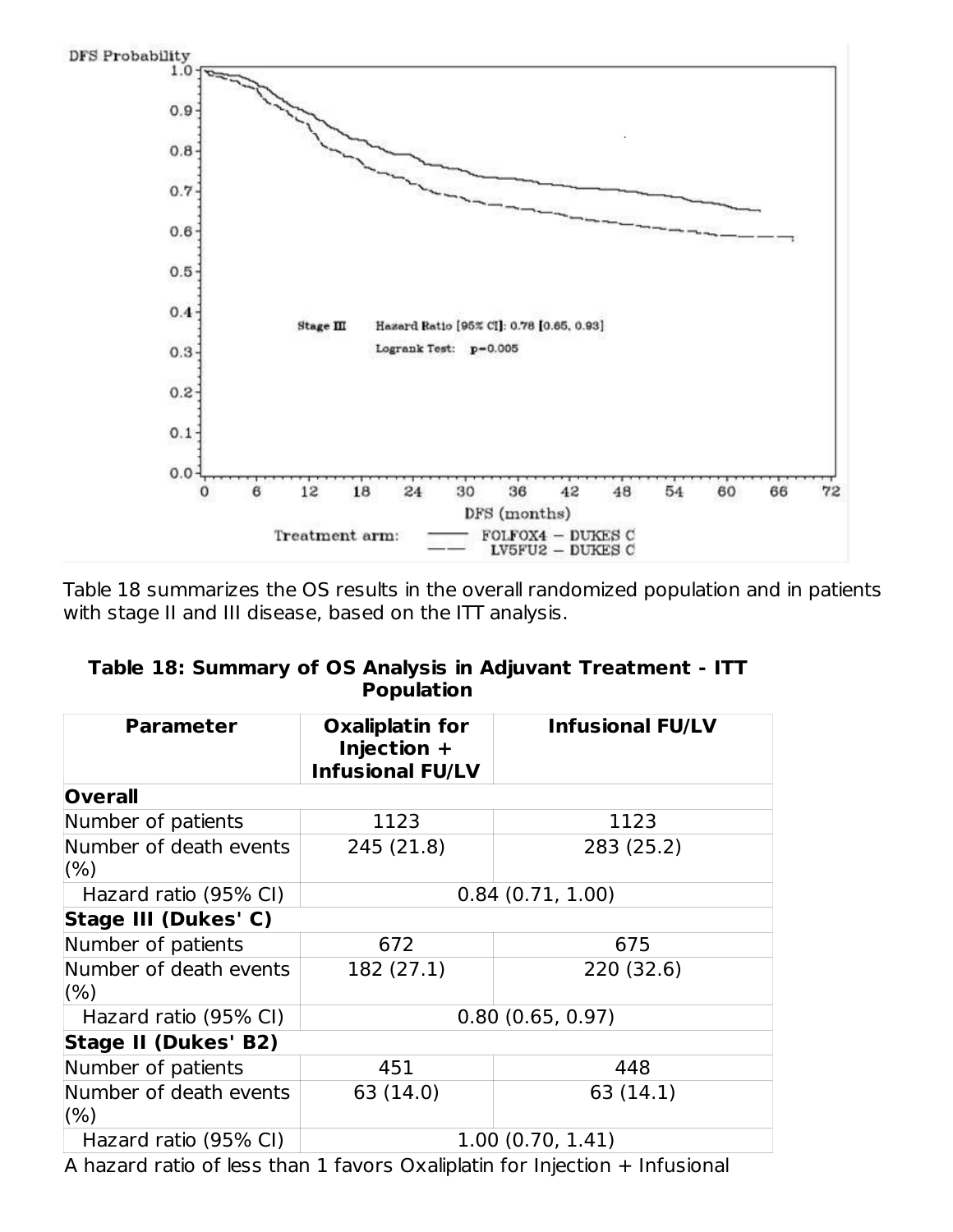# **14.2 Previously Untreated Advanced Colorectal Cancer**

The efficacy of oxaliplatin for injection in combination with fluorouracil (FU)/leucovorin (LV) was evaluated in a North American, multicenter, open-label, randomized , activecontrolled trial (A Randomized Phase III Trial of Three Different Regimens of CPT-11 Plus 5-Fluorouracil and Leucovorin Compared to 5-Fluorouracil and Leucovorin in Patients with Advanced Adenocarcinoma of the Colon and Rectum; NCT00003594). The trial included 7 arms at different times during its conduct, four of which were closed due to either changes in the standard of care, toxicity, or simplification. During the trial, the control arm was changed to irinotecan with fluorouracil/leucovorin.

The results reported below compared the efficacy of oxaliplatin for injection with fluorouracil/leucovorin and oxaliplatin for injection with irinotecan to an approved control regimen of irinotecan with fluorouracil/leucovorin in 795 concurrently randomized patients previously untreated for locally advanced or metastatic colorectal cancer. Table 19 presents the dosing regimens for the three arms. After completion of enrollment, the dose of irinotecan with fluorouracil/leucovorin was decreased due to toxicity.

Eligible patients were at least 18 years of age; had known locally advanced, locally recurrent, or metastatic colorectal adenocarcinoma not curable by surgery or amenable to radiation therapy; with an Eastern Cooperative Oncology Group (ECOG) performance status ≤0, 1, or 2. Patients had to have absolute neutrophil count (ANC) greater than or equal to 1.5  $\times$  10<sup>9</sup>/L, platelets greater than or equal to 100 x 10<sup>9</sup>/L, hemoglobin greater than or equal to 9.0 g/dL, creatinine less than or equal to 1.5 x upper limit of normal (ULN), total bilirubin less than or equal to 1.5 mg/dL, aspartate transaminase (AST) less than or equal to 5 x ULN, and alkaline phosphatase less than or equal to 5 x ULN. Patients may have received adjuvant treatment for resected Stage II or III disease without recurrence within 12 months. Randomization was stratified by ECOG performance status (0, 1 vs 2), prior adjuvant chemotherapy (yes vs no), prior immunotherapy (yes vs no), and age (less than 65 vs greater than or equal to 65 years). Although no post study treatment was specified in the protocol, 65% to 72% of patients received additional post study chemotherapy after study treatment discontinuation on all arms. Fifty-eight percent of patients on the oxaliplatin for injection with fluorouracil/leucovorin arm received an irinotecan-containing regimen and 23% of patients on the irinotecan with fluorouracil/leucovorin arm received an oxaliplatincontaining regimen. The main efficacy outcome measure was 3-year disease-free survival (DFS) and additional efficacy outcome measures were overall survival (OS).

| <b>Treatment Arm</b> | <b>Dose</b>                                                   | Regimen |
|----------------------|---------------------------------------------------------------|---------|
| Oxaliplatin for      | Day 1: Oxaliplatin for Injection: 85                          | every 2 |
|                      | Injection + FU/LV $\frac{mq}{m^2}$ (2-hour infusion) + LV 200 | weeks   |
|                      | $ (FOLFOX4)(N=267) mg/m2$ (2-hour infusion), followed by      |         |
|                      | FU: 400 mg/m <sup>2</sup> (bolus), 600 mg/m <sup>2</sup>      |         |
|                      | $(22$ -hour infusion)                                         |         |
|                      | Day 2: LV 200 mg/m <sup>2</sup> (2-hour infusion),            |         |

#### **Table 19: Dosing Regimens for Previously Untreated Advanced Colorectal Cancer Clinical Trial**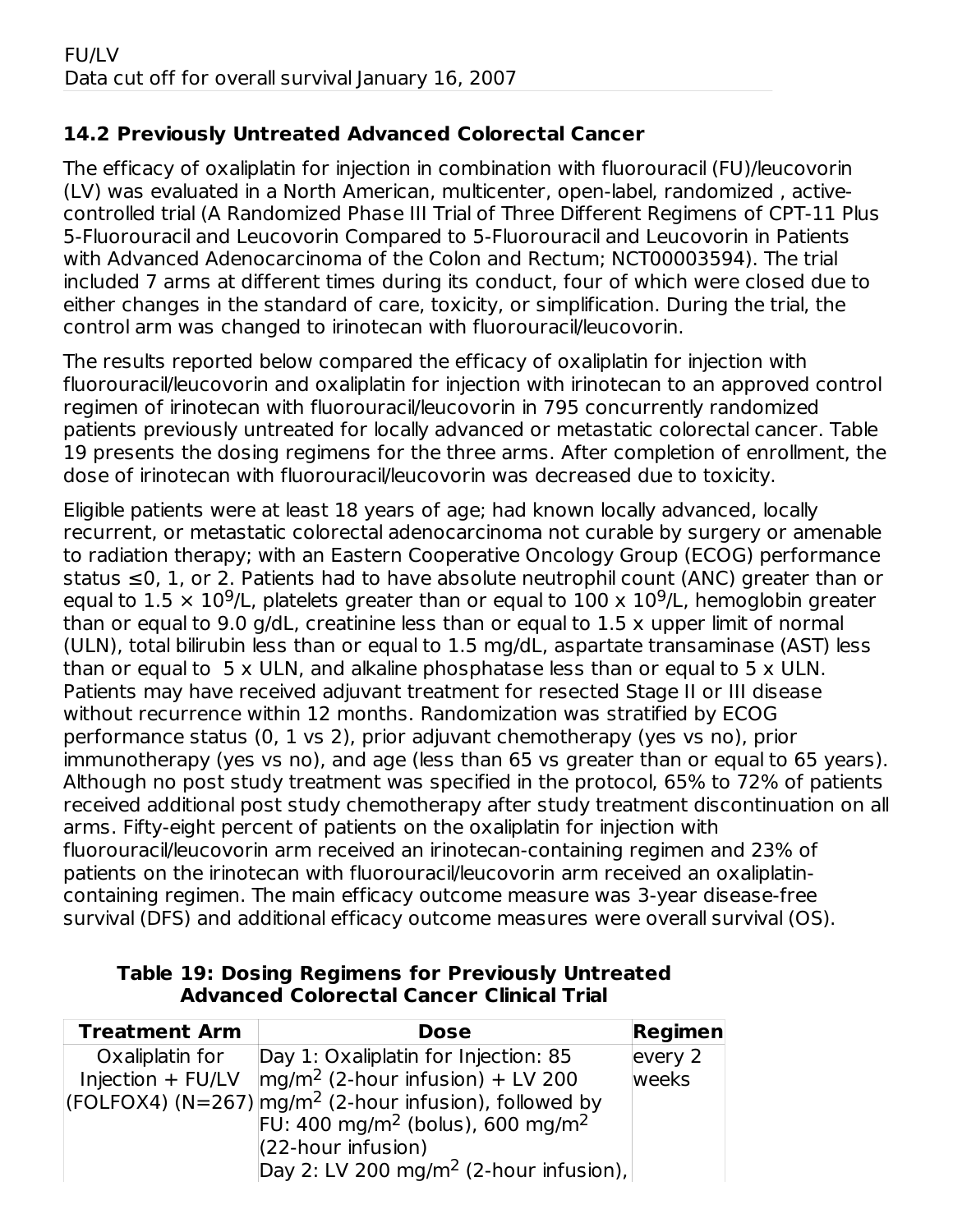|                                                    | followed by FU: $400 \text{ mg/m}^2$ (bolus), 600<br>$mg/m2$ (22-hour infusion) |         |
|----------------------------------------------------|---------------------------------------------------------------------------------|---------|
| Irinotecan +                                       | Day 1: irinotecan 125 mg/m <sup>2</sup> as a 90-                                | every 6 |
| <b>FU/LV</b>                                       | $min$ infusion $+$                                                              | weeks   |
| (IFL)                                              | LV 20 mg/m <sup>2</sup> as a 15-min infusion or                                 |         |
| $(N=264)$                                          | intravenous push, followed by FU 500                                            |         |
|                                                    | $mg/m2$ intravenous bolus weekly x 4                                            |         |
| Oxaliplatin for                                    | Day 1: Oxaliplatin for Injection: 85                                            | every 3 |
| Injection +Irinotecanmg/m <sup>2</sup> intravenous |                                                                                 | weeks   |
| (IROX)                                             | $(2$ -hour infusion) +                                                          |         |
| $(N=264)$                                          | irinotecan 200 mg/m <sup>2</sup> intravenous over                               |         |
|                                                    | 30 minutes                                                                      |         |

Table 20 presents the baseline characteristics.

#### **Table 20: Baseline Characteristics for Previously Untreated Advanced Colorectal Cancer Clinical Trial**

|                                  | <b>Oxaliplatin for</b><br>Injection $+$<br><b>FU/LV N=267</b> | Irinotecan +<br>$FU/LV N=264$ | <b>Oxaliplatin for</b><br>Injection $+$<br><b>Irinotecan N=264</b> |
|----------------------------------|---------------------------------------------------------------|-------------------------------|--------------------------------------------------------------------|
| Sex: Male (%)                    | 58.8                                                          | 65.2                          | 61.0                                                               |
| Female (%)                       | 41.2                                                          | 34.8                          | 39.0                                                               |
| Median age (years)               | 61.0                                                          | 61.0                          | 61.0                                                               |
| $<$ 65 years of age $(\%)$       | 61                                                            | 62                            | 63                                                                 |
| $\geq 65$ years of age (%)       | 39                                                            | 38                            | 37                                                                 |
| ECOG (%)                         |                                                               |                               |                                                                    |
| $0 - 1$                          | 94.4                                                          | 95.5                          | 94.7                                                               |
| $\overline{2}$                   | 5.6                                                           | 4.5                           | 5.3                                                                |
| Involved organs (%)              |                                                               |                               |                                                                    |
| Colon only                       | 0.7                                                           | 0.8                           | 0.4                                                                |
| Liver only                       | 39.3                                                          | 44.3                          | 39.0                                                               |
| Liver $+$ other                  | 41.2                                                          | 38.6                          | 40.9                                                               |
| Lung only                        | 6.4                                                           | 3.8                           | 5.3                                                                |
| Other (including<br>lymph nodes) | 11.6                                                          | 11.0                          | 12.9                                                               |
| Not reported                     | 0.7                                                           | 1.5                           | 1.5                                                                |
| Prior radiation (%)              | 3.0                                                           | 1.5                           | 3.0                                                                |
| Prior surgery (%)                | 74.5                                                          | 79.2                          | 81.8                                                               |
| Prior adjuvant (%)               | 15.7                                                          | 14.8                          | 15.2                                                               |

The median number of cycles administered per patient was 10 (23.9 weeks) for the oxaliplatin for injection plus fluorouracil/leucovorin regimen, 4 (23.6 weeks) for the irinotecan plus fluorouracil/leucovorin regimen, and  $\overline{7}$  (21.0 weeks) for the oxaliplatin for injection plus irinotecan regimen.

Patients who received oxaliplatin for injection with fluorouracil/leucovorin had a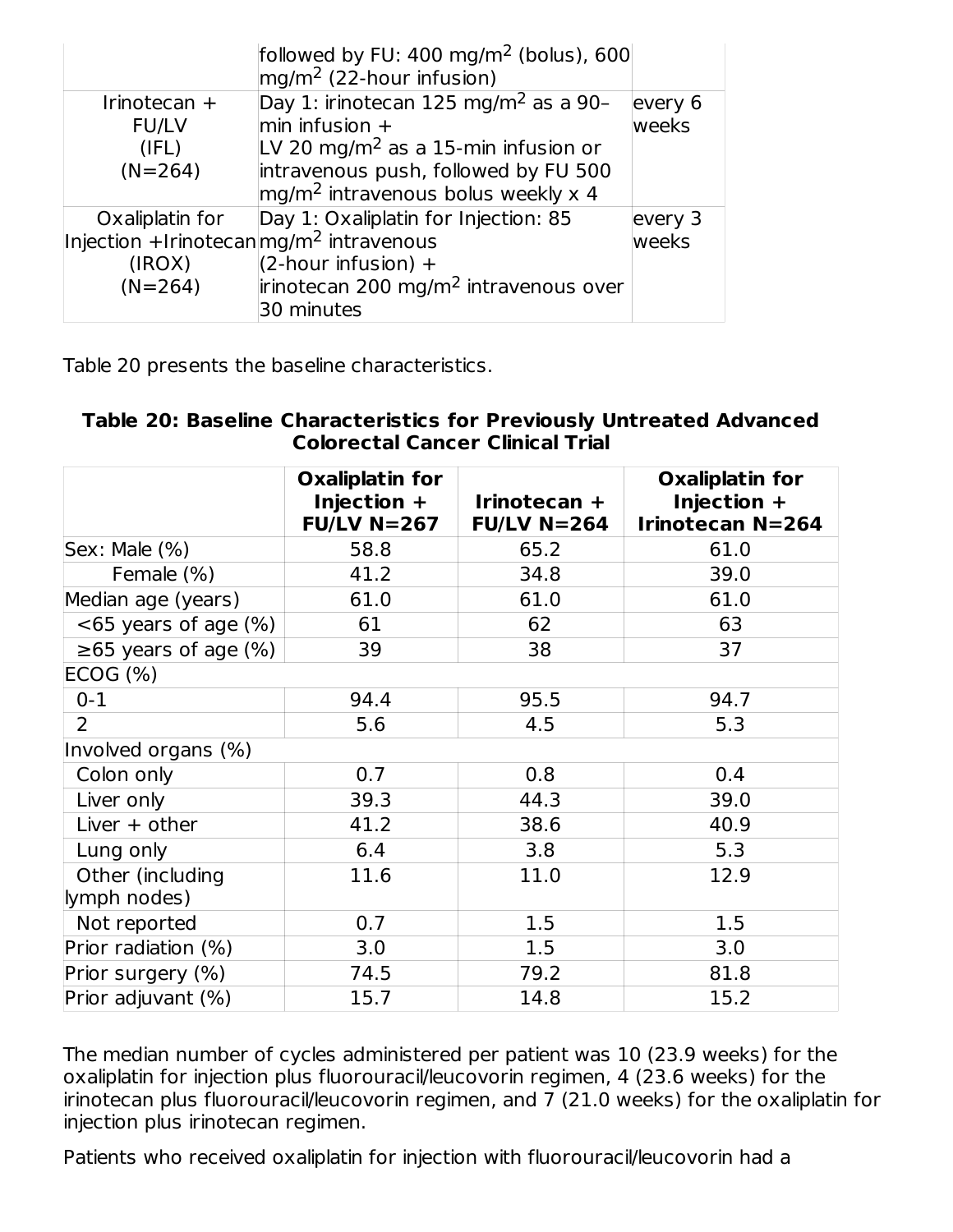significantly longer time to tumor progression based on investigator assessment, longer OS, and a significantly higher confirmed response rate based on investigator assessment compared to patients who received irinotecan with fluorouracil/leucovorin. Efficacy results are summarized in Table 21 and Figure 3.

|                                                      | Oxaliplatin for Irinotecan<br>Injection +<br>FU/LV N=267 | $+$ FU/LV<br>$N = 264$ | <b>Oxaliplatin for</b><br>Injection+<br><b>Irinotecan N=264</b> |  |
|------------------------------------------------------|----------------------------------------------------------|------------------------|-----------------------------------------------------------------|--|
| <b>Survival (ITT)</b>                                |                                                          |                        |                                                                 |  |
| Number of deaths (%)                                 | 155(58.1)                                                | 192 (72.7)             | 175 (66.3)                                                      |  |
| Median survival (months)                             | 19.4                                                     | 14.6                   | 17.6                                                            |  |
| Hazard ratio (95% CI)                                | $0.65(0.53, 0.80)^{*}$                                   |                        |                                                                 |  |
| P-value                                              | $< 0.0001$ *                                             |                        |                                                                 |  |
| <b>TTP (ITT, investigator assessment)</b>            |                                                          |                        |                                                                 |  |
| Percentage of progressors                            | 82.8                                                     | 81.8                   | 89.4                                                            |  |
| Median TTP (months)                                  | 8.7                                                      | 6.9                    | 6.5                                                             |  |
| Hazard ratio (95%CI)                                 | $0.74$ (0.61, 0.89) <sup>*</sup>                         |                        |                                                                 |  |
| P-value                                              | $0.0014*$                                                |                        |                                                                 |  |
| Response Rate (investigator assessment) <sup>‡</sup> |                                                          |                        |                                                                 |  |
| Patients with measurable<br>disease                  | 210                                                      | 212                    | 215                                                             |  |
| Complete response, N (%)                             | 13(6.2)                                                  | 5(2.4)                 | 7(3.3)                                                          |  |
| Partial response, N (%)                              | 82 (39.0)                                                | 64 (30.2)              | 67 (31.2)                                                       |  |
| Complete and partial<br>response, N (%)              | 95 (45.2)                                                | 69 (32.5)              | 74 (34.4)                                                       |  |
| 95% CI                                               | (38.5, 52.0)                                             | (26.2, 38.9)           | (28.1, 40.8)                                                    |  |
| P-value                                              | $0.0080*$                                                |                        |                                                                 |  |

#### **Table 21: Efficacy Results for Previously Untreated Advanced Colorectal Cancer Trial**

\*Compared to irinotecan plus fluorouracil/leucovorin (IFL) arm

† A hazard ratio of less than 1 favors Oxaliplatin for Injection + Infusional FU/LV. ‡ Based on all patients with measurable disease at baseline.

The numbers in the response rate and TTP analysis are based on unblinded investigator assessment.

### **Figure 3: Kaplan-Meier Curves for Overall Survival in Previously Untreated Advanced Colorectal Cancer Trial**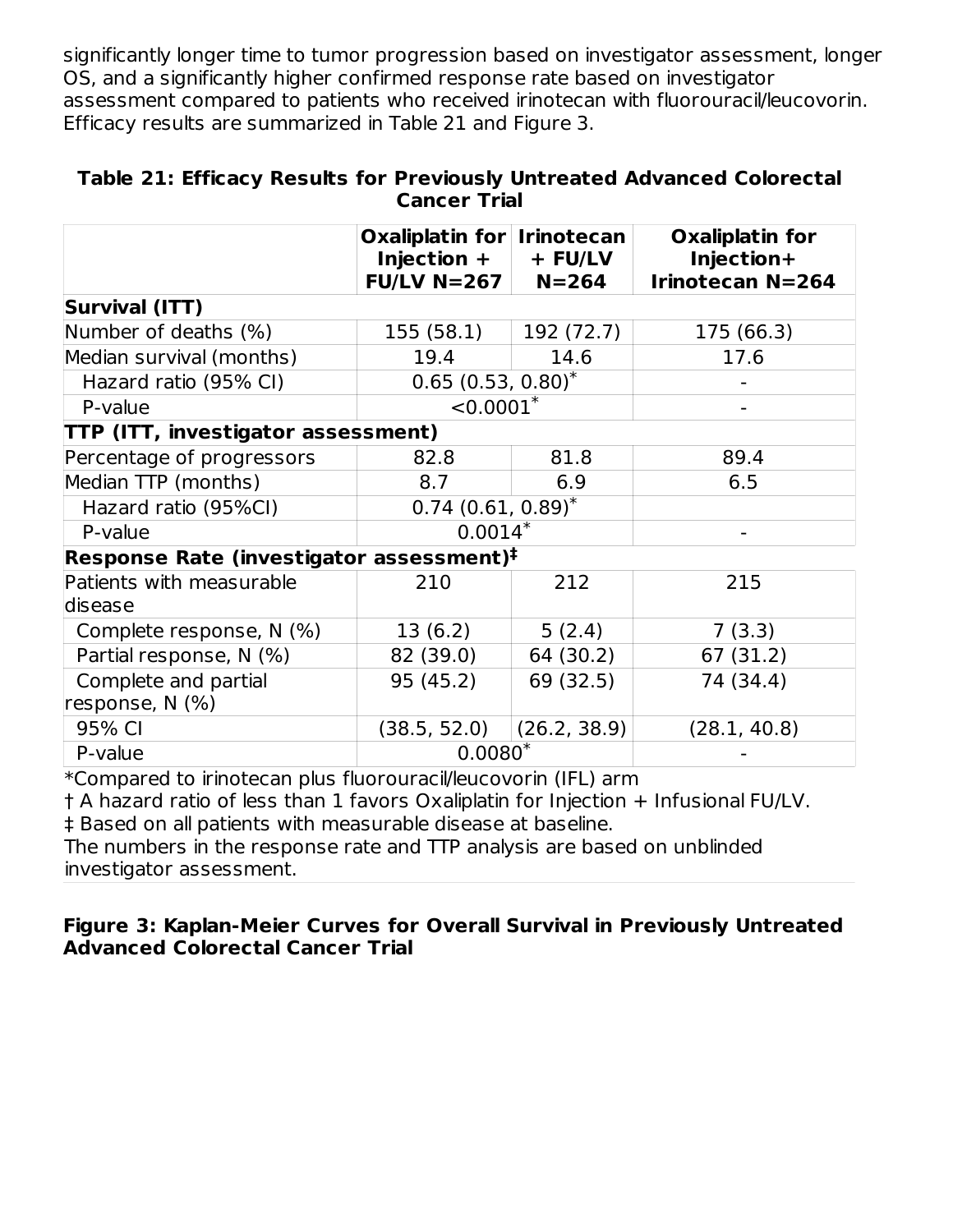

In descriptive subgroup analyses, the improvement in overall survival (OS) for oxaliplatin for injection with fluorouracil/leucovorin compared to irinotecan with fluorouracil/leucovorin appeared to be maintained across age groups, prior adjuvant treatment, number of organs involved and both sexes; however, the effect appeared larger among women than men.

# **14.3 Previously Treated Advanced Colorectal Cancer**

The efficacy of oxaliplatin for injection in combination with fluorouracil (FU)/leucovorin (LV) was evaluated in a multicenter, open-label, randomized, three-arm controlled trial was conducted in the US and Canada in patients with advanced colorectal cancer who had relapsed/progressed during or within 6 months of first-line treatment with bolus fluorouracil/leucovorin and irinotecan (A multicenter, open-label, randomized, three-arm study of 5-fluorouracil (5-FU) + leucovorin (LV) or oxaliplatin or a combination of 5- FU/LV + oxaliplatin as second-line treatment of metastatic colorectal carcinoma: NCT00008281). Patients were randomized to one of three regimens; the dosing regimens are presented in Table 22. Eligible patients were at least 18 years of age, had unresectable, measurable, histologically proven colorectal adenocarcinoma, with a Karnofsky performance status (KPS) greater than 50%. Patients had to have aspartate transaminase (AST), alanine transaminase (ALT) and alkaline phosphatase less than or equal to 2x upper limit of normal (ULN), unless liver metastases were present and documented at baseline by CT or MRI scan, in which case less than or equal to 5x ULN was permitted. Prior radiotherapy was permitted if it had been completed at least 3 weeks before randomization. The main efficacy outcome measure was 3-year diseasefree survival (DFS) and an additional outcome measure was overall survival (OS).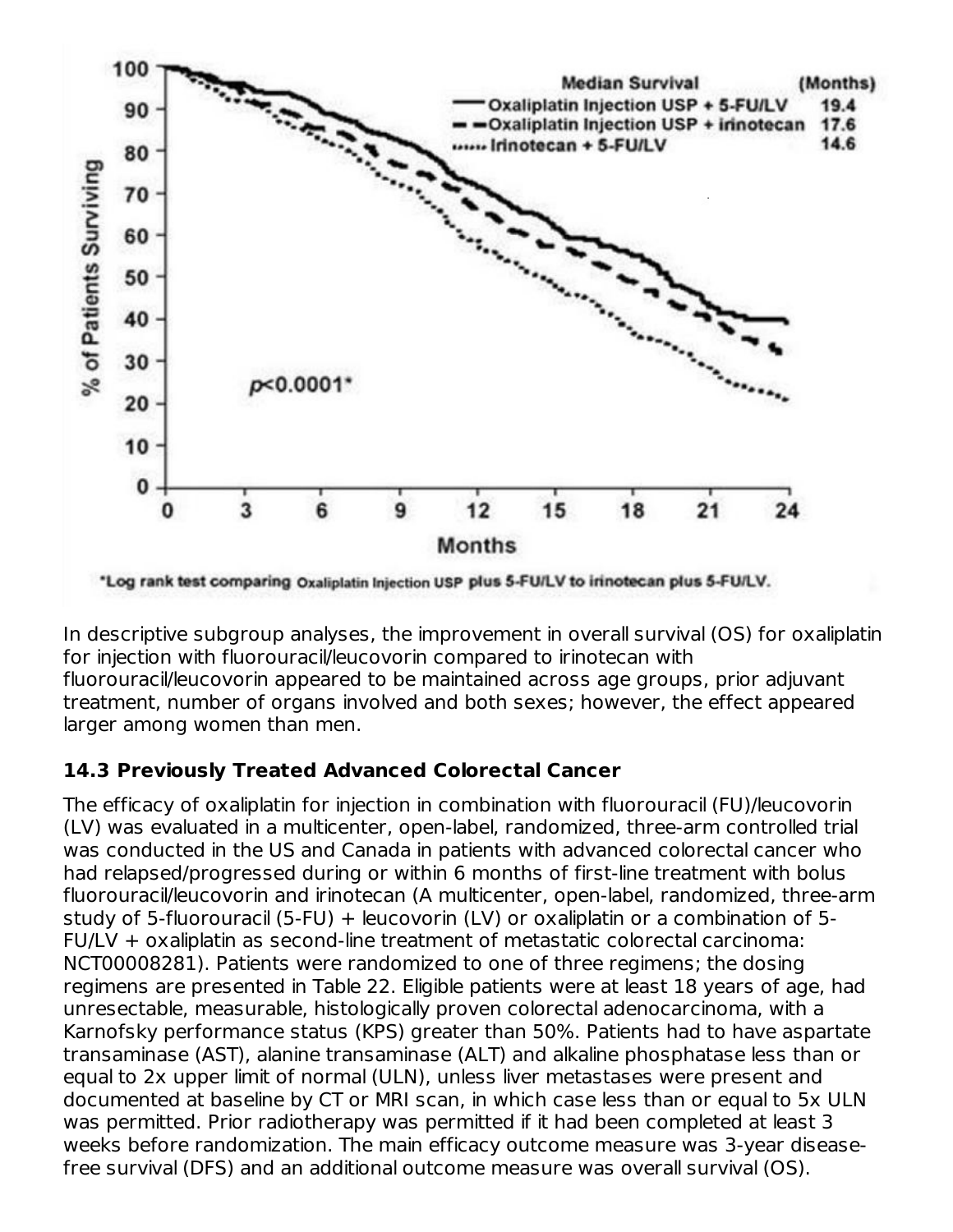| Table 22: Dosing Regimens in Refractory and Relapsed Colorectal |  |                     |  |  |
|-----------------------------------------------------------------|--|---------------------|--|--|
|                                                                 |  | <b>Cancer Trial</b> |  |  |

| <b>Treatment Arm</b>                                | <b>Dose</b>                                                                                                                                                                                                                                                                                                                                      | <b>Regimen</b> |
|-----------------------------------------------------|--------------------------------------------------------------------------------------------------------------------------------------------------------------------------------------------------------------------------------------------------------------------------------------------------------------------------------------------------|----------------|
| Oxaliplatin for<br>Injection + FU/LV<br>$(N = 152)$ | Day 1: Oxaliplatin for Injection: 85<br>$mg/m2$ (2-hour infusion) + LV 200<br>$mg/m2$ (2-hour infusion), followed by<br>FU: 400 mg/m <sup>2</sup> (bolus), 600 mg/m <sup>2</sup> (22-<br>hour infusion)<br>Day 2: LV 200 mg/m <sup>2</sup> (2-hour infusion),<br>followed by FU: $400 \text{ mg/m}^2$ (bolus), 600<br>$mg/m2$ (22-hour infusion) | every 2 weeks  |
| <b>FU/LV</b><br>$(N=151)$                           | Day 1: LV 200 mg/m <sup>2</sup> (2-hour infusion), every 2 weeks<br>followed by FU: $400 \text{ mg/m}^2$ (bolus), 600<br>$mg/m2$ (22-hour infusion)<br>Day 2: LV 200 mg/m <sup>2</sup> (2-hour infusion),<br>followed by FU: $400 \text{ mg/m}^2$ (bolus), 600<br>$mg/m2$ (22-hour infusion)                                                     |                |
| Oxaliplatin for<br>Injection<br>$(N=156)$           | Day 1: Oxaliplatin for Injection 85 mg/m <sup>2</sup> every 2 weeks<br>(2-hour infusion)                                                                                                                                                                                                                                                         |                |

Patients must have had at least one unidimensional lesion measuring greater than or equal to 20 mm using conventional CT or MRI scans or greater than or equal to 10 mm using a spiral CT scan. Tumor response and progression were assessed every 3 cycles (6 weeks) using the Response Evaluation Criteria in Solid Tumors (RECIST) until radiological documentation of progression or for 13 months following the first dose of study drug(s), whichever came first. Confirmed responses were based on two tumor assessments separated by at least 4 weeks. Baseline characteristics are shown in Table 23.

|                      | <b>Oxaliplatin for</b><br>Injection $+$<br>$FU/LV N = 152$ | <b>Oxaliplatin for</b><br>Injection $N =$<br>156 | $FU/LV N =$<br>151 |
|----------------------|------------------------------------------------------------|--------------------------------------------------|--------------------|
| $ $ Sex: Male $(\%)$ | 57.2                                                       | 60.9                                             | 54.3               |
| Female (%)           | 42.8                                                       | 39.1                                             | 45.7               |
| Median age (years)   | 59.0                                                       | 61.0                                             | 60.0               |
| Range                | $22 - 88$                                                  | $27 - 79$                                        | $21 - 80$          |
| Race (%)             |                                                            |                                                  |                    |
| Caucasian            | 88.8                                                       | 84.6                                             | 87.4               |
| <b>Black</b>         | 5.9                                                        | 7.1                                              | 7.9                |
| Asian                | 2.6                                                        | 2.6                                              | 1.3                |
| Other                | 2.6                                                        | 5.8                                              | 3.3                |
| KPS (%)              |                                                            |                                                  |                    |

**Table 23: Baseline Characteristics in Refractory and Relapsed Colorectal Cancer Trial**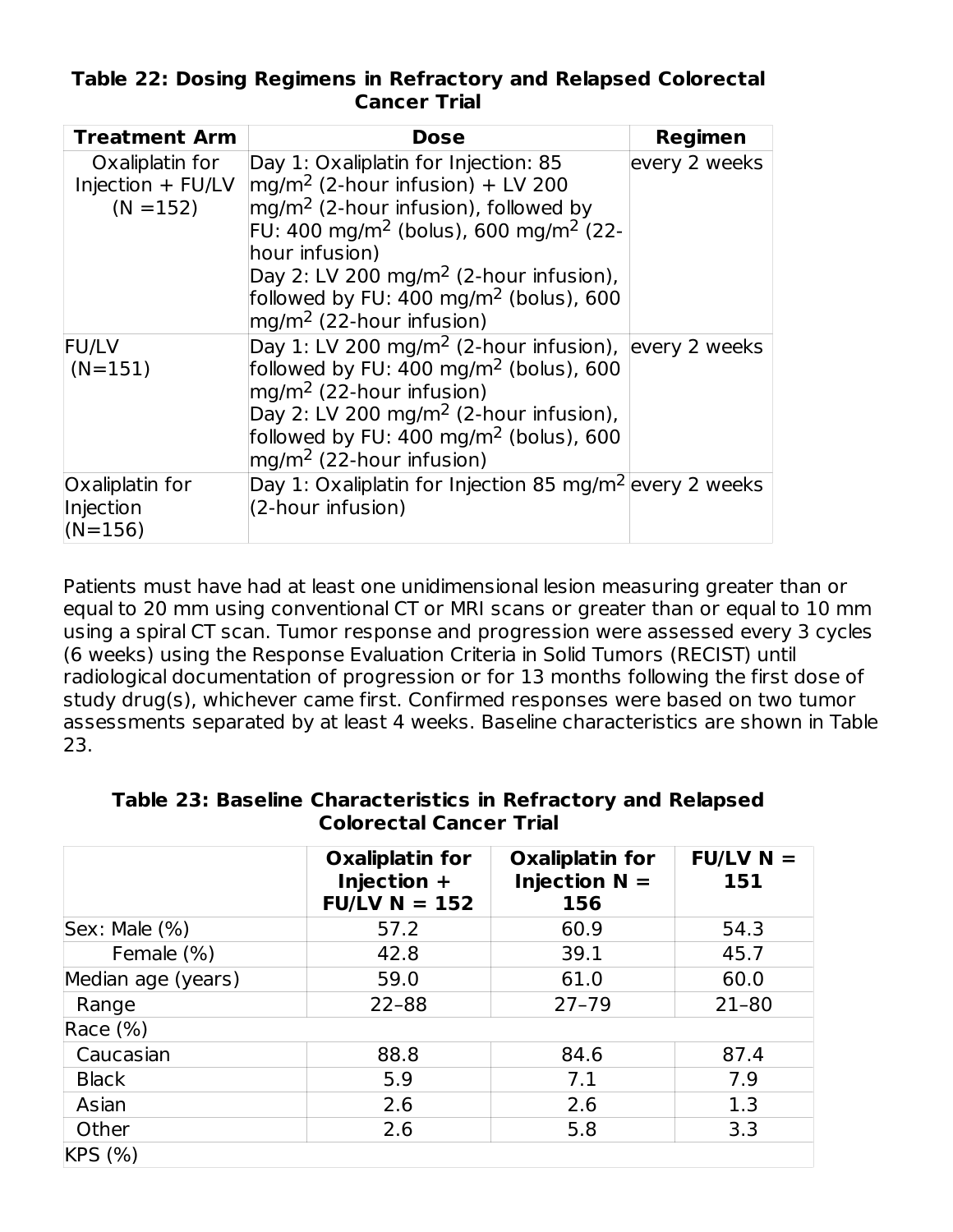| 70-100                         | 95.4 | 92.3 | 94.7 |  |  |
|--------------------------------|------|------|------|--|--|
| $50 - 60$                      | 2.0  | 4.5  | 2.6  |  |  |
| Not reported                   | 2.6  | 3.2  | 2.6  |  |  |
| Prior radiotherapy (%)         | 25.0 | 19.2 | 25.2 |  |  |
| Prior pelvic radiation (%)     | 21.1 | 13.5 | 18.5 |  |  |
| Number of metastatic sites (%) |      |      |      |  |  |
|                                | 25.7 | 31.4 | 27.2 |  |  |
| $\geq$ 2                       | 74.3 | 67.9 | 72.2 |  |  |
| Liver involvement (%)          |      |      |      |  |  |
| Liver only                     | 18.4 | 25.6 | 22.5 |  |  |
| Liver $+$ other                | 53.3 | 59.0 | 60.3 |  |  |

The median number of cycles administered per patient was 6 for the oxaliplatin for injection and fluorouracil/leucovorin combination and 3 each for fluorouracil/leucovorin alone and oxaliplatin for injection alone. Patients treated with the combination of oxaliplatin for injection and fluorouracil/leucovorin had an increased response rate compared to patients given fluorouracil/leucovorin or oxaliplatin alone. Efficacy results are summarized in Tables 24 and 25.

**Table 24: Response Rates in Refractory and Relapsed Colorectal Cancer Clinical Trial - ITT Analysis**

| <b>Best Response</b> | <b>Oxaliplatin</b><br>for<br>Injection+<br><b>FU/LV N=152</b> | <b>Oxaliplatin for</b><br><b>Injection N=156</b> | $FU/LV$ N=151 |  |  |
|----------------------|---------------------------------------------------------------|--------------------------------------------------|---------------|--|--|
| Complete Response    |                                                               |                                                  |               |  |  |
| Partial Response     | 13 (9%)                                                       | 2(1%)                                            |               |  |  |
| $P-value$            | 0.0002 FU/LV vs Oxaliplatin for Injection + FU/LV             |                                                  |               |  |  |
| 95% CI               | 4.6%, 14.2%                                                   | $0.2\%$ , 4.6%                                   | 0, 2.4%       |  |  |

#### **Table 25: Radiographic Time to Progression (TTP)\* in Refractory and Relapsed Colorectal Cancer Clinical Trial**

| Arm                                                                      | for<br>Injection $+$<br><b>FU/LV</b><br>$N = 152$ | Oxaliplatin   Oxaliplatin for<br><b>Injection N=156</b> | $FU/LV$ N=151 |
|--------------------------------------------------------------------------|---------------------------------------------------|---------------------------------------------------------|---------------|
| Number of progressors                                                    | 50                                                | 101                                                     | 74            |
| Number of patients with no<br>radiological evaluation beyond<br>baseline | 17 (11%)                                          | 16 (10%)                                                | 22 (15%)      |
| Median TTP (months)                                                      | 4.6                                               | 1.6                                                     | 2.7           |
| 95% CI                                                                   | 4.2, 6.1                                          | 1.4, 2.7                                                | 1.8, 3.0      |

This is not an ITT analysis. Events were limited to radiographic disease \*progression documented by independent review of radiographs. Clinical progression was not included in this analysis, and 18% of patients were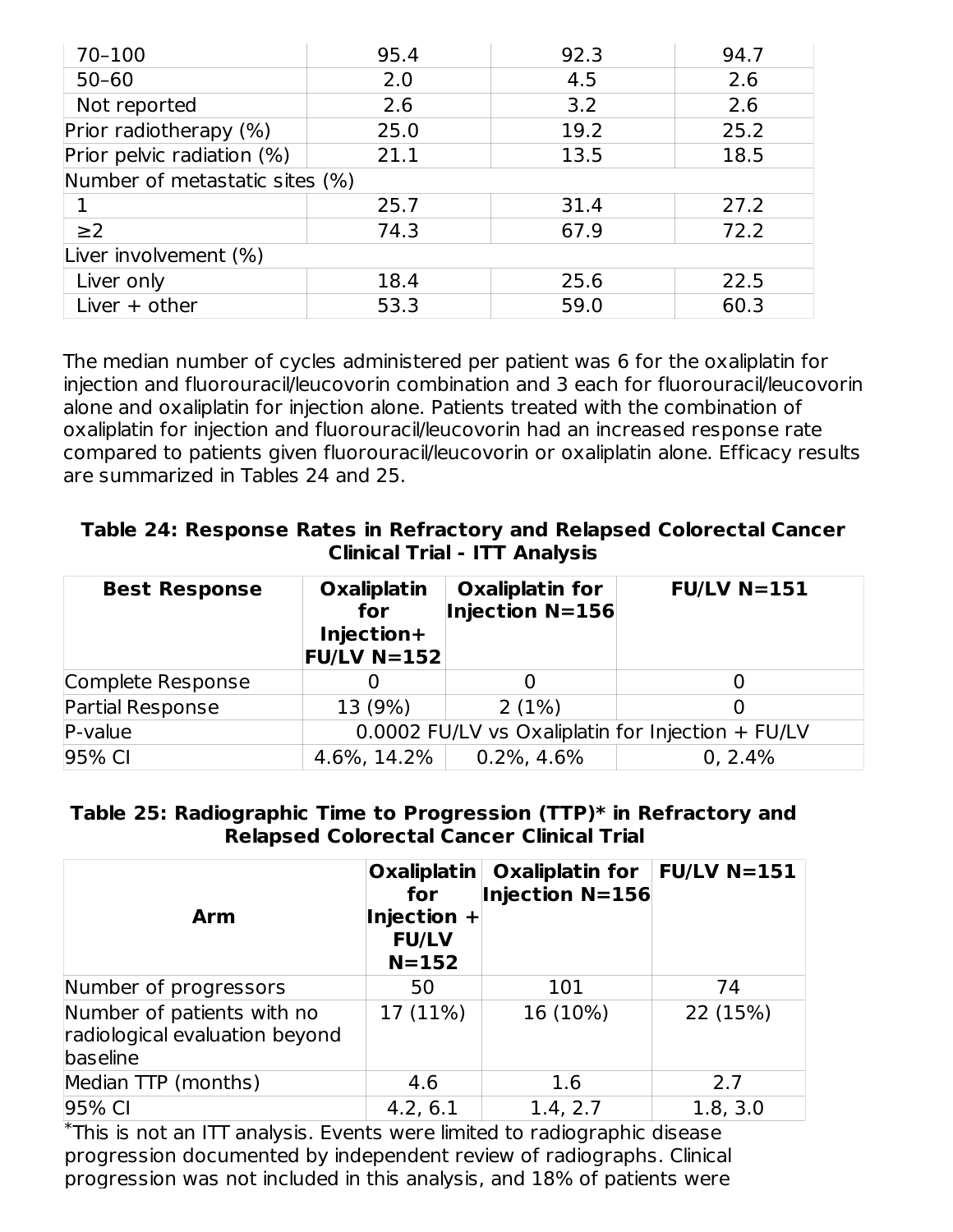At the time of the interim analysis 49% of the radiographic progression events had occurred. In this interim analysis an estimated 2-month increase in median time to radiographic progression was observed compared to fluorouracil/leucovorin alone.

# **15 REFERENCES**

1. "OSHA Hazardous Drugs." OSHA. http://www.osha.gov/SLTC/hazardousdrugs/index.html

# **16 HOW SUPPLIED/STORAGE AND HANDLING**

Oxaliplatin for Injection, USP is supplied in clear, glass, single-dose vials with gray elastomeric stoppers and aluminum flip-off seals containing 50 mg or 100 mg of oxaliplatin as a sterile, preservative-free, lyophilized powder for reconstitution. Lactose monohydrate is also present as an inactive ingredient.

NDC 79672-825-02: 50 mg single-dose vial with flip-off seal individually packaged in a carton.

NDC 79672-826-02: 100 mg single-dose vial with flip-off seal individually packaged in a carton.

Store at 20° to 25°C (68° to 77°F); excursions permitted to 15° and 30°C (59° and 86°F) [see USP Controlled Room Temperature].

Oxaliplatin for Injection, USP is a cytotoxic drug. Follow applicable special handling and disposal procedures. $^{\rm 1}$  The use of gloves is recommended. If a solution of Oxaliplatin for Injection, USP contacts the skin, wash the skin immediately and thoroughly with soap and water. If Oxaliplatin for Injection, USP contacts the mucous membranes, flush thoroughly with water.

# **17 PATIENT COUNSELING INFORMATION**

# Hypersensitivity Reactions

Advise patients of the potential risk of hypersensitivity and that oxaliplatin for injection is contraindicated in patients with a history of hypersensitivity reactions to oxaliplatin and other platinum-based drugs. Instruct patients to seek immediate medical attention for signs of severe hypersensitivity reaction such as chest tightness; shortness of breath; wheezing; dizziness or faintness; or swelling of the face, eyelids, or lips [see Warnings and Precautions (5.1)].

# Peripheral Sensory Neuropathy

Advise patients of the risk of acute reversible or persistent-type neurosensory toxicity. Advise patients to avoid cold drinks, use of ice, and exposure of skin to cold temperature or cold objects [see Warnings and Precautions (5.2)].

Myelosuppression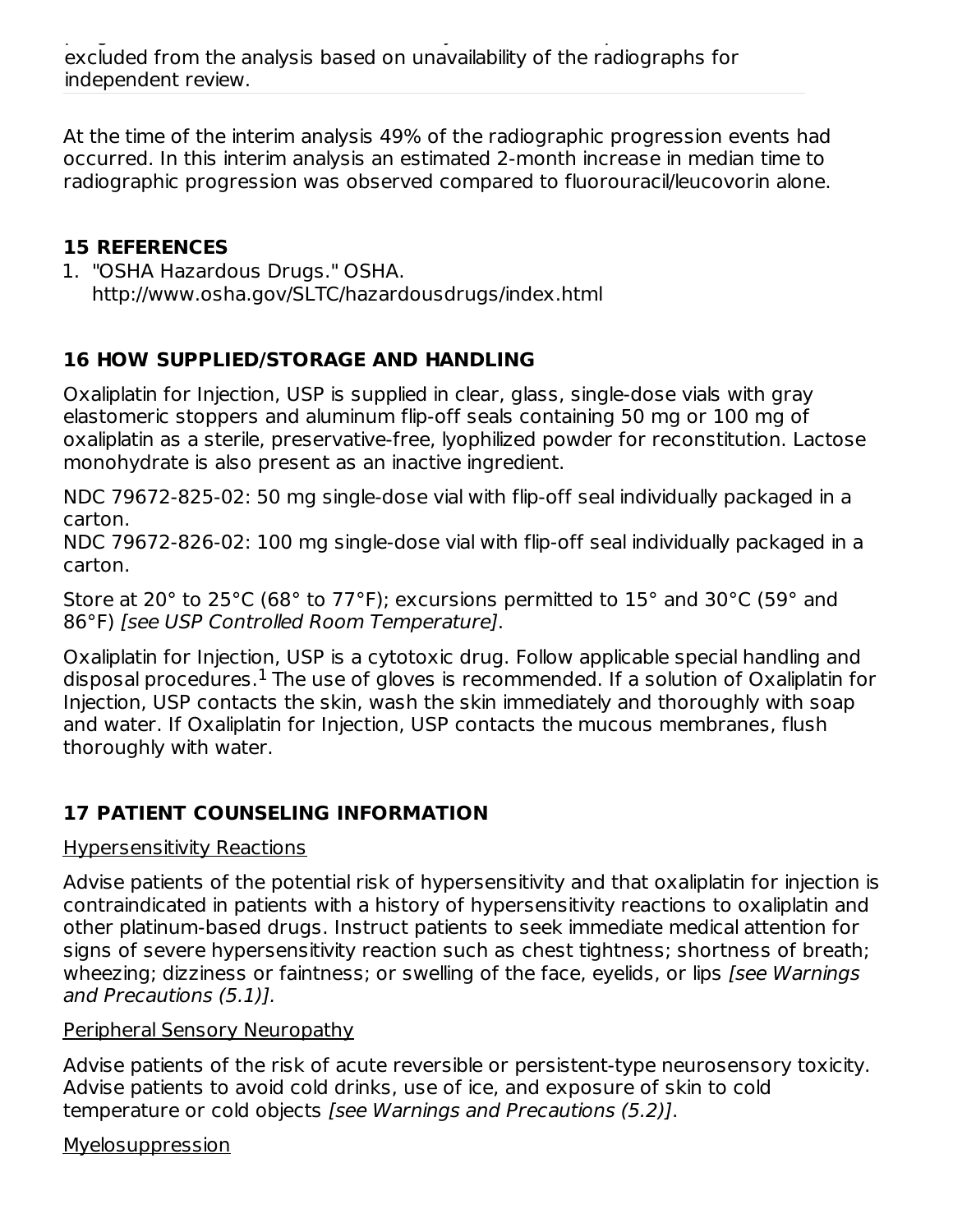Inform patients that oxaliplatin for injection can cause low blood cell counts and the need for frequent monitoring of blood cell counts. Advise patients to contact their healthcare provider immediately for bleeding, fever, particularly if associated with persistent diarrhea, or symptoms of infection develop [see Warnings and Precautions (5.3)].

#### Posterior Reversible Encephalopathy Syndrome

Advise patients of the potential effects of vision abnormalities, in particular transient vision loss (reversible following therapy discontinuation), which may affect the patients' ability to drive and use machines [see Warnings and Precautions (5.4)].

#### Pulmonary Toxicity

Advise patients to report immediately to their healthcare provider any persistent or recurrent respiratory symptoms, such as non-productive cough and dyspnea (see Warnings and Precautions (5.5)].

#### **Hepatotoxicity**

Advise patients to report signs or symptoms of hepatic toxicity to their healthcare provider [see Warnings and Precautions (5.6)].

#### QT Interval Prolongation

Advise patients that oxaliplatin for injection can cause QTc interval prolongation and to inform their physician if they have any symptoms, such as syncope (see Warnings and Precautions (5.7)].

#### Rhabdomyolysis

Advise patients to contact their healthcare provider immediately for new or worsening signs or symptoms of muscle toxicity, dark urine, decreased urine output, or the inability to urinate [see Warnings and Precautions (5.8)].

### Hemorrhage

Advise patients that oxaliplatin for injection may increase the risk of bleeding and to promptly inform their healthcare provider of any bleeding episodes [see Warnings and Precautions (5.9)].

#### Embryo-Fetal Toxicity

Advise females of reproductive potential of the potential risk to a fetus. Advise females to inform their healthcare provider of a known or suspected pregnancy [see Warnings and Precautions (5.10), Use in Specific Populations (8.1)].

Advise females of reproductive potential to use effective contraception during treatment with oxaliplatin for injection and for 9 months after the final dose [see Use in Specific Populations (8.3)].

Advise male patients with female partners of reproductive potential to use effective contraception during treatment with oxaliplatin for injection and for 6 months after the final dose [see Use in Specific Populations (8.3), Nonclinical Toxicology (13.1)].

#### Lactation

Advise women not to breastfeed during treatment with oxaliplatin for injection and for 3 months after the final dose [see Use in Specific Populations (8.2)].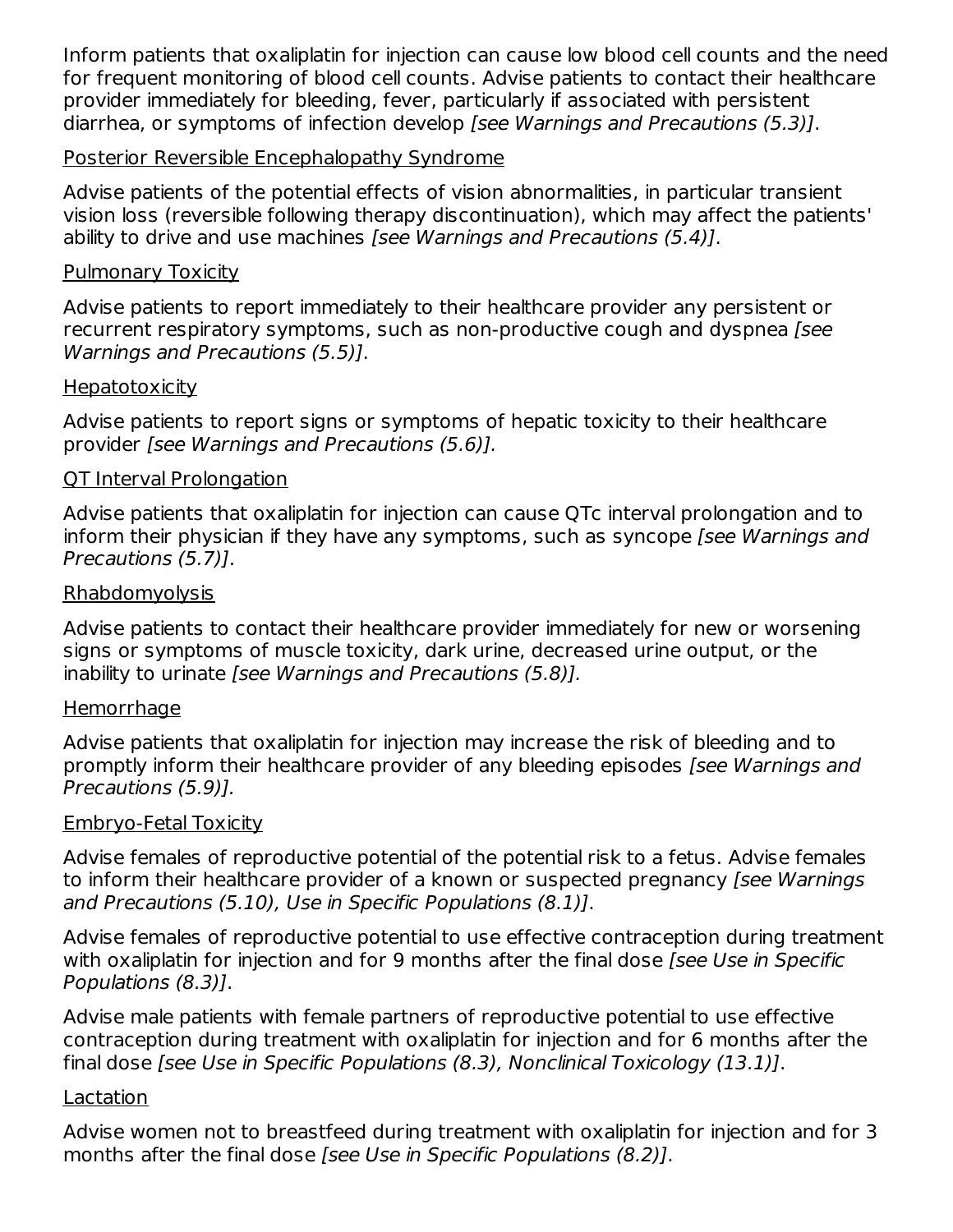### **Infertility**

Advise females and males of reproductive potential that oxaliplatin for injection may impair fertility [see Use in Specific Populations (8.3), Nonclinical Toxicology (13.1)].

#### Gastrointestinal

Advise patients to contact their healthcare provider for persistent vomiting, diarrhea, or signs of dehydration *[see Adverse Reactions (6.1)]*.

#### Drug Interactions

Inform patients about the risk of drug interactions and the importance of providing a list of prescription and nonprescription drugs to their healthcare provider [see Drug] Interactions (7)].

### **Patient Information**

### **OXALIPLATIN (ox-Al-ah-platin) FOR INJECTION, USP**

### **for intravenous use**

#### **What is the most important information I should know about Oxaliplatin for Injection?**

**Oxaliplatin for Injection can cause serious allergic reactions, including allergic reactions that can lead to death**. Oxaliplatin for Injection is a platinum-based medicine. Serious allergic reactions including death can happen in people who take oxaliplatin for injection and who have had previous allergic reactions to platinum-based medicines. Serious allergic reactions can happen within a few minutes of your oxaliplatin for injection infusion or any time during your treatment with oxaliplatin for injection.

### **Get emergency help right away if you:**

- **have trouble breathing.**
- **feel like your throat is closing up** .

Call your doctor right away if you have any of the following signs or symptoms of an allergic reaction:

- $\bullet$  rash
- flushed face
- hives
- $\bullet$  itching
- swelling of your lips or tongue
- sudden cough
- dizziness or feel faint
- sweating
- chest pain

See **"What are the possible side effects of Oxaliplatin for Injection?"** for information about other serious side effects.

### **What is Oxaliplatin for Injection?**

Oxaliplatin for Injection is an anti-cancer (chemotherapy) medicine that is used with other anti-cancer medicines called fluorouracil and leucovorin to treat people with: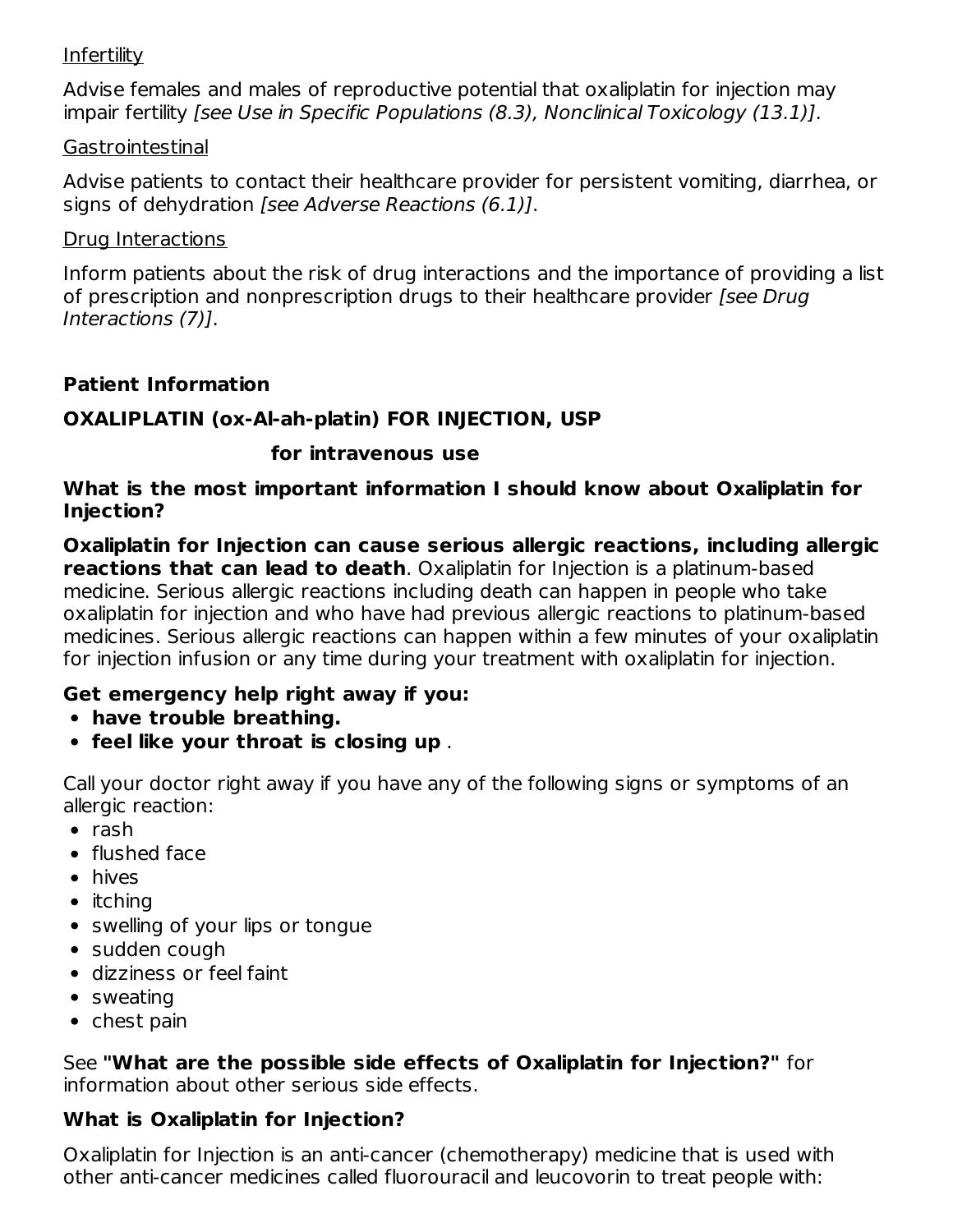- stage III colon cancer after surgery to remove the tumor
- advanced colon or rectal cancer (colorectal cancer).

It is not known if oxaliplatin for injection is effective in children.

# **Who should not receive Oxaliplatin for Injection?**

Do not receive oxaliplatin for injection if you are allergic to any of the ingredients in oxaliplatin for injection or other medicines that contain platinum. See the end of this leaflet for a complete list of the ingredients oxaliplatin for injection.

Ask your doctor if you are not sure if you take a medicine that contains platinum.

# **What should I tell my doctor before receiving Oxaliplatin for Injection?**

# **Before receiving oxaliplatin for injection, tell your doctor about all of your medical conditions, including if you:**

- have an infection  $\bullet$
- have lung, liver, or kidney problems  $\bullet$
- have bleeding problems  $\bullet$
- have or had heart problems such as an abnormal heart test called an electrocardiogram (ECG or EKG), a condition called long QT syndrome, an irregular or slow heartbeat, or a family history of heart problems.
- have had changes in the level of certain blood salt (electrolytes) levels, including  $\bullet$ potassium, magnesium, and calcium
- are pregnant or plan to become pregnant. Oxaliplatin for Injection may harm your unborn baby. Tell your doctor right away if you become pregnant or think you may be pregnant during treatment with oxaliplatin for injection.
- if you are able to become pregnant, your doctor may do a pregnancy test before you start treatment with oxaliplatin for injection and for 9 months after the final dose. Talk to your doctor about forms of birth control that may be right for you.
- Females who are able to become pregnant should avoid becoming pregnant and should use effective birth control during treatment with oxaliplatin for injection and for 9 months after the final dose. Talk to your doctor about forms of birth control that may be right for you.
- Males with female partners who are pregnant or able to become pregnant should  $\bullet$ use effective birth control during treatment with oxaliplatin for injection and for 6 months after the final dose.
- Oxaliplatin for Injection may cause fertility problems in males and females. Talk to your doctor if this is a concern for you.
- are breastfeeding or plan to breastfeed. It is not known if oxaliplatin for injection passes into your breast milk. Do not breastfed during treatment with oxaliplatin for injection and for 3 months after the final dose.

Tell your doctor about all the medicines you take, including prescription and over-thecounter medicines, vitamins, and herbal supplements.

Know the medicines you take. Keep a list of them and show it to your doctor and pharmacist when you get a new medicine.

# **How will I receive Oxaliplatin for Injection?**

Oxaliplatin for Injection is given to you into your vein through an intravenous (IV) tube.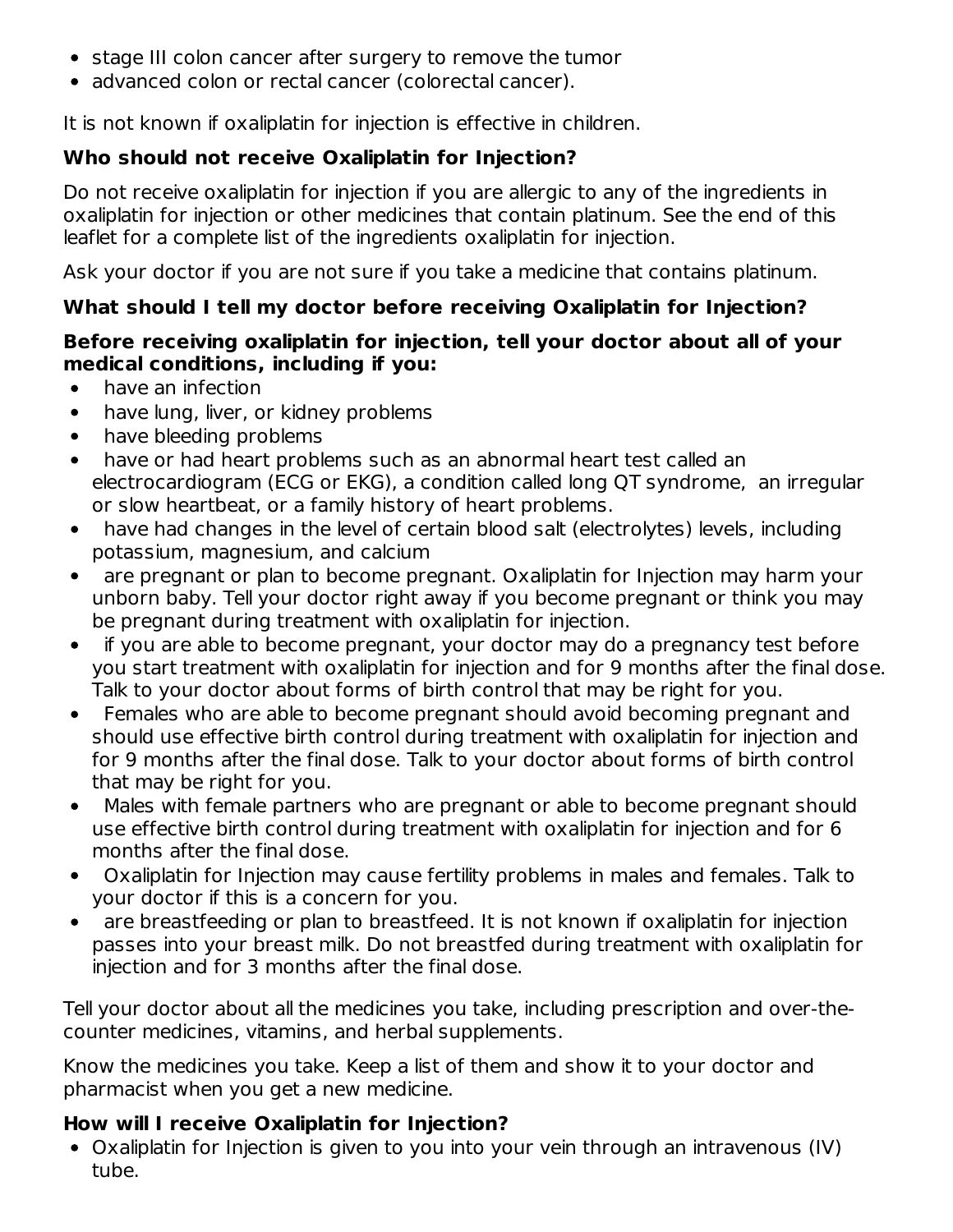- Your doctor will prescribe oxaliplatin for injection in a dose that is right for you.
- Your doctor may change how often you receive oxaliplatin for injection, your dose, or how long your infusion will take.
- You and your doctor will decide how many oxaliplatin for injection treatments you will receive.
- It is very important that you do exactly what your doctor and nurse tell you to do.
- Some medicines may be given to you before oxaliplatin for injection to help prevent nausea and vomiting.
- Each treatment course is given to you over 2 days. You will receive oxaliplatin for injection on the first day only.
- There are usually 14 days between each chemotherapy treatment course.
- It is important for you to keep all of your medical appointments. Call your doctor if you miss an appointment. There may be special instructions for you.

# **Treatment Day 1:**

- Oxaliplatin for Injection and leucovorin will be given through a thin plastic tube into a vein (intravenous infusion or IV) and given for 2 hours. You will be watched by a healthcare provider during this time.
- Right after the oxaliplatin for injection and leucovorin are given, 2 doses of fluorouracil will be given. The first dose is given right away into your IV tube. The second dose will be given into your IV tube over the next 22 hours, using a pump device.

# **Treatment Day 2:**

You **will not** get oxaliplatin for injection on Day 2. Leucovorin and fluorouracil will be given the same way as on Day 1.

The fluorouracil will be given through your IV with a pump. If you have any problems with the pump or the tube, call your doctor, your nurse, or the person who is responsible for your pump. Do not let anyone other than a healthcare provider touch your infusion pump or tubing.

# **What should I avoid while receiving Oxaliplatin for Injection?**

- Avoid cold temperatures and cold objects. Cover your skin if you go outdoors in cold temperatures.
- Do not drink cold drinks or use ice cubes in drinks.
- Do not put ice or ice packs on your body.
- Oxaliplatin for Injection can cause dizziness, vision problems, or vision loss that can affect your ability to drive or use machines. You should not drive or operate machinery if you develop these symptoms while receiving oxaliplatin for injection.

### See "**How can I reduce the side effects caused by cold temperatures?**" for more information.

Talk with your doctor and nurse about your level of activity during treatment with oxaliplatin for injection. Follow their instructions.

# **What are the possible side effects of Oxaliplatin for Injection?**

# **Oxaliplatin for Injection can cause serious side effects, including**:

**See "What is the most important information I should know about Oxaliplatin for Injection?"**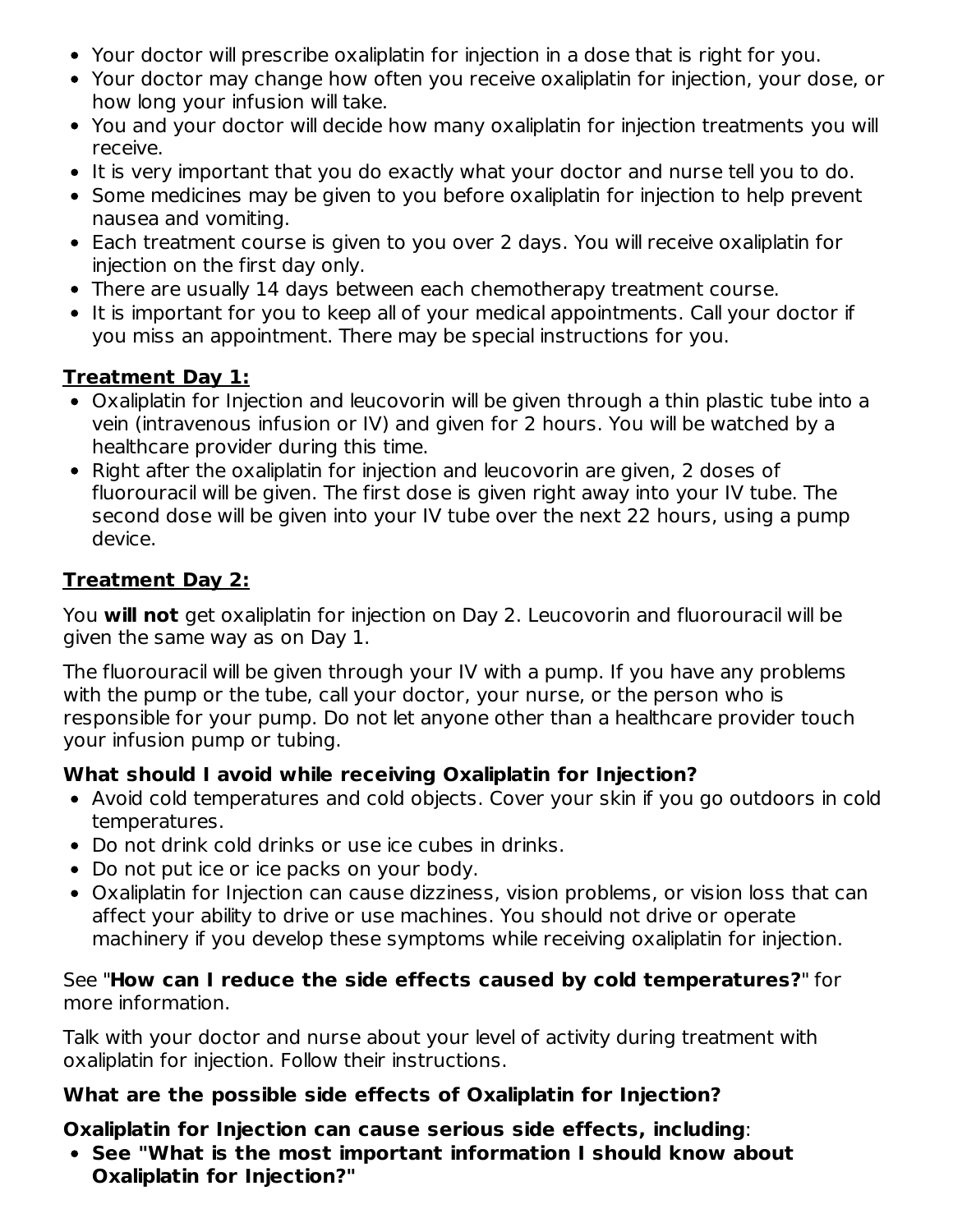- **Nerve problems.** Oxaliplatin for Injection can affect how your nerves work and  $\bullet$ make you feel. Nerve problems may happen with the first treatment or within two days after your treatment of oxaliplatin for injection. Nerve problems may last a short time (acute) or may become persistent. Symptoms may improve after stopping treatment with oxaliplatin for injection. Exposure to cold or cold objects may cause or worsen nerve problems. Tell your doctor right away if you get any signs of nerve problems, including:
	- very sensitive to cold temperatures and cold objects
	- trouble breathing, swallowing, or saying words, jaw tightness, odd feelings in your tongue, or chest pressure
	- pain, tingling, burning (pins and needles, numb feeling) in your hands, feet, or around your mouth or throat, which may cause problems walking, fall or performing activities of daily living.

For information on ways to lessen or help with the nerve problems, see the end of this leaflet, "**How can I reduce the side effects caused by cold temperatures?**"

- **Posterior Reversible Encephalopathy Syndrome (PRES).** PRES is a rare condition that affects the brain. Tell your doctor right away if you have any of the following signs and symptoms of PRES:
	- headache
	- $\circ$  confusion or a change in the way you think
	- seizures
	- <sup>o</sup> vision problems, such as blurriness or vision loss.
- **Low blood cell counts (myelosuppression).** Oxaliplatin for Injection when used with fluorouracil and leucovorin can cause low blood cells counts. Low blood cell counts are common with oxaliplatin for injection when used with fluorouracil and leucovorin and can lead to serious infection and death. Tell your doctor right away if you have a fever greater than 100.9°F (38.3°C) or a prolonged fever greater than 100.4°F (38°C) for more than one hour (febrile neutropenia). Call your doctor right away if you get any of the following signs of infection:
	- chills or shivering
	- pain on swallowing
	- sore throat
	- cough that brings up mucus
	- burning or pain on urination
	- redness or swelling at intravenous site
	- persistent diarrhea
- **Risk of new cancers.** Leukemia, a form of blood cancer, has been reported in  $\bullet$ patients after taking oxaliplatin for injection in combination with certain other medicines. Talk to your doctor about the potential for increased risk of this type of cancer when taking oxaliplatin for injection and certain other medicines.
- **Lung Problems.** Oxaliplatin for Injection can cause lung problems that may lead to death. Tell your doctor right away if you get any of the following symptoms as these may be indicators of a serious lung disease:

|    | shortness of breath | cough |
|----|---------------------|-------|
| IC | wheezing            |       |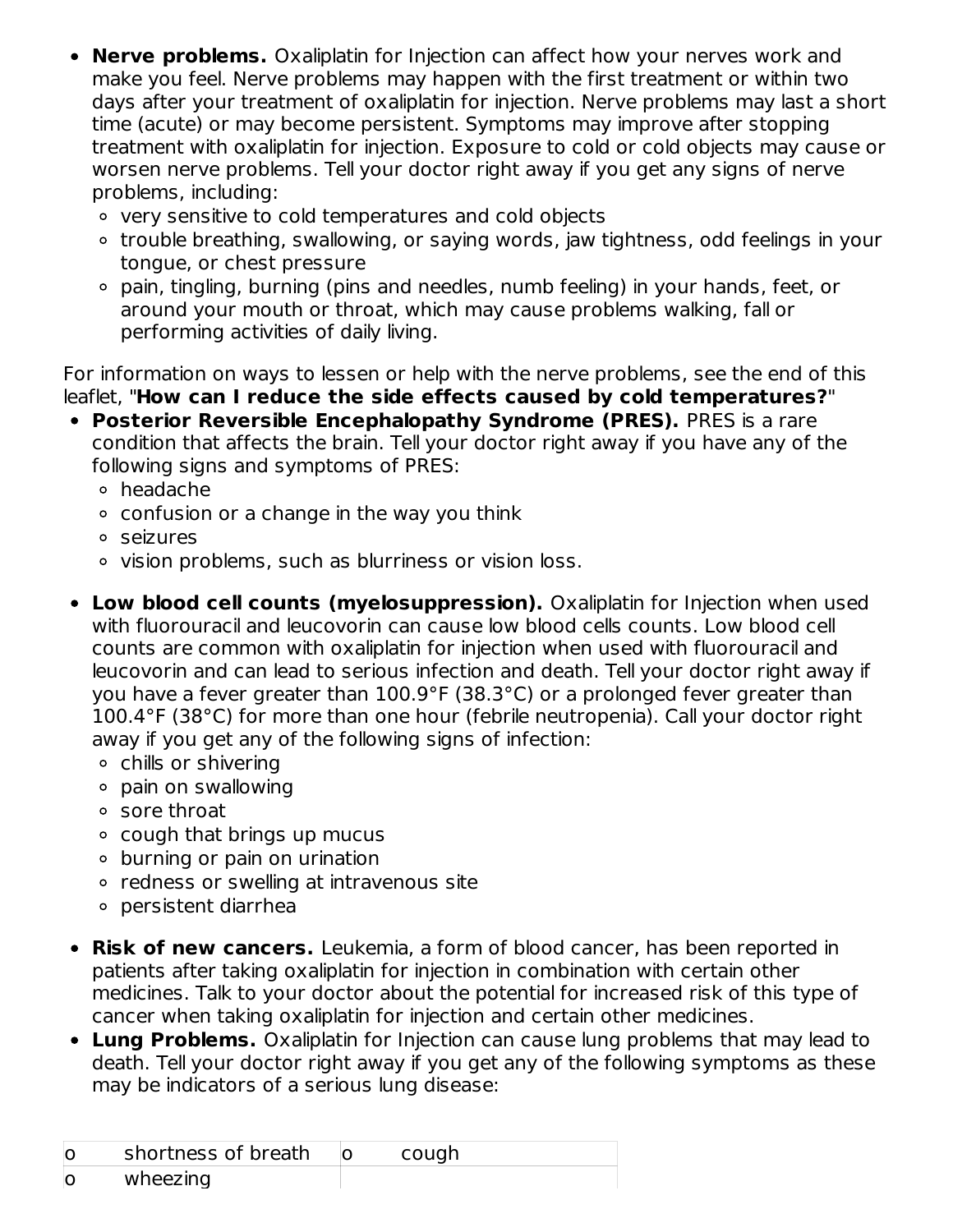- **Liver problems (hepatotoxicity).** Your doctor will do blood tests to check your liver when you start receiving oxaliplatin for injection, and before each treatment course as needed.
- **Heart problems.** Oxaliplatin for Injection can cause heart problems that have led to death. Your doctor may do blood and heart tests during treatment with oxaliplatin for injection if you have certain heart problems. If you faint (lose consciousness) or have an irregular heartbeat or chest pain during treatment with oxaliplatin for injection, get medical help right away as this may be a sign of a serious heart condition.
- **Muscle problems.** Oxaliplatin for Injection can cause muscle damage (rhabdomyolysis) which can lead to death. Tell your doctor right away if you have muscle pain and swelling, along with weakness, fever, or red-brown urine.
- **Harm to an unborn baby.** See "**What should I tell my doctor before receiving oxaliplatin for injection?** "
- **Bleeding problems (hemorrhage).** Oxaliplatin for Injection when used with fluorouracil and leucovorin can cause bleeding problems (hemorrhage) that can lead to death. Your risk of bleeding may increase if you are also taking a blood thinner medicine. Tell your healthcare provider if you have any signs or symptoms of bleeding, including:

| o blood in your stools or<br>black stools (looks like tar) | o increased bruising         |
|------------------------------------------------------------|------------------------------|
| o pink or brown urine                                      | o dizzinesso                 |
| o unexpected bleeding, or o weakness                       |                              |
| bleeding that is severe or you o confusion                 |                              |
| cannot control                                             |                              |
| o vomit blood or vomit that                                | o changes in speech          |
| looks like coffee grounds                                  | o headache that lasts a long |
|                                                            | time                         |
| o cough up blood or blood                                  |                              |
| clots                                                      |                              |

# **The most common side effects of Oxaliplatin for Injection include**:

- numbness, pain, tingling, and/or burning along the nerves
- low white blood cells (blood cells important for fighting infection)
- low platelet count (important for clotting and to control bleeding)
- low red blood cells (blood cells that carry oxygen to the tissues)
- nausea

o wheezing

- changes in liver function tests
- diarrhea
- vomiting
- tiredness
- mouth sores

Tell your doctor if you have any side effect that bothers your or that does not go away. These are not all the possible side effects of oxaliplatin for injection. For more information, ask your doctor or pharmacist.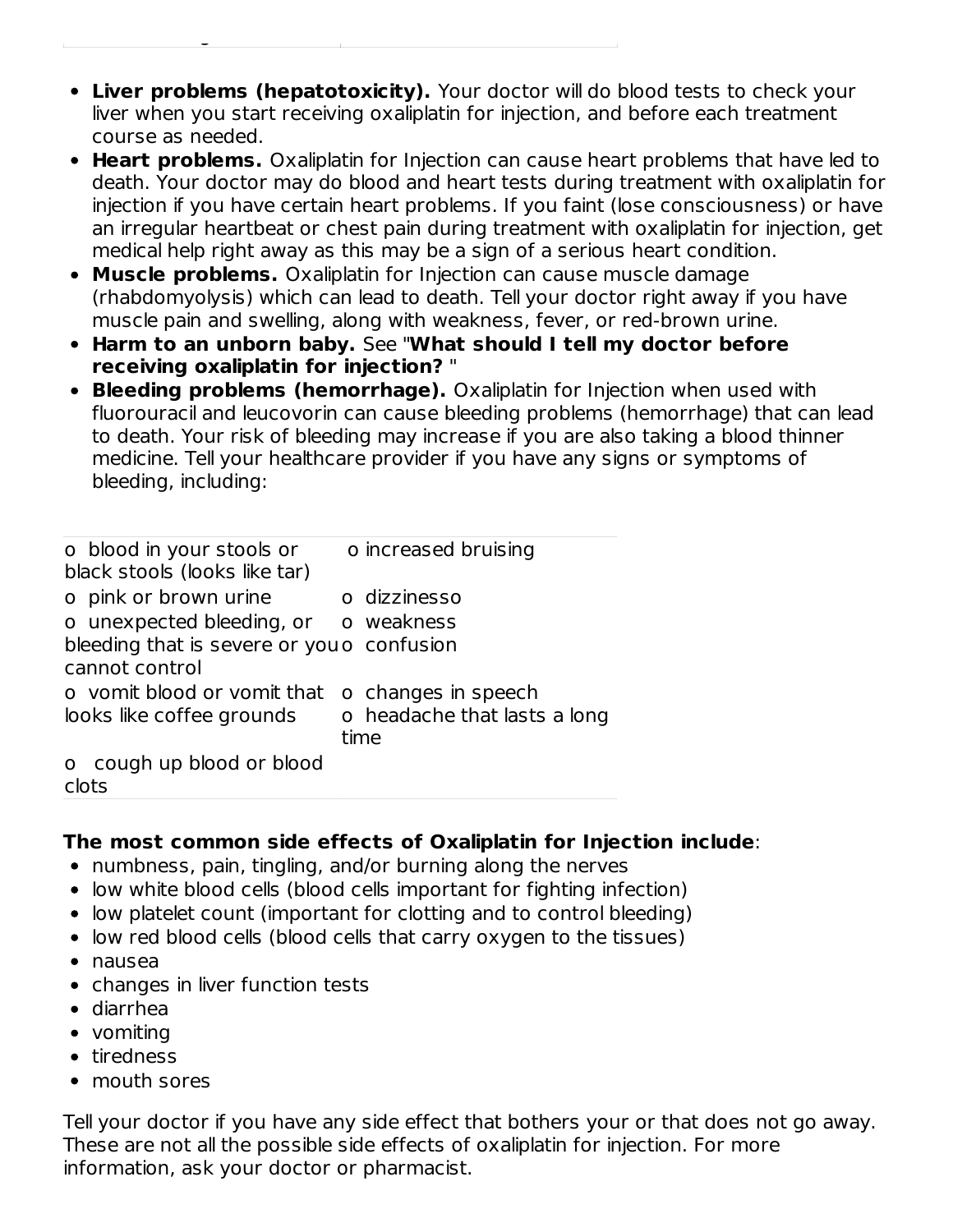Call your doctor for medical advice about side effects. You may report side effects to FDA at 1-800-FDA-1088.

### **How can I reduce the side effects caused by cold temperatures?**

- Cover yourself with a blanket while you are getting your oxaliplatin for injection infusion.
- Do not breathe deeply when exposed to cold air.
- Wear warm clothing in cold weather at all times. Cover your mouth and nose with a scarf or a pull-down cap (ski cap) to warm the air that goes to your lungs.
- Wear gloves when taking things from the freezer or refrigerator.
- Drink fluids warm or at room temperature.
- Always drink through a straw.
- **Do not** use ice chips if you have nausea or mouth sores. Ask your doctor about what you can use.
- Be aware that most metals are cold to touch, especially in the winter. These include your car door and mailbox. Wear gloves to touch cold objects.
- Do not run the air-conditioning at high levels in the house or in the car in hot weather.
- If your body gets cold, warm-up the affected part. If your hands get cold, wash them with warm water.
- Always let your doctor know **before** your next treatment how well you did since your last visit.

Your doctor may have other useful tips for helping you with side effects.

#### **General information about the safe and effective use of Oxaliplatin for Injection**

Medicines are sometimes prescribed for purposes other than those listed in the Patient Information leaflet.

This Patient Information leaflet summarizes the most important information about oxaliplatin for injection. If you would like more information, talk with your doctor. You can ask your doctor or pharmacist for information about oxaliplatin for injection that is written for health professionals.

### **What are the ingredients in Oxaliplatin for Injection?**

Active ingredient: oxaliplatin

Powder for solution for infusion inactive ingredients: lactose monohydrate

# **Distributed by:**

Nextgen Pharmaceuticals LLC Brooklyn, NY, 11207

34120033111A

**Revised: 11/2020**

### **PACKAGE LABEL.PRINCIPAL DISPLAY PANEL**

# **PRINCIPAL DISPLAY PANEL - 50 mg Container**

NDC 79672-825-02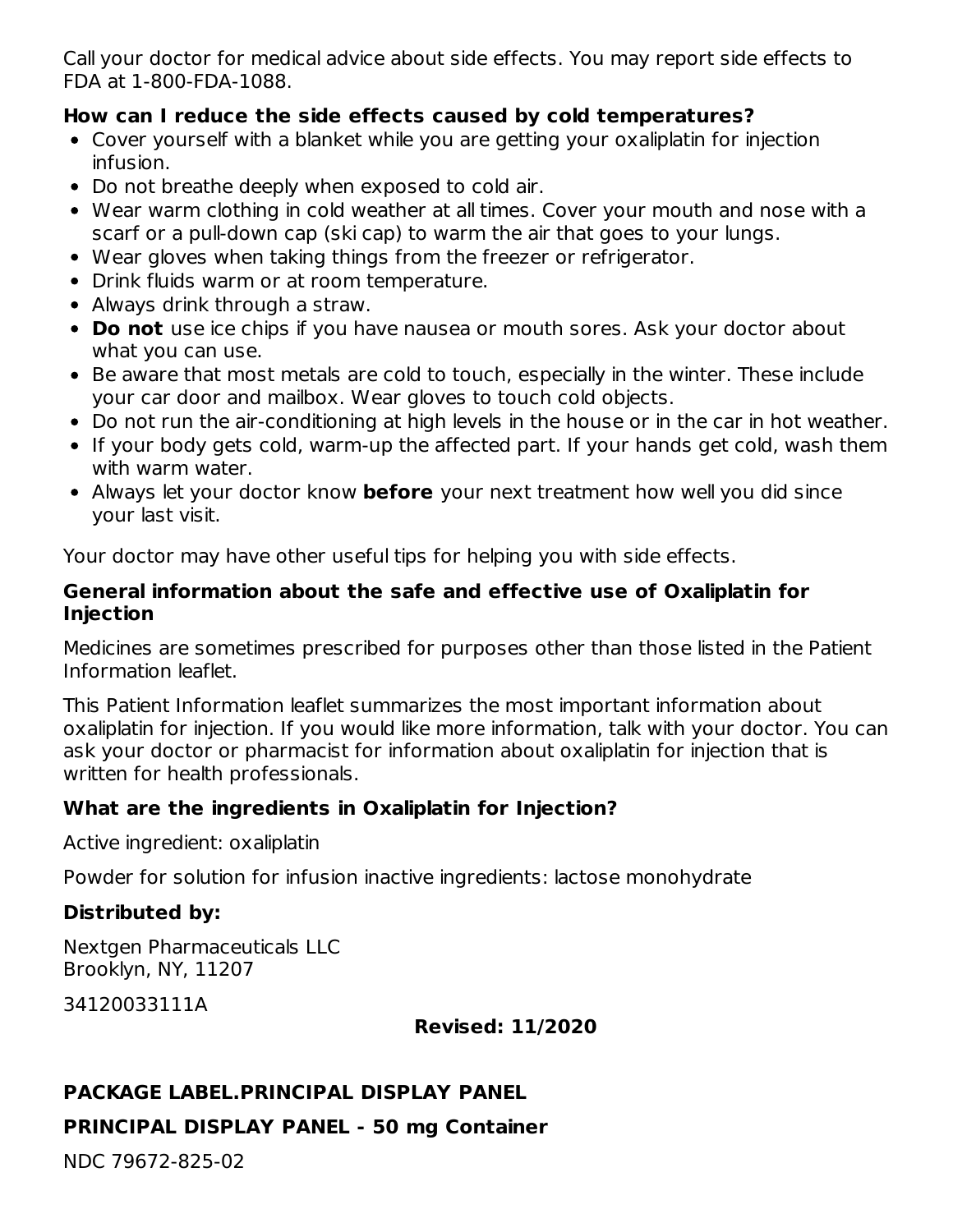# Oxaliplatin for Injection, USP 50 mg/vial

| Each vial contains: oxaliplatin.<br>USP 50 mg.<br>Inactive: lactose monohydrate.<br>NF 450 mg.                                                                                                                                                                                                                                                                              | NDC 79672-825-02<br>Oxaliplatin For Injection, USP                                                                                                                                                                                                                                                   | Distributed by:<br>Nextgen Pharmaceuticals LLC<br>Brooklyn, NY, 11207 |              | ωΖ                                                    |
|-----------------------------------------------------------------------------------------------------------------------------------------------------------------------------------------------------------------------------------------------------------------------------------------------------------------------------------------------------------------------------|------------------------------------------------------------------------------------------------------------------------------------------------------------------------------------------------------------------------------------------------------------------------------------------------------|-----------------------------------------------------------------------|--------------|-------------------------------------------------------|
| Usual Dosage: See package<br>insert.<br>For reconstitution and further<br>dilution instructions see<br>package insert.<br>Store at 20°-25°C (68°-77°F);<br>excursions permitted between<br>15°-30°C (59°-86°F) [see USP<br>Controlled Room Temperature].<br><b>Discard Unused Portion (see</b><br>package insert for storage of<br>reconstituted and diluted<br>solutions.) | 50 mg/vial<br><b>Cytotoxic Agent</b><br><b>FOR INTRAVENOUS USE ONLY</b><br>Sterile lyophilized powder-Preservative Free<br>Must be reconstituted and diluted before use.<br>DO NOT RECONSTITUTE WITH SODIUM<br>CHLORIDE/CHLORIDE-CONTAINING<br><b>SOLUTIONS</b><br><b>SINGLE USE VIAL</b><br>Rx only | 34120033104A                                                          | Rev: 11/2020 | <b>වා</b><br>$\blacktriangleright$<br>$\infty$<br>Cπ. |

# PRINCIPAL DISPLAY PANEL - 50 mg Carton

NDC 79672-825-02 Oxaliplatin for Injection, USP 50 mg/vial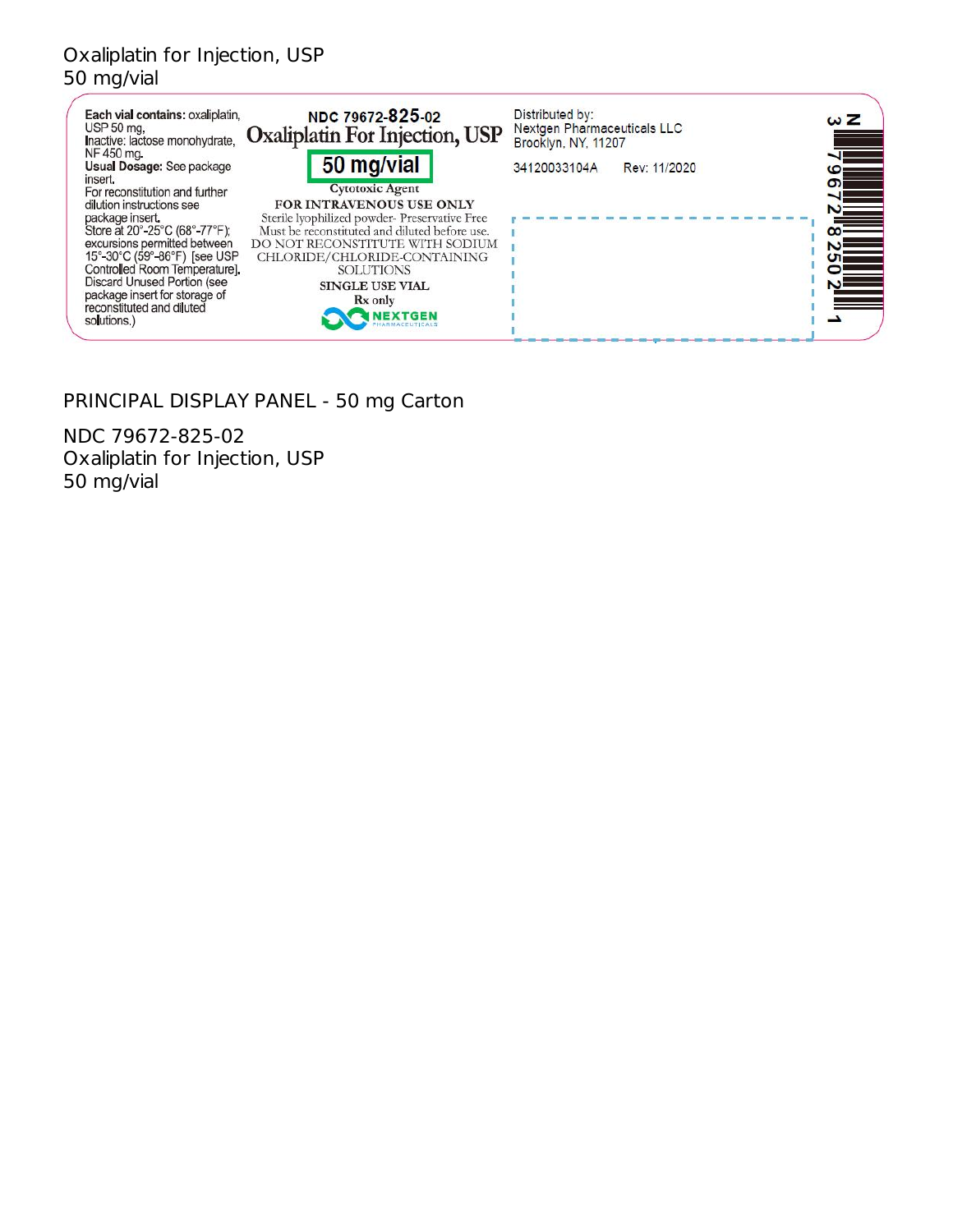

# **PACKAGE LABEL.PRINCIPAL DISPLAY PANEL**

PRINCIPAL DISPLAY PANEL - 100 mg Container

NDC 79672-826-02

Oxaliplatin for Injection, USP 100 mg/vial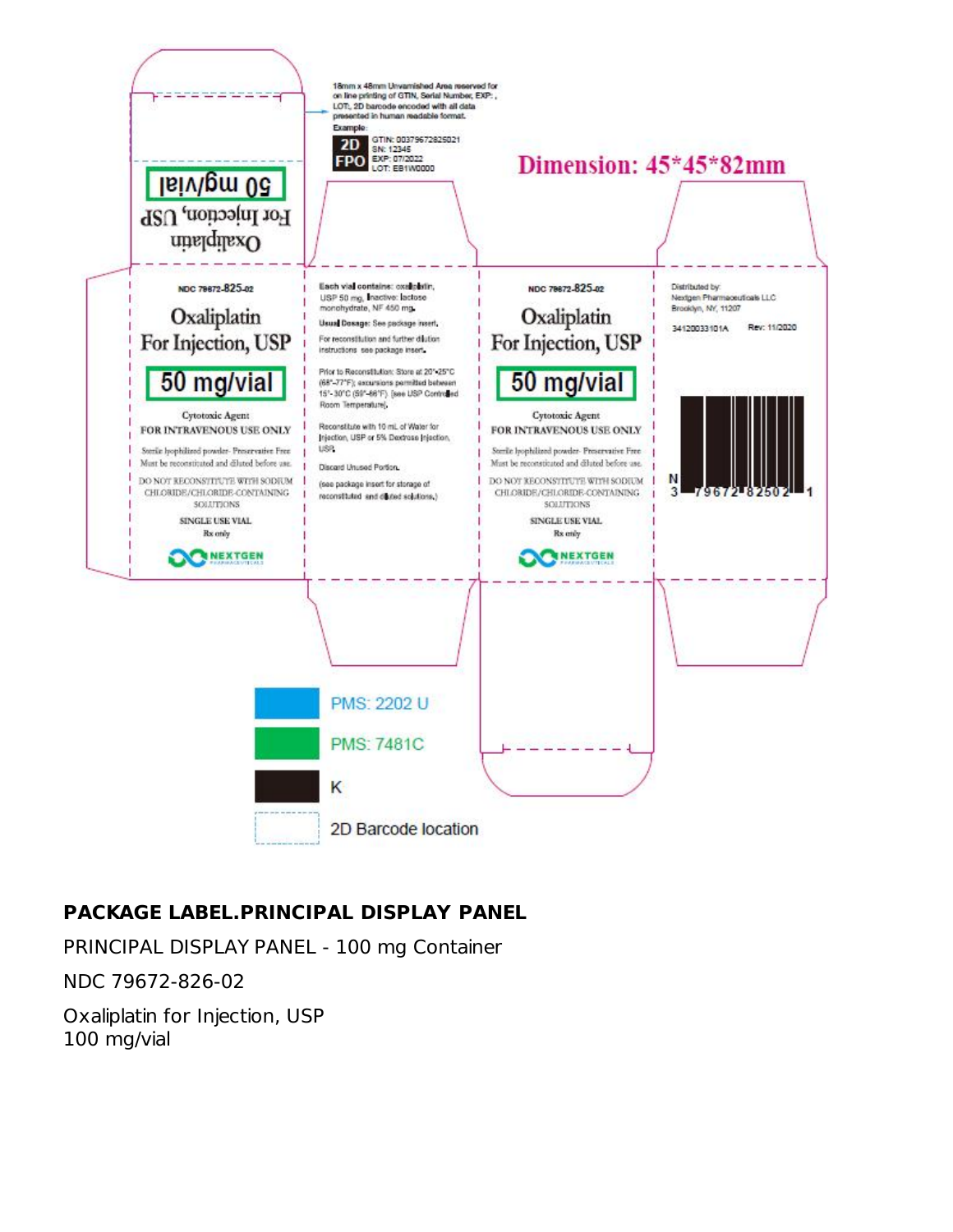

### PRINCIPAL DISPLAY PANEL - 100 mg Carton

NDC 79672-826-02 SINGLE DOSE VIAL Oxaliplatin For Injection, USP 100 mg/vial Cytotoxic Agent

FOR INTRAVENOUS USE ONLY

Sterile lyophilized powder- Preservative Free Must be reconstituted and diluted before use.

DO NOT RECONSTITUTE WITH SODIUM CHLORIDE /CHLORIDE-CONTAINING **SOLUTIONS** Rx only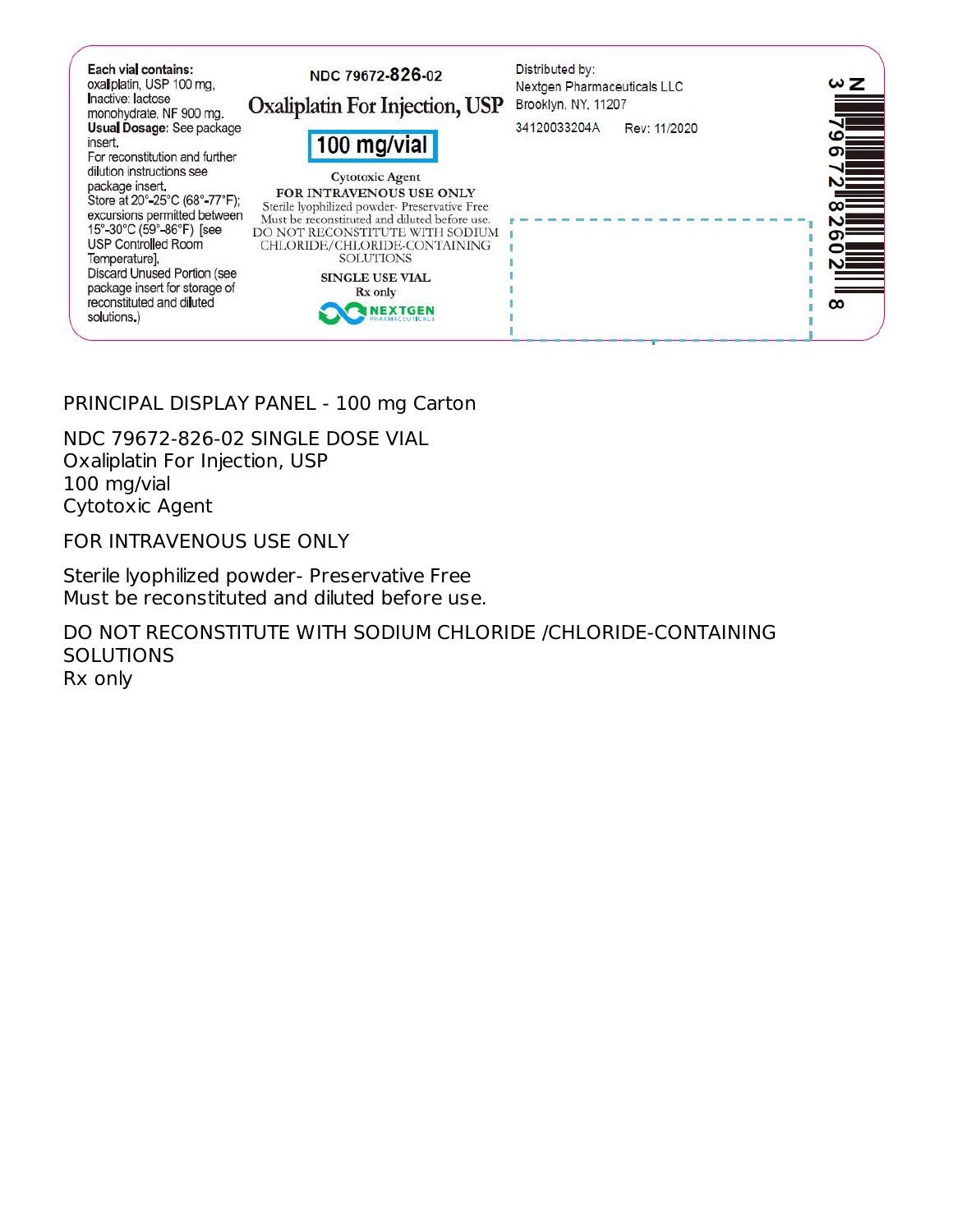

| <b>OXALIPLATIN</b><br>oxaliplatin injection, powder, lyophilized, for solution |                         |  |                           |                 |  |
|--------------------------------------------------------------------------------|-------------------------|--|---------------------------|-----------------|--|
|                                                                                |                         |  |                           |                 |  |
| <b>Product Information</b>                                                     |                         |  |                           |                 |  |
| <b>Product Type</b>                                                            | HUMAN PRESCRIPTION DRUG |  | <b>Item Code (Source)</b> | NDC: 79672-825  |  |
| <b>Route of Administration</b>                                                 | <b>INTRAVENOUS</b>      |  |                           |                 |  |
|                                                                                |                         |  |                           |                 |  |
|                                                                                |                         |  |                           |                 |  |
| <b>Active Ingredient/Active Moiety</b>                                         |                         |  |                           |                 |  |
|                                                                                | <b>Ingredient Name</b>  |  | <b>Basis of Strength</b>  | <b>Strength</b> |  |
| <b>OXALIPLATIN</b> (UNII: 04Z R38536)) (OXALIPLATIN - UNII:04Z R38536))        |                         |  | <b>OXALIPLATIN</b>        | 50 mg in 10 mL  |  |
|                                                                                |                         |  |                           |                 |  |
|                                                                                |                         |  |                           |                 |  |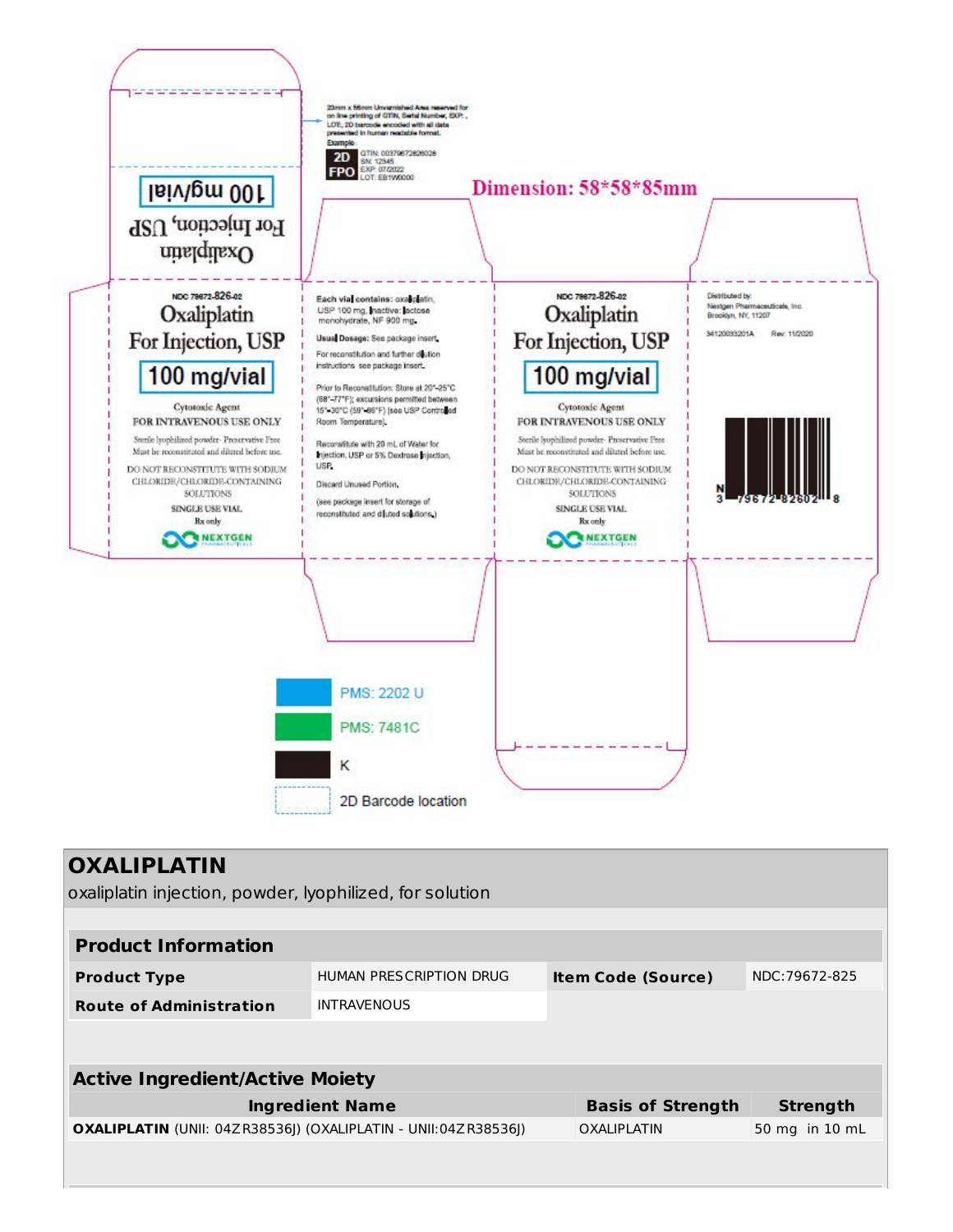| <b>Inactive Ingredients</b>            |                                                                          |                                                                |  |                                       |                                     |
|----------------------------------------|--------------------------------------------------------------------------|----------------------------------------------------------------|--|---------------------------------------|-------------------------------------|
| <b>Ingredient Name</b>                 |                                                                          |                                                                |  |                                       | <b>Strength</b>                     |
| LACTOSE MONOHYDRATE (UNII: EWQ57Q8I5X) |                                                                          |                                                                |  |                                       |                                     |
|                                        |                                                                          |                                                                |  |                                       |                                     |
| <b>Packaging</b>                       |                                                                          |                                                                |  |                                       |                                     |
| <b>Item Code</b><br>#                  |                                                                          | <b>Package Description</b>                                     |  | <b>Marketing Start</b><br><b>Date</b> | <b>Marketing End</b><br><b>Date</b> |
| NDC: 79672-<br>1<br>825-02             | 1 in 1 CARTON                                                            |                                                                |  | 07/01/2020                            |                                     |
| 1                                      | 10 mL in 1 VIAL, SINGLE-USE; Type 0: Not a<br><b>Combination Product</b> |                                                                |  |                                       |                                     |
|                                        |                                                                          |                                                                |  |                                       |                                     |
|                                        |                                                                          |                                                                |  |                                       |                                     |
| <b>Marketing Information</b>           |                                                                          |                                                                |  |                                       |                                     |
| <b>Marketing</b><br><b>Category</b>    |                                                                          | <b>Application Number or Monograph</b><br><b>Citation</b>      |  | <b>Marketing Start</b><br><b>Date</b> | <b>Marketing End</b><br>Date        |
| <b>ANDA</b>                            | ANDA204616                                                               |                                                                |  | 07/01/2020                            |                                     |
|                                        |                                                                          |                                                                |  |                                       |                                     |
|                                        |                                                                          |                                                                |  |                                       |                                     |
| <b>OXALIPLATIN</b>                     |                                                                          |                                                                |  |                                       |                                     |
|                                        |                                                                          | oxaliplatin injection, powder, lyophilized, for solution       |  |                                       |                                     |
| <b>Product Information</b>             |                                                                          |                                                                |  |                                       |                                     |
| <b>Product Type</b>                    |                                                                          | HUMAN PRESCRIPTION DRUG                                        |  | <b>Item Code (Source)</b>             | NDC: 79672-826                      |
| <b>Route of Administration</b>         |                                                                          | <b>INTRAVENOUS</b>                                             |  |                                       |                                     |
|                                        |                                                                          |                                                                |  |                                       |                                     |
| <b>Active Ingredient/Active Moiety</b> |                                                                          |                                                                |  |                                       |                                     |
| <b>Ingredient Name</b>                 |                                                                          |                                                                |  | <b>Basis of Strength</b>              | <b>Strength</b>                     |
|                                        |                                                                          | OXALIPLATIN (UNII: 04ZR38536J) (OXALIPLATIN - UNII:04ZR38536J) |  | OXALIPLATIN                           | 100 mg in 20 mL                     |
|                                        |                                                                          |                                                                |  |                                       |                                     |
| <b>Inactive Ingredients</b>            |                                                                          |                                                                |  |                                       |                                     |
|                                        |                                                                          | <b>Ingredient Name</b>                                         |  |                                       | <b>Strength</b>                     |
| LACTOSE MONOHYDRATE (UNII: EWQ57Q8I5X) |                                                                          |                                                                |  |                                       |                                     |
|                                        |                                                                          |                                                                |  |                                       |                                     |
| <b>Packaging</b>                       |                                                                          |                                                                |  |                                       |                                     |

| # | <b>Item Code</b>       | <b>Package Description</b>                            | <b>Marketing Start</b><br><b>Date</b> | <b>Marketing End</b><br><b>Date</b> |  |  |
|---|------------------------|-------------------------------------------------------|---------------------------------------|-------------------------------------|--|--|
|   | 1 NDC:79672-826-<br>02 | 1 in 1 CARTON                                         | 07/01/2020                            |                                     |  |  |
|   |                        | 20 mL in 1 VIAL; Type 0: Not a Combination<br>Product |                                       |                                     |  |  |
|   |                        |                                                       |                                       |                                     |  |  |